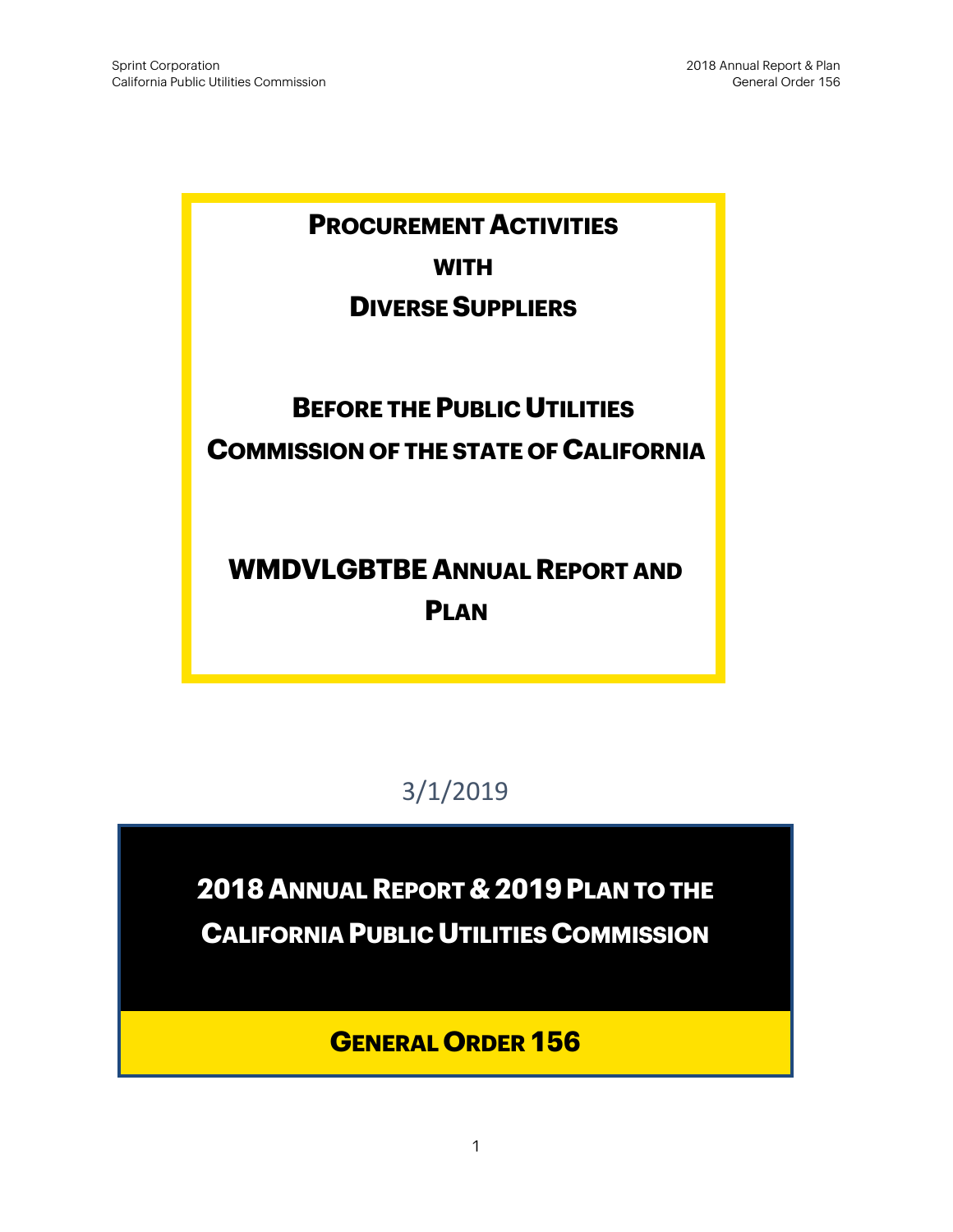

# **SPRINT CORPORATION**

**Sprint Corporation Office of Procurement 6450 Sprint Parkway Overland Park, KS 66251**

### **Prepared by:**

**Flora Mayer\* Supplier Diversity Specialist Email: [Flora.Mayer@sprint.com](mailto:Flora.Mayer@sprint.com) Phone: 913-439-5570**

**Joyce Christanio Manager, Supplier Diversity Email: [Joyce.Christanio@sprint.com](mailto:Joyce.Christanio@sprint.com) Phone: 913.439.4867**

**\*Effective January 2019, Flora Mayer is no longer with Sprint.**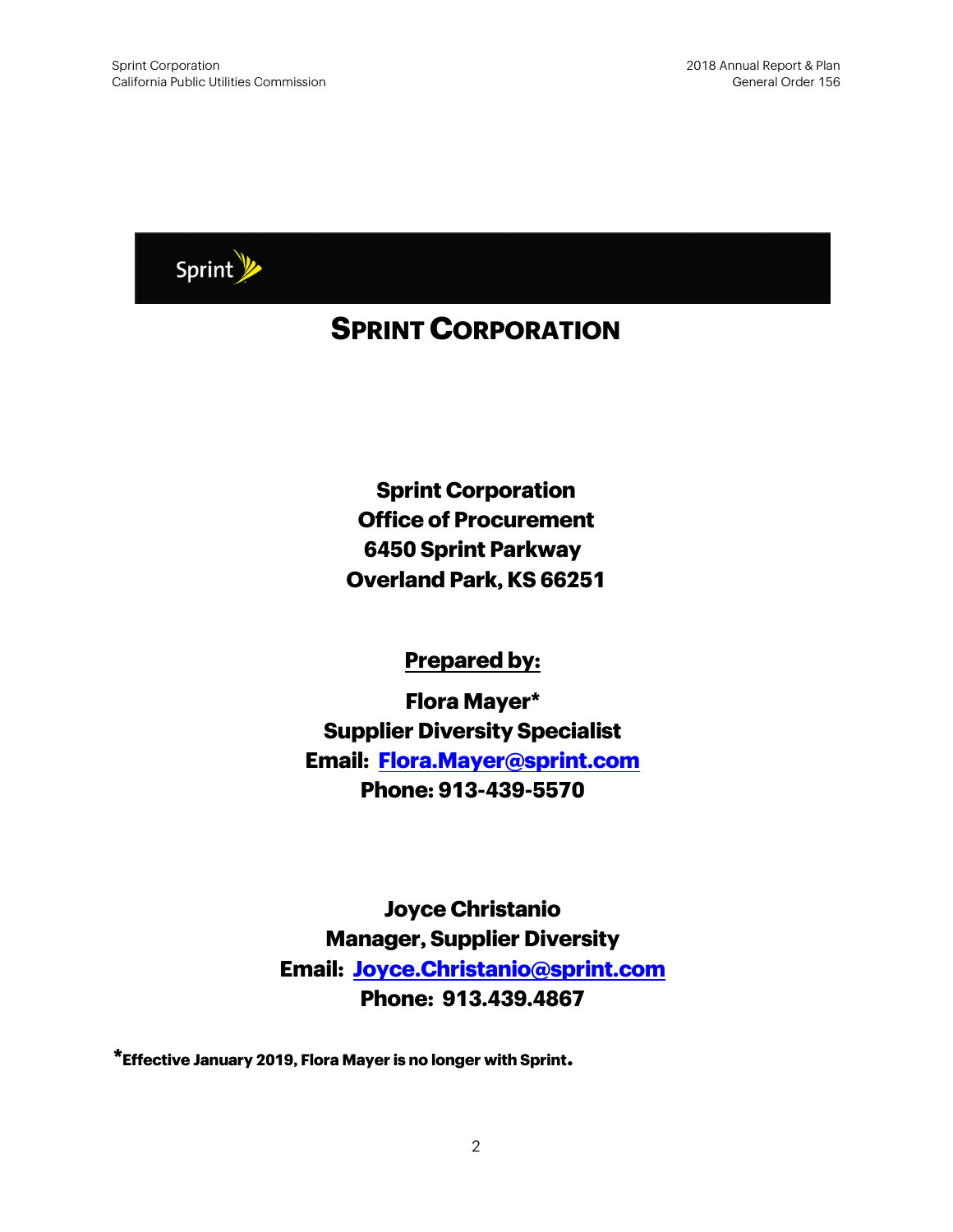|                               | <b>Sprint</b>                                 | 2019                                                                                 | G.O. #156             |
|-------------------------------|-----------------------------------------------|--------------------------------------------------------------------------------------|-----------------------|
|                               |                                               | WMDVLGBTBE Annual Report/Annual Plan - Table of Contents                             |                       |
| $G.O.$ #156<br><b>Section</b> |                                               |                                                                                      | Page<br><b>Number</b> |
|                               |                                               | <b>Annual Report</b>                                                                 |                       |
|                               |                                               | WMDVLGBTBE Annual Report/Annual Plan - Table of Contents                             | 3                     |
| Introduction                  |                                               |                                                                                      | 4                     |
| 9.1.1                         |                                               | Description of WMDVLGBTBE Program Activities During the Previous Calendar Year       | $5 - 28$              |
| 9.1.2                         | <b>WMDVLGBTBE Annual Results by Ethnicity</b> |                                                                                      | 29                    |
| 9.1.2                         |                                               | WMDVLGBTBE Direct Procurement by Product and Service Categories                      | 30                    |
| 9.1.2                         |                                               | WMDVLGBTBE Subcontractor Procurement by Product and Service Categories               | 31                    |
| 9.1.2                         |                                               | WMDVLGBTBE Procurement by Standard Industrial Categories                             | 32                    |
| 9.1.2                         |                                               | Number of WMDVLGBTBE Suppliers and Revenue Reported to the Clearinghouse             | 33                    |
| 9.1.2                         |                                               | Description of Number WMDVLGBTBE Suppliers with California Majority Workforce        | 34                    |
| 9.1.3                         | <b>WMDVLGBTBE Program Expenses</b>            |                                                                                      | 35                    |
| 9.1.4                         |                                               | Description of Progress in Meeting or Exceeding Set Goals                            | 36                    |
| 9.1.4                         | <b>WMDVLGBTBE Results and Goals</b>           |                                                                                      | 37                    |
| 9.1.5                         |                                               | Description of Prime Contractor Utilization of WMDVLGBTBE Subcontractors             | 38                    |
| 9.1.5                         |                                               | Summary of Prime Contractor Utilization of WMDVLGBTBE Subcontractors                 | 39                    |
| 9.1.6                         |                                               | A list of WMDVLGBTBE Complaints Received and Current Status                          | 40                    |
| 9.1.7                         |                                               | Description of Efforts to Recruit WMDVLGBTBE Suppliers in Low Utilization Categories | 40                    |
| 9.1.11                        | <b>WMDVLGBTBE Fuel Procurement</b>            |                                                                                      | 40                    |

| <b>Annual Plan</b>                                                                     |           |
|----------------------------------------------------------------------------------------|-----------|
|                                                                                        |           |
| 10.1.1 WMDVLGBTBE Annual Short, Mid and Long-term Goals                                | 41        |
| 10.1.2 Description of WMDVLGBTBE Planned Program Activities for the Next Calendar Year | $41 - 44$ |
| 10.1.3 Plans for Recruiting WMDVLGBTBE Suppliers in Low Utilization Areas              | 44        |
| 10.1.4 Plans for Recruiting WMDVLGBTBE Suppliers Where Unavailable                     | 44        |
| 10.1.5 Plans for Encouraging Prime Contractors to Subcontract WMDVLGBTBE Suppliers     | 45        |
| 10.1.6 Plans for Complying with WMDVLGBTBE Program Guidelines                          | 46        |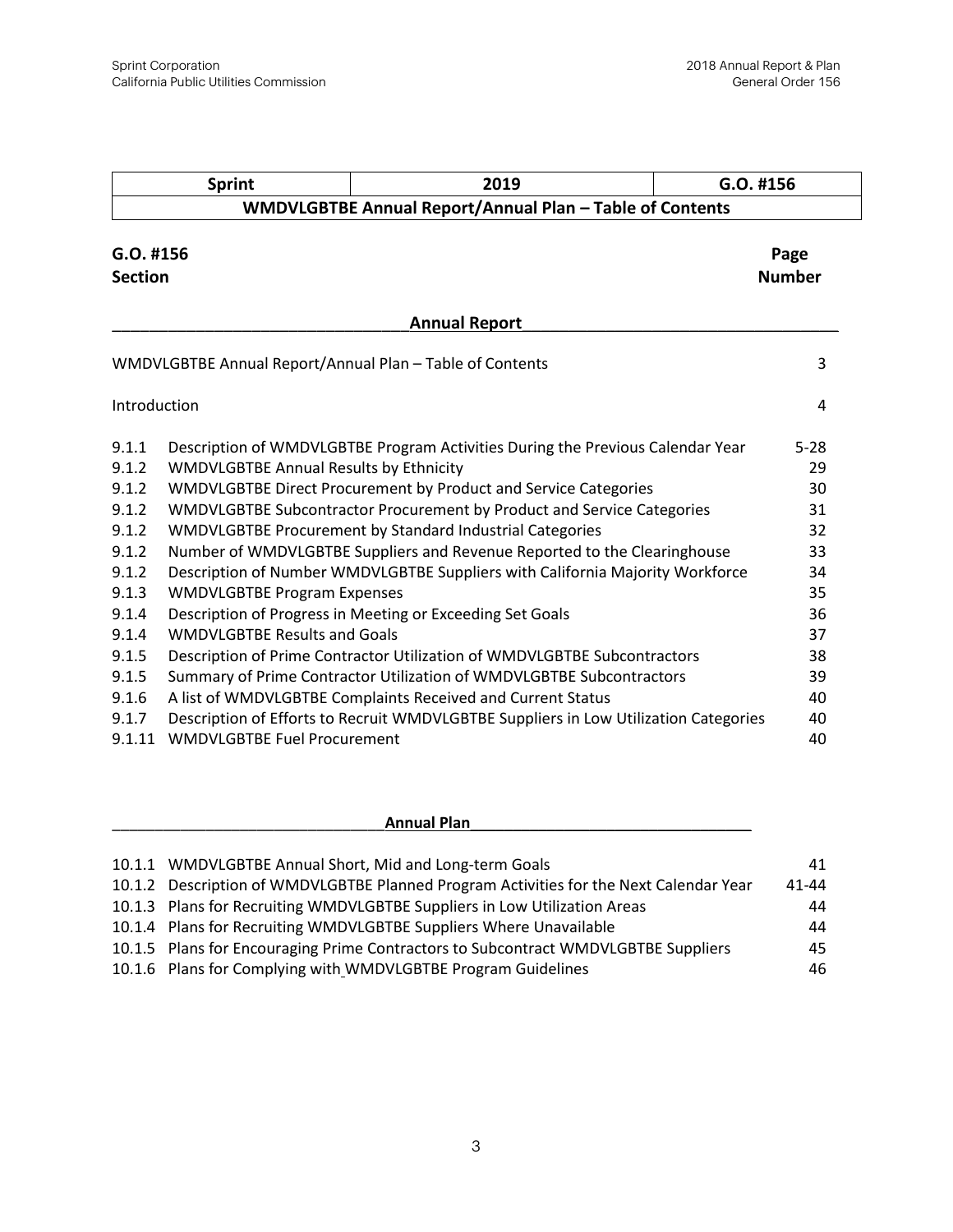#### **INTRODUCTION**

This Filing, in compliance with the requirements of California Public Utilities Commission (CPUC) General Order 156 (GO 156), includes a Plan demonstrating Sprint's 2018 good faith efforts in pursuing minority owned businesses for Procurement opportunities and Sprint's 2019 anticipated good faith efforts in continuing to maintain a robust Supplier Diversity Program. The Plan describes the program activities undertaken and the results achieved by Sprint, with California certified minority, women, service disabled veteran and LGBT supplier relationships, pursuant to diverse certificates housed in The Supplier Clearinghouse database, for the period of January 1, 2018 through December 31, 2018.

#### **ABOUT SPRINT**

Sprint (NYSE: S) is a communications services company that creates more and better ways to connect its customers to the things they care about most. Sprint served 54.5 million connections as of Sept. 30, 2018, and is widely recognized for developing, engineering and deploying innovative technologies, including the first wireless 4G service from a national carrier in the United States; leading no-contract brands including Virgin Mobile USA, Boost Mobile, and Assurance Wireless; instant national and international push-to-talk capabilities; and a global Tier 1 Internet backbone. Today, Sprint's legacy of innovation and service continues with an increased investment to dramatically improve coverage, reliability, and speed across its nationwide network and commitment to launching the first 5G mobile network in the U.S. You can learn more and visit Sprint at www.sprint.com or www.facebook.com/sprint and www.twitter.com/sprint.

#### **THE SPRINT COMMITMENT**

At Sprint, we believe diversity helps us excel and win. Sprint serves a diverse customer base. We're committed to diversity and we embrace a culture of inclusion. Sprint drives our inclusion and diversity initiatives through our employee resource groups (ERGs), multicultural marketing, recruiting efforts and supplier diversity and philanthropy. All of the groups work together to ensure that inclusion and diversity are infused into all aspects of our business.

Sprint is committed to the growth and success of our Supplier Diversity initiatives and continues to explore and increase opportunities with a range of diverse businesses. As a utility member in the state of California, Sprint is committed to meeting the GO 156 goal of 21.5%. In 2018, Sprint exceeded this goal and achieved 38.7%.

Supplier diversity is an important business practice that promotes economic development by diversifying Sprint's supply base. Contracting with minority businesses -- firms owned by people of color, women, service disabled veterans and LGBT persons, adds value and quality to our supply chain and to the company as a whole.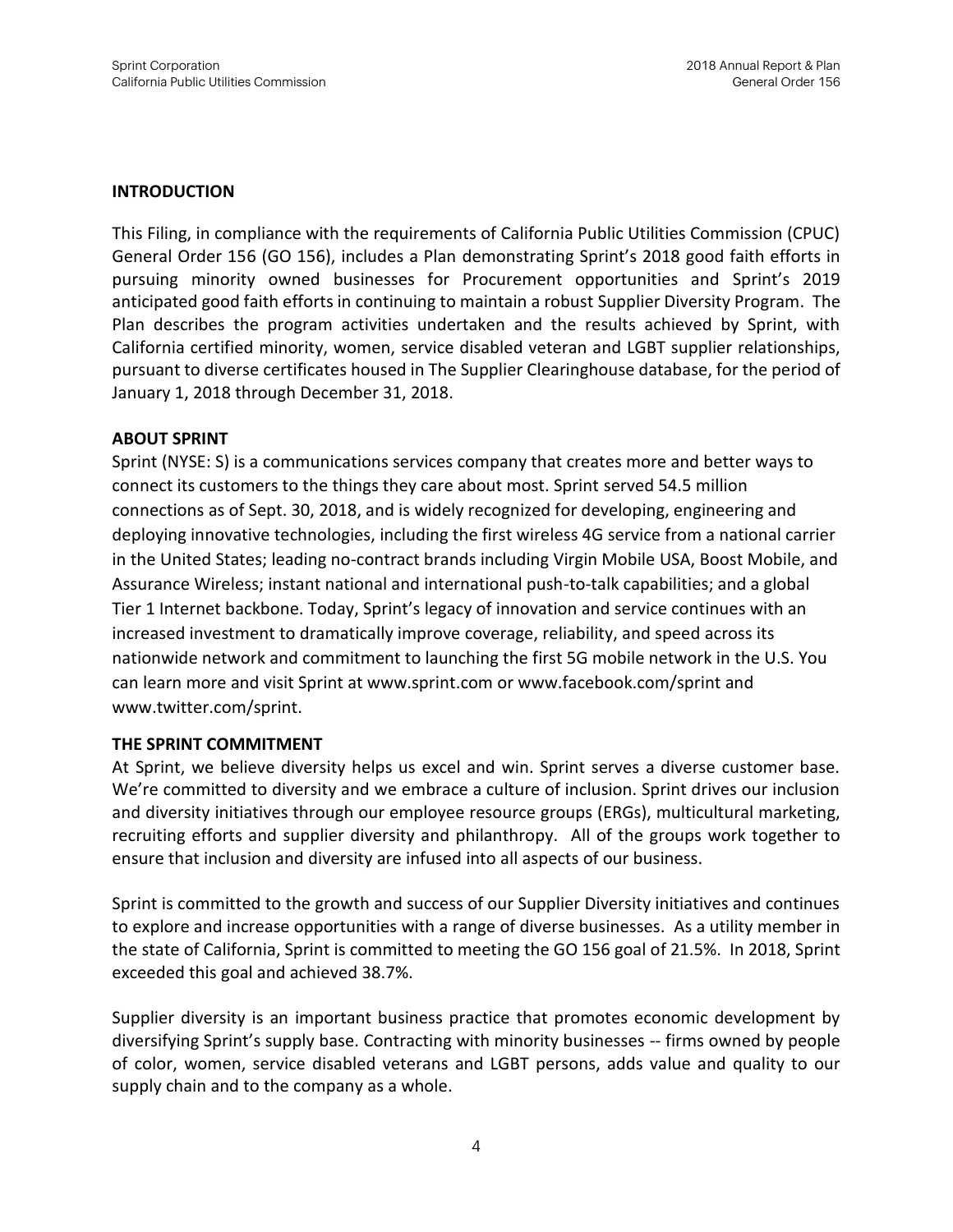Sprint's strategy to meet GO 156 goals involves capturing goods and services procured from both Tier I diverse CPUC certified suppliers, as well as Tier II CPUC certified diverse suppliers as reported by Sprint's prime suppliers, upon quarterly receiving electronic Request for Information (RFI), from Sprint's Supplier Diversity team.

#### **ANNUAL REPORT**

| <b>Sprint</b> | 2019                                                                        | G.O. #156 Section $9.1.1 -$ |
|---------------|-----------------------------------------------------------------------------|-----------------------------|
|               |                                                                             | No. 1 of 21                 |
|               | DESCRIPTION OF WOMEN, MINORITY, DISABLED VETERAN AND LESBIAN GAY BISEXUAL   |                             |
|               | TRANSGENDER BUSINESS ENTERPRISES (WMDVLGBTBE) PROGRAM ACTIVITIES DURING THE |                             |
|               | <b>PREVIOUS CALENDAR YEAR</b>                                               |                             |

Sprint is committed to promoting the overall participation of women, minority, disabled veteranowned, and lesbian gay bisexual transgender business enterprises (WMDVLGBTBE) in purchases of materials and services. The Supplier Diversity team administers the internal and external program activities for Sprint. Described below are the internal and external program initiatives conducted in 2018 to increase the utilization of WMDVLGBTBEs.

#### **SUPPLIER DIVERSITY PROGRAM**

In 2018, Sprint continued to advance its Supplier Diversity initiatives through various efforts and established programs. In addition to two full-time dedicated Supplier Diversity advocates, a fiscal budget is dedicated to support supplier diversity initiatives and efforts. Efforts include training, education, modification of Supply Chain Management policy, reporting tools for focused sourcing and tracking, identification and promotion of existing and new CPUC diverse suppliers, monitor and publication of score cards against objectives and vendor database maintenance. The programs include Business Unit score cards, teaming with Sales for diverse subcontracting opportunities, recognition programs, sponsorships, hosting workshops, internal/external outreach, and supplier development and coaching. To support Sprint's success in meeting GO 156 utilization goals, Sprint relies on and places a significant focus in utilizing the CPUC Supplier Clearinghouse database to research and validate diverse supplier certifications. The combination of these efforts, programs, and other applications described herein continue to support a robust CPUC initiative: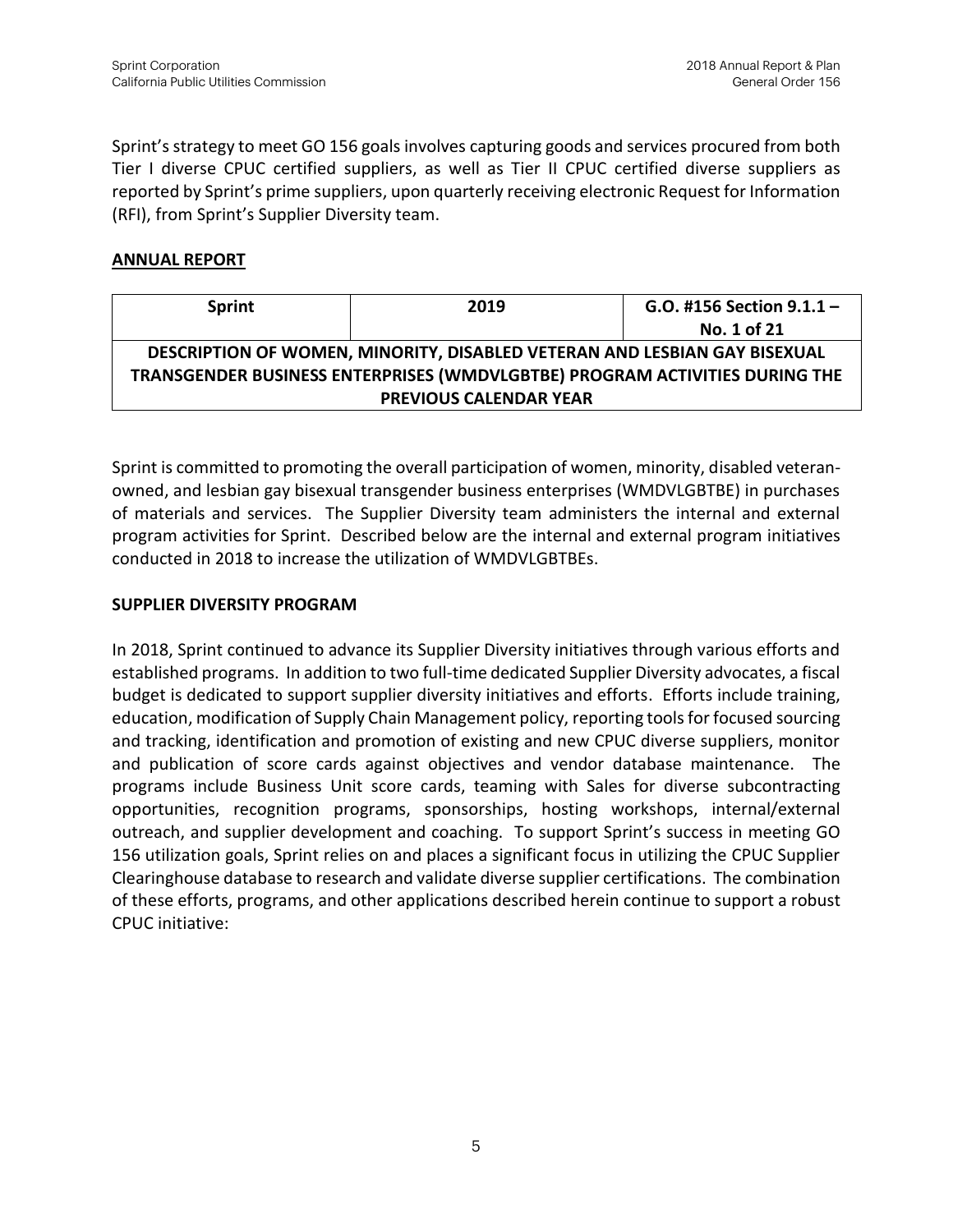#### **INTERNAL PROGRAM ACTIVITIES**

#### **CHIEF PROCUREMENT OFFICER ORGANIZATION**

Sprint's Financial Policy cohesively aligns Sourcing with Supplier Diversity for inclusion of diverse suppliers. In 2018, Supplier Diversity maintained a dedicated team to ensure CPUC compliance and efforts.

Purchases made by Sprint are researched, negotiated and monitored by the Procurement organization headquartered in Overland Park, Kansas, in partnership with the Business Units that are purchasing the product or service. The Supplier Diversity program is housed under the Procurement organization to ensure that small and diverse businesses are considered during the procurement process.

Suppliers are required to register with Sprint and attach their certifications at [www.Sprint.com/supplierregistration.](http://www.sprint.com/supplierregistration) Supplier Diversity and the Procurement Department have access to Sprint's electronic database that houses diverse supplier information and certifications, including CPUC certifications, that allows for tracking and sourcing opportunities, from initiation to completion. During the analysis phase of preparing a Request for Proposal (RFP), the Sourcing team, with support of Supplier Diversity, develops a list of suppliers that are qualified to fulfill the opportunity. The Supplier Diversity team queries the database to create a list of eligible CPUC and diverse certified businesses to include in the opportunity, in addition to searching the Supplier Clearinghouse database to seek out opportunities for CPUC certified suppliers.

Supplier Diversity also partnered with Sourcing teams to create and maintain Diversity Plans that aligns diverse suppliers, with specific categories, for inclusion in RFx opportunities. These Plans are posted on Sprint's internal website for easy access by the Sourcing team.

#### **SUPPLIER DIVERSITY TRAINING**

Sprint's Supplier Diversity training includes an on-line course, created by Supplier Diversity, which highlights how Sprint's bottom-line is impacted by WMDVLGBTBEs. The training provides an opportunity for Sprint employees, across the entire Sprint enterprise, to learn more about the program. It provides an overview of what Supplier Diversity is and why it is important to value minority buying power. Upon publishing Sprint's quarterly diverse spend results, employees are reminded and encouraged to take the on-line training course to further raise program awareness. In 2018, Supplier Diversity training was also presented to onboarding Sales employees to ensure they understand the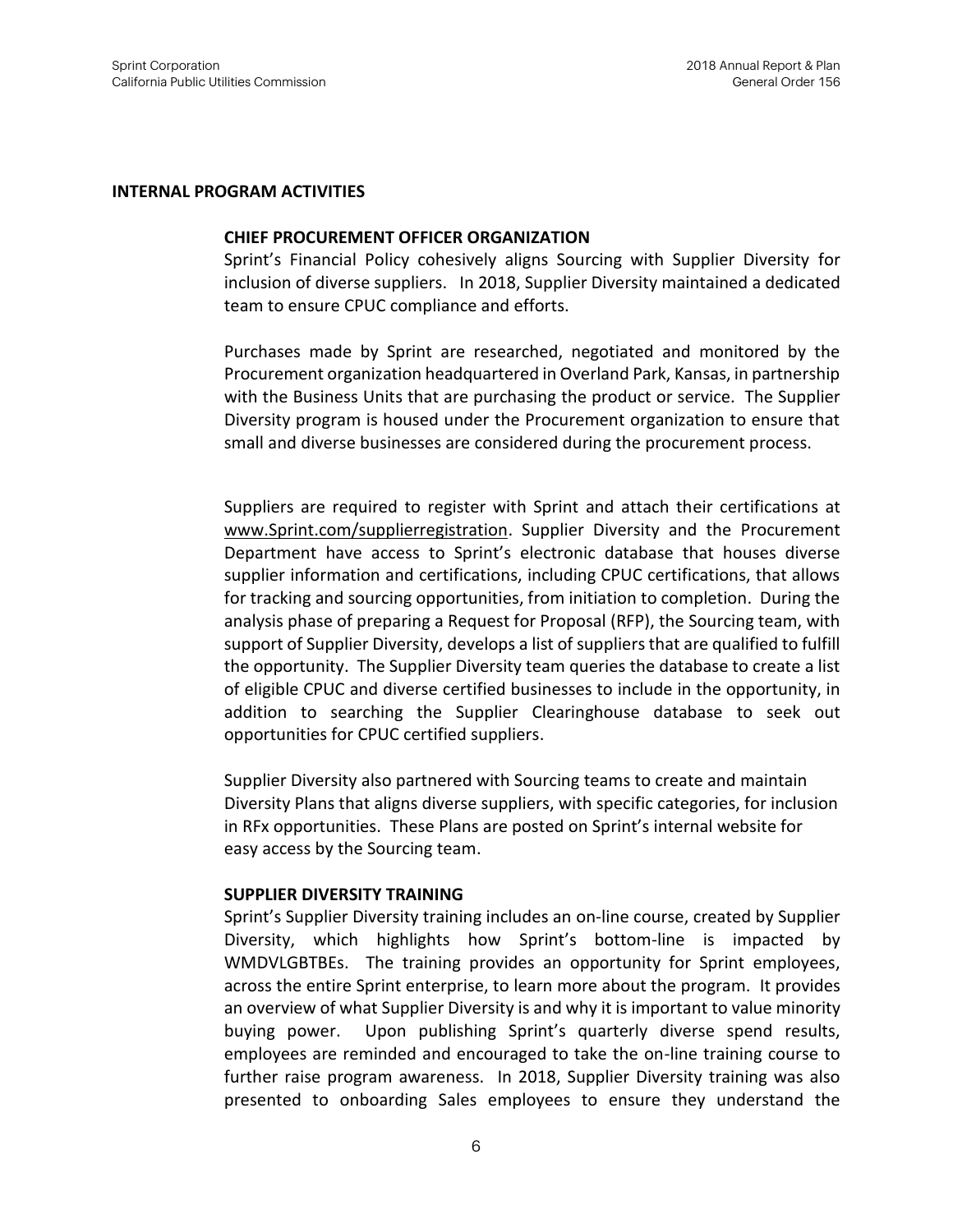importance of remaining focused on inclusion of diverse subcontractors in proposal solutions.

#### **SUPPLY CHAIN TRAINING**

Sprint's Lifecycle Management team continues to hold training sessions, for the Sourcing team, regarding conducting Sourcing events that outlines strategies and tips useful in successful RFx events. In addition to topics, such as Request for Proposal scoring and weighting, employees are reminded that Supplier Diversity questions are required to remain a part of every published RFx.

#### **e-SOURCING TOOL**

In 2018, Sprint Supplier Diversity continued as a stakeholder and gate keeper in the vendor registration approval process, ensuring diverse suppliers are certified and upload their certification into the portal. The tool requires diverse suppliers upload their certificates, detail the products/services offered by their company, and provide major points of contact for RFx inclusion opportunities. Suppliers are researched through this tool, the CPUC Supplier Clearinghouse database and CVM Solutions for RFx inclusion. Doing so provides us visibility to California diverse suppliers that qualify but may not hold the CPUC certification and prompt communication requesting the vendor pursue CPUC certification. As such, this helps maintain a robust system to capture CPUC suppliers and pertinent supplier information. This system is used for supplier registration, vendor queries and searches for RFx opportunities as well as for collection of Tier II subcontracting. The Supplier Diversity team ensured activation of the LGBT flag in Sprint's esourcing tool in order to track quarterly spend results related to this most recently approved CPUC diverse classification.

#### **SPEND ANALYSIS**

Supplier Diversity continues to refine and improve its' spend analysis tools to enable deployment of a number of strategic sourcing strategies around various categories to include CPUC diverse suppliers. Supplier Diversity continuously updates listing of diverse suppliers to align with specific categories and opportunities. With support of a third party enrichment database provider Sprint's spend is segmented by business units, and by specific business classifications, which provides an opportunity for Supplier Diversity to identify high-spend areas that may exclude diverse participation. Supplier Diversity proactively meets with Sourcing professionals to evaluate opportunities for diverse supplier inclusion in those high spend areas. That way, diverse suppliers are identified and considered for opportunities, prior to contract expiration, with majority suppliers.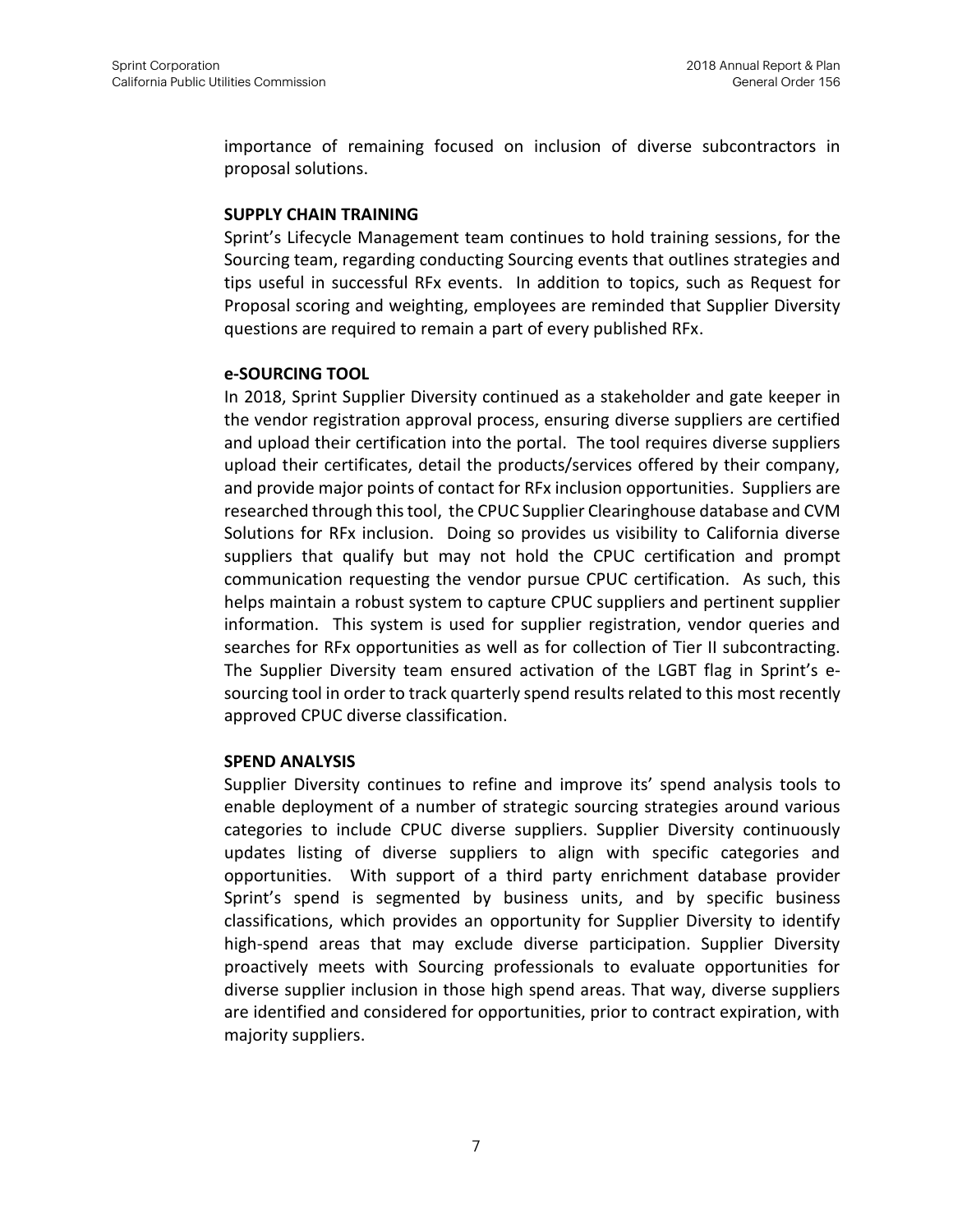#### **SUPPLIER DIVERSITY RECOGNITION PROGRAM**

To further promote and increase diverse vendor inclusion and spend the Sprint Supplier Diversity Recognition Program provides a means for those, who executed contracts with diverse suppliers, to be recognized for their efforts in the monthly CPO newsletter, as well as being awarded e-Points for catalogue shopping.

#### **COMMUNICATION**

Sprint understands how vital it is for a Corporation's supplier base to reflect their customer base in order to withstand in the marketplace. Sprint's Supplier Diversity team communicates the importance of diversity through internal website communication, Chief Procurement Officer (CPO) town hall meetings, CPO newsletters and onsite Supplier Diversity conferences.

Sprint's Corporate Supplier Diversity Policy, updated and annually signed by Sprint's CEO, is posted in Sprint's breakroom alongside other important policies such as Equal Employment Opportunity, Pay Transparency Nondiscrimination Provision, and Employee Rights under the Family and Medical Leave Act to name a few.

#### **QUARTERLY PERFORMANCE TRACKING**

The Supplier Diversity team internally communicates Sprint's diverse spend results in the following manner:

A detailed report of Sprint's diverse spend is tracked and reviewed on a quarterly basis. This reporting is broken out in various ways including ethnicity, gender, payment amount, certification type (including CPUC certified), the name of the Sprint business units procuring a product or service from diverse suppliers. The Supplier Diversity team ensures the results of the supplier diversity achievements are communicated on a quarterly basis within the Procurement executive scorecard as well as the monthly CPO newsletter. The quarterly reports are reviewed and recommendations are made by Supplier Diversity, when appropriate, to ensure we align CPUC certified suppliers with opportunities to meet our corporate goals and objectives that includes the 21.5% CPUC goal. Individual Business Unit diversity goals and quarterly results are posted on Sprint's internal website for research, by Sourcing, of existing diverse suppliers for inclusion in Proposal opportunities and to provide a view of Sprint's quarterly diverse spend results.

Supplier Diversity continuously monitors the supplier base to ensure diverse suppliers maintain current certifications.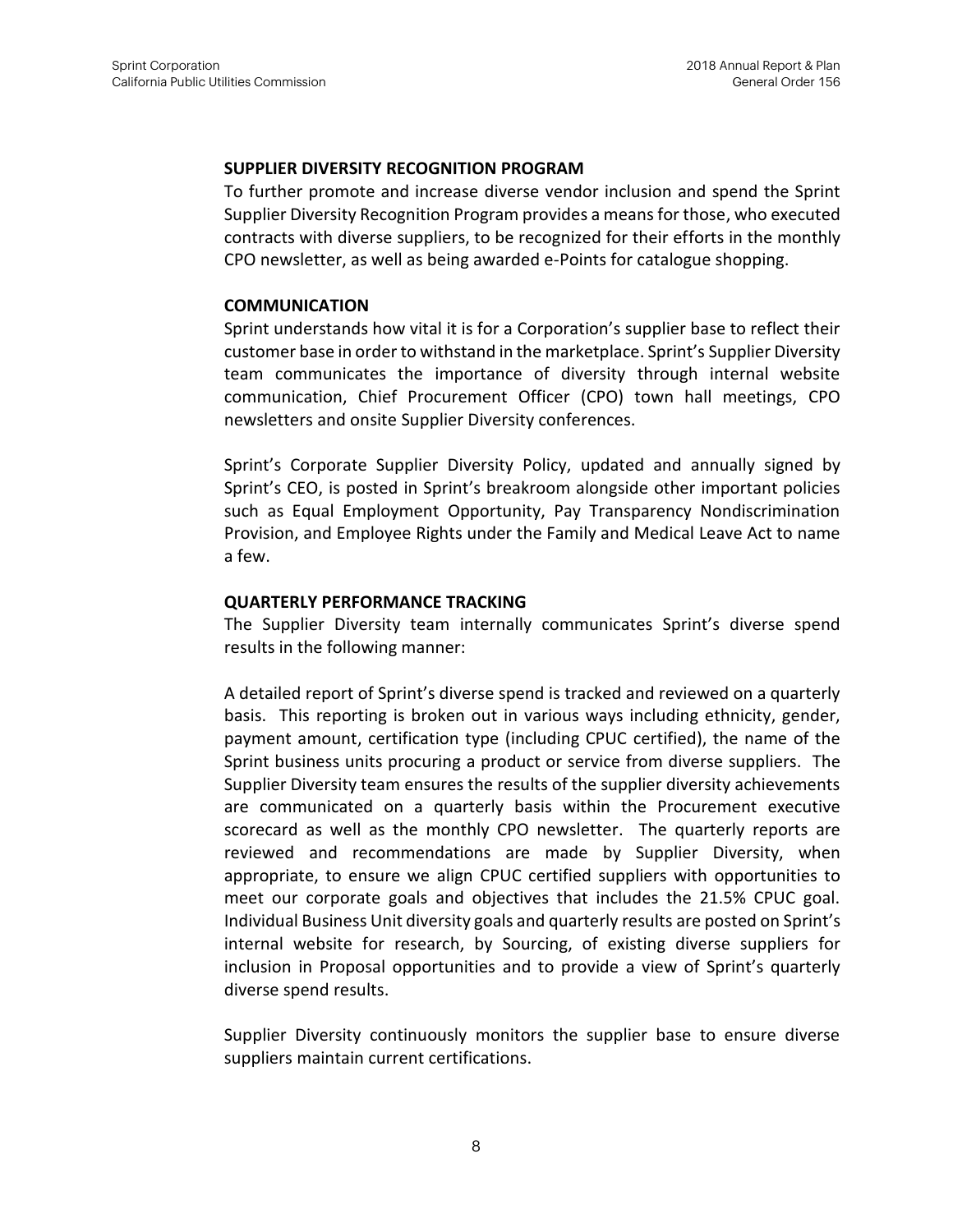Supplier Diversity educates and informs diverse suppliers of CPUC certification, and encourages diverse suppliers to pursue CPUC certification.

Supplier Diversity initiated creation of a sales job aid to ensure that the Sales staff evaluate and incorporate, where possible, diverse supplier participation throughout the proposal process. In addition, Supplier Diversity proactively teams with the Sales teams to identify and include CPUC diverse suppliers for Proposal subcontracting opportunities.

#### **SUPPLIER DEVELOPMENT**

Sprint's Supplier Diversity team, with support of Sprint's Sourcing staff, have the responsibility of ensuring that diverse suppliers have equitable opportunity to bid on Proposal opportunities. Diverse and CPUC supplier development is supported in various ways, including participating in face-to-face introductions, matchmaking sessions and relationship building, to help suppliers navigate the processto become a qualified supplier. Sprint hosts and sponsors diversity events, with executive support, in order to become better acquainted with diverse Suppliers, Council and Chamber members and community diversity staff.

Following are some of Sprint's 2018 supplier development activities:

January 2018: Sprint's VP of Network Procurement hosted and led a Real Talk session with the Procurement organization titled, "Valuing Diversity". The 1 ½ hour session included discussions and sharing of different participant's perspectives and ideas regarding how everyone can learn from one another and apply those learnings into our procurement practices. The session was attended by approximately 150 Sourcing professionals.

February 2018: The Sprint Hispanic Business Center (Hispanic Chamber) hosted a Small Business Start Up workshop, in Kansas City, MO. This free workshop provided information related to how to start on the right track in starting a small business. Topics covered included:

- o How to get your business name registered
- o Where to get a tax ID number
- o Licenses and permits
- o What legal form to choose (proprietorship, partnership, corporation, LLC)
- o Sales taxes

April 2018: Sprint hosted an onsite networking breakfast for members of the Kansas City Procurement Roundtable (KCPRT). Sprint's CPO welcomed approximately 70 (KCPRT) members and guests to the Sprint campus, to spotlight diverse owned businesses, including CPUC certified suppliers. KCPRT diversity managers select a small group of 12-15 local diverse owned businesses, to sell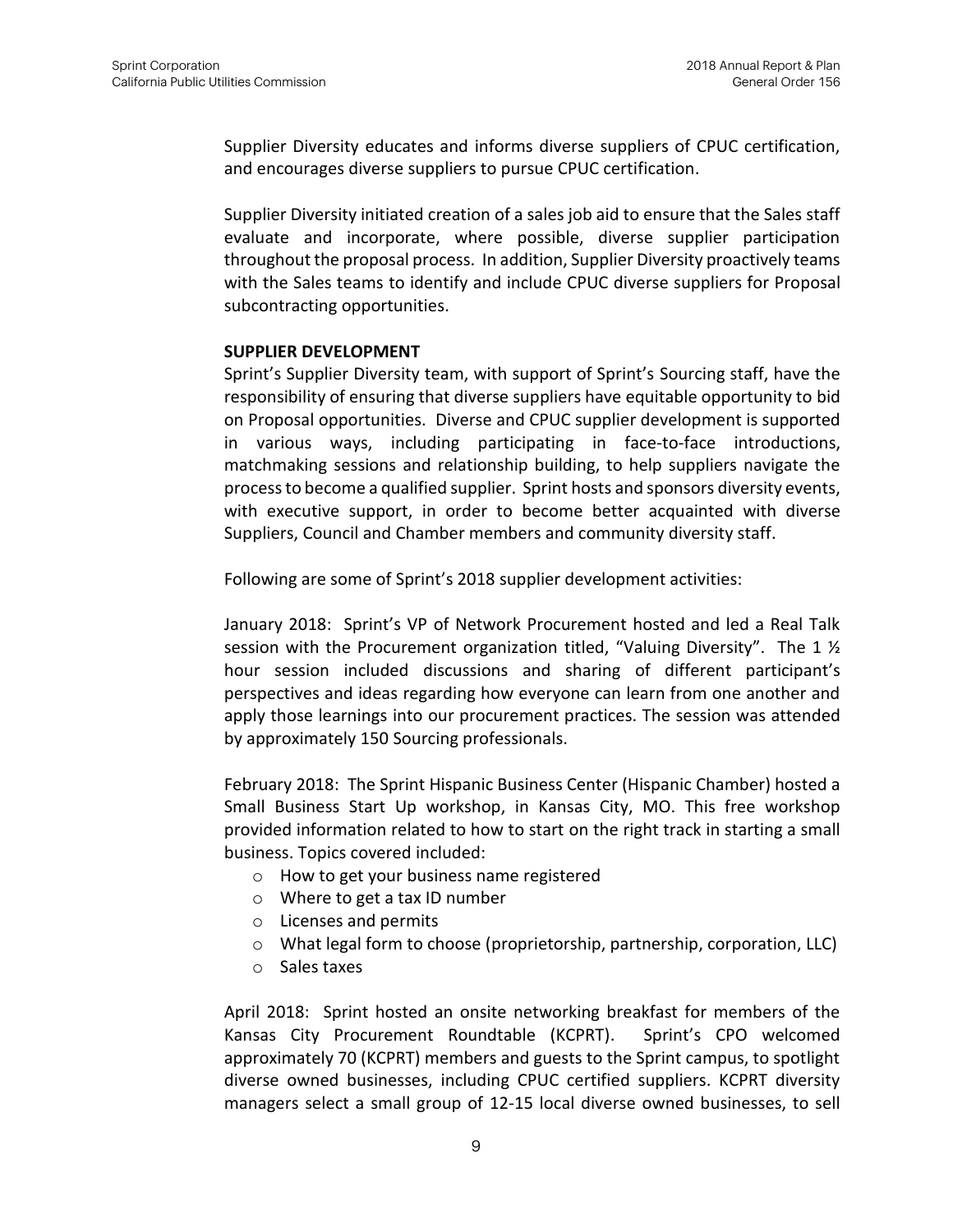their companies in front of KCPRT Corporate executives and procurement staff, with a goal of growing businesses in the community where we work and serve. Diverse owned businesses continuously thanked the Corporations for the opportunity. One diverse owned business did an on-the-spot purchase, of a standing desk tray and ergonomic floor mat display, from another diverse owned business attending the event.

May 2018: Sprint's VP of Network Procurement, with support of Sprint's minority Employee Resource Group representatives, led the CPO Real Talk session on diversity and inclusion, which was attended by 74 Sprint partners. During the meeting, Sprint's VP and seven Employee Resource Group (ERG) representatives spoke on how to better leverage Corporate growth through diversity and inclusion. It was also highlighted that inclusiveness is a strategy to unleash the power of diversity to generate business value. Additionally, through diversity and inclusion, we can tackle a problem from a rich variety of viewpoints.

May 2018: Sprint Procurement and Sprint Business Sales hosted an onsite Supplier Innovation Summit. Diverse businesses, major suppliers and Corporate customers were invited to learn more regarding Sprint's transformation efforts, and how their businesses could add value to the strategies that are underway at Sprint. The two and a half day on-site session included topics on Supply Chain Excellence, Sprint's Digital Journey, and Sprint state of business, Sprint's financial update and more. Suppliers, including large, small, diverse and primes, had an opportunity to network and build new business relationships, potentially leading to growth opportunities.

July 2018: Supplier Diversity Manager, Joyce Christanio, serves as Chair of the Women's Business Development Council's (WBDC) certification committee. Sprint hosted the onsite Advisory Board meeting to establish additional goals, and committees, to support growth of women owned businesses.

October 2018: Supplier Diversity updated the external website to include an **Accounts Payable telephone number (888-283-4636)** that provides suppliers a direct line to discuss status of invoice payments. The Supplier Diversity mailbox address is also housed on the site to ensure vendors can contact Sprint's Supplier Diversity team.

December 2018: Sprint hosted an onsite luncheon with local diversity managers, representing the Kansas City Procurement Roundtable (KCPRT), with a mission to share information regarding high performing diverse owned businesses; ultimately promoting those businesses in our community and throughout our supply chain.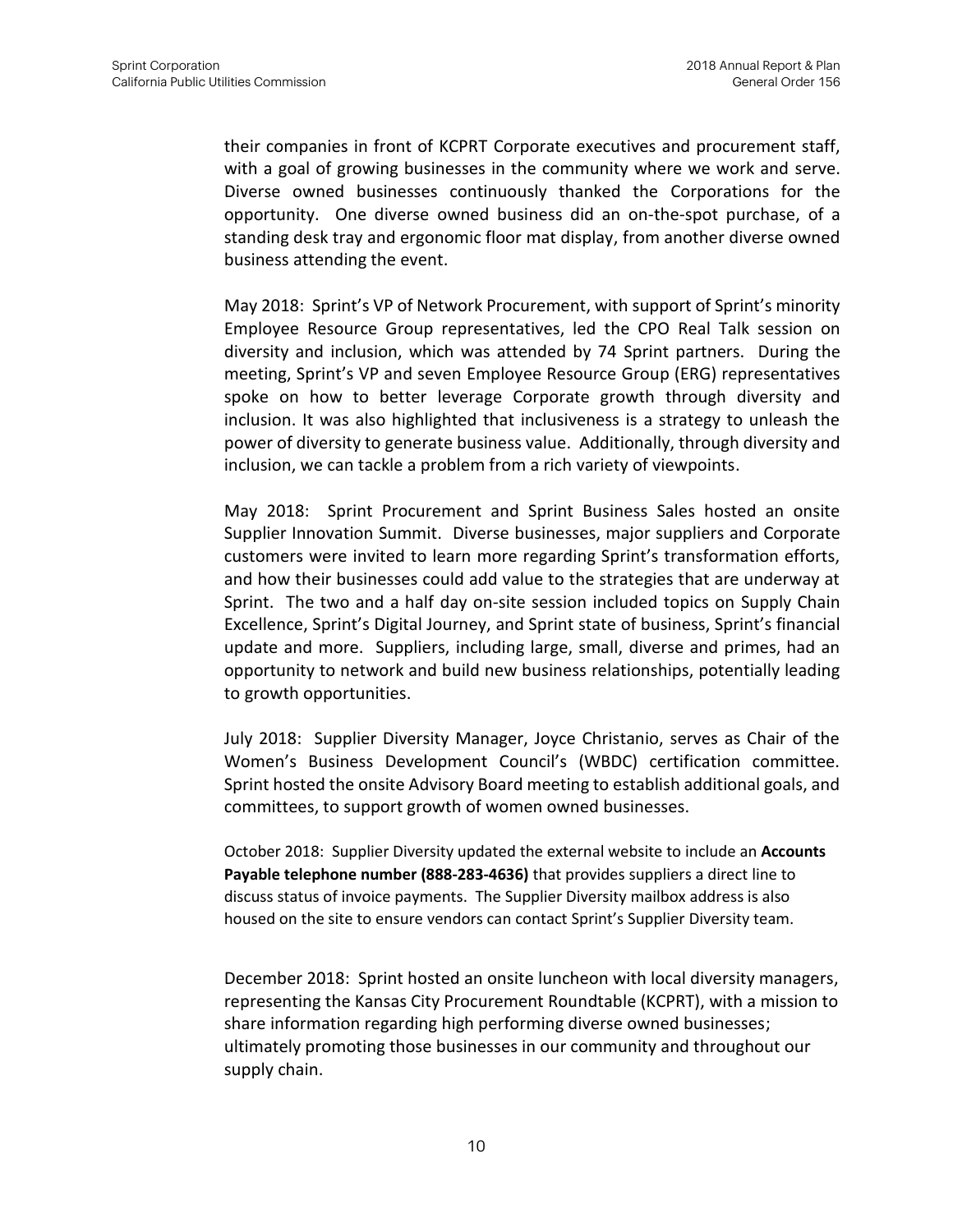In addition to the above-mentioned specific events, throughout the year, Supplier Diversity facilitated several supplier introductions with Sourcing managers, Business Unit stakeholders, and Sprint prime vendors, introducing and sharing information about diverse and CPUC vendors for potential opportunities for direct and indirect opportunities. These business categories range in services such as construction, site development, decommissioning, call center services, document management, staffing and IT integration services.

In summary, in 2018, Sprint continued its focus on Internal Activities in the following manner:

- Recognize Sourcing professionals in the Chief Procurement Officer's (CPO) monthly newsletter, along with opportunities to win ePoints for online catalogue shopping, for their contribution in supporting Sprint's Supplier Diversity program
- Collaborate with Sprint Sourcing Managers in coaching diverse suppliers for successful bids in RFPs and RFIs
- Champion diverse suppliers in providing introduction opportunities internally to Sprint staff and externally to major suppliers and diversity professionals
- Recommend diverse suppliers for increased exposure and growth opportunities
- Ensure a procurement process with inclusion of as many diverse suppliers as possible
- Research and validate the status of suppliers through the Supplier Clearinghouse database to ensure accurate reporting of supplier's certification status
- Develop and promote company and procurement policy statements that demonstrate Sprint's support for Supplier Diversity
- Continue to monitor the company's performance and make any adjustments necessary, such as contacting suppliers to update certifications or further promote CPUC suppliers for Tier I and Tier II opportunities, to achieve the CPUC plan goals
- Interviewing sales representatives, representing diverse businesses who call upon Sprint Procurement, to align with the appropriate Sourcing professionals
- Exchanging information on new and potential suppliers across Industry Group and other Corporate members
- Supporting Sprint Business Units to meet specifically assigned annual diverse spend targets.
- Internally, Sprint fosters a culture of inclusion, in part through the establishment of Employee Resource Groups (ERGs). Sprint creates an environment where its employees feel valued, developed and allowed to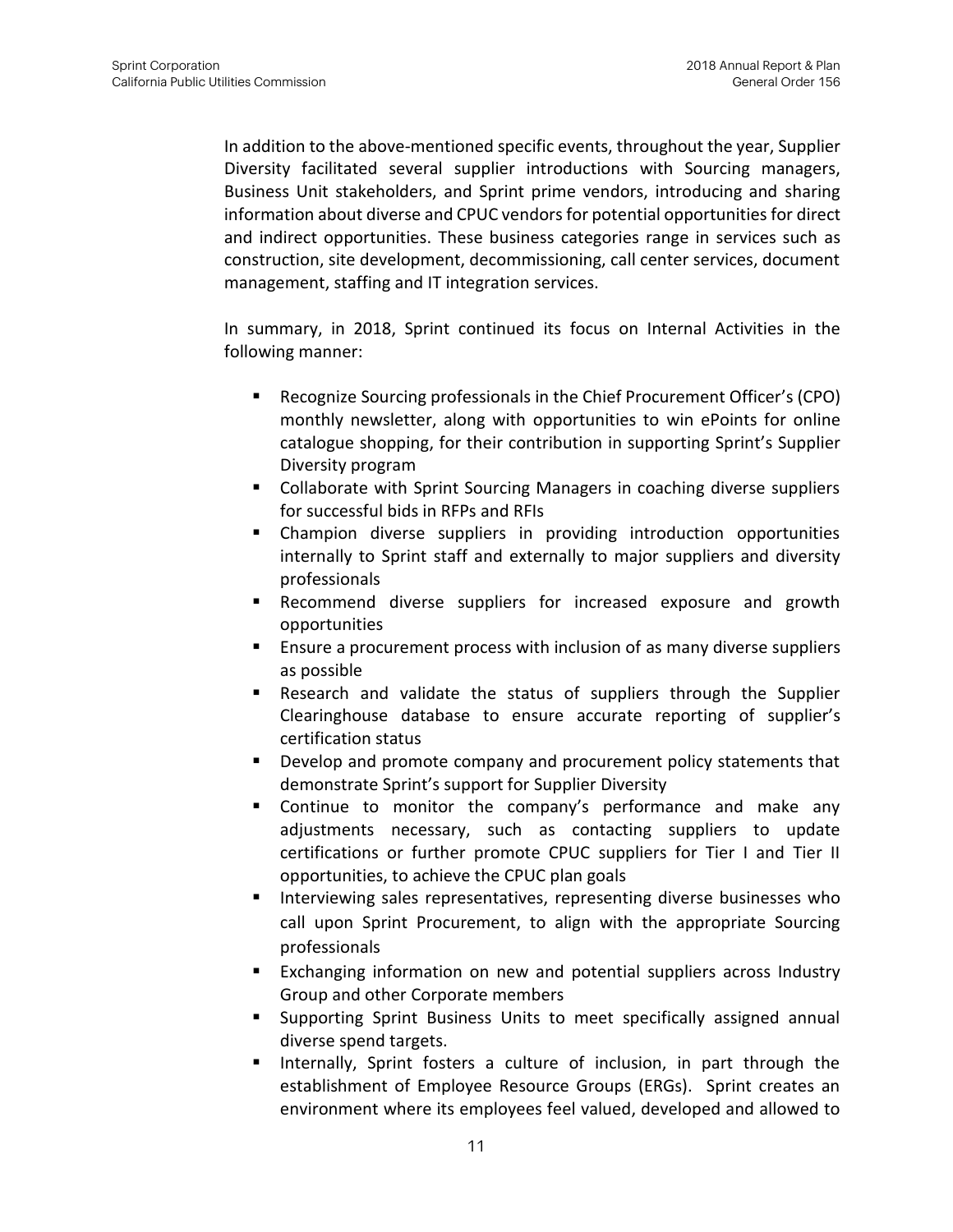produce their best work. Our ERGs provide a forum where employees can meet to discuss common interests and business goals. Sprint maintains and supports the following Employee Resource Groups open for all employees to join:

- **Diamond Network** (African American focused)
- **Enlace** (Hispanic focused)
- **OASIS** (Asian American focused)
- **Sprint Pride** (Gay, Lesbian, Bisexual, Transgender focused)
- **WISE** (Women focused)
- **◦ V.E.T.S**. (Veteran focused)
- **REAL DEAL** (Disabled focused)

#### **EXTERNAL PROGRAM ACTIVITIES:**

Sprint's external program activities and outreach efforts, entailing the below objectives, are as follows:

- Being an active member of the California Joint Utilities Diversity Council (JUDC). As such, Sprint participates with the other Joint Utility members to share best practices and discuss regulatory initiatives and CPUC Clearinghouse processes
- Hosting and supporting supplier diversity forums and engagements
- Supporting financial scholarships for CPUC suppliers, through membership of the Technology Industry Group, to attend advanced business management programs
- Collaborating with other external advocacy groups to share best practices and advance supplier diversity opportunities
- Attending Diverse Business Opportunity Workshops, Minority Business Enterprise Forums, Matchmaking events, Trade Fairs, and other supplier diversity initiatives
- Strengthening relationships with Municipalities, Councils and other organizations that advocate for supplier diversity, to further assist in meeting and networking with diverse businesses
- Public speaking by Procurement and Supplier Diversity staff to educate diverse businesses on how to do business with major Corporations
- Sprint's Supplier Code of Conduct requires Sprint's top auditable suppliers, representing 80% of Sprint's spend, align their business practices with Sprint's Supplier Code of Conduct, which entails Ethics, Citizenship, Sustainability and Compliance. In 2018, Supplier Diversity managed an audit process achieving eightyeight percent (88%) of Sprint's top auditable vendors agreeing to align their business practices with the Code.
	- January 2018: Sprint Supplier Diversity attended the Mid America Gay Lesbian Chamber of Commerce (MAGLCC) Business-to-Business Networking event. Sprint is a corporate member of the MAGLCC and supports the organization's events throughout the year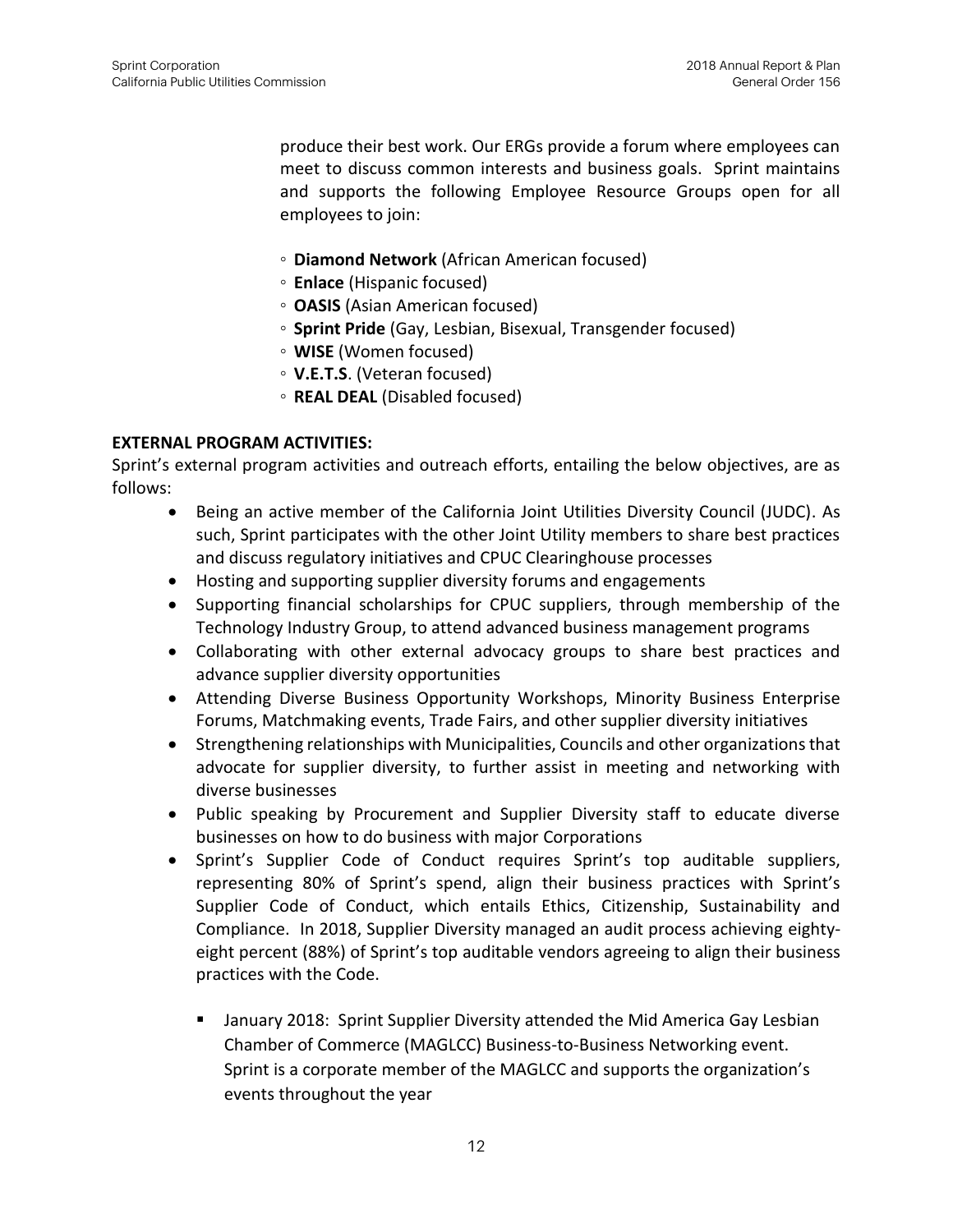- January 2018: Sprint Supplier Diversity attended the CVS Health Supplier Diversity Business Program focused on meeting suppliers who provide medical, advertising and facility products (indirect services)
- January 2018: Sprint supported the Southern Christian Leadership Conference "Celebrating Successes: Advancing the Movement". The conference is focused on commemorating the birthday of civil rights icon Rev. Dr. Martin Luther King, Jr. Debby Ballard, Sprint director of Community Relations, staff and Joyce Christanio, manager, Supplier Diversity, attended the event
- February 2018: Sprint co-sponsored the annual Thinking Bigger 25 Under 25 awards gala recognizing 25 small businesses, employing less than 25 employees Sprint's manager, Supplier Diversity, Joyce Christanio, serves on the Board. Members from Sprint Sourcing attended the event with approximately 1,000 in attendance to include Corporations, procurement, Sales and supplier diversity staff. A brief video is presented to the audience of each small business demonstrating how the small business can add value to a Corporation. The event is a great venue for Corporate procurement professionals to meet with small businesses
- February 2018: Sprint co-sponsored and attended the Rose Brooks Center Cabaret, supporting battered women and their children. Attendees included Debby Ballard, director of Community Relations, Joyce Christanio, Supplier Diversity Manager, and external guests. Celebrity guest speaker was actress/singer Vanessa Williams
- February 2018: In partnership with the Hispanic Chamber of Commerce of Kansas City, Sprint co-sponsored The Kansas City BizFest, a competition that gives high school juniors and seniors concrete professional skills within the framework of entrepreneurship, all while having the opportunity to earn scholarships for college. Mentors help students practice handshakes, introductions, and networking. Mentors also help students finalize business concepts, review financials and create their presentations. Mentors help the students work through the details and move their business concepts forward
- March 2018: In partnership with the Asian Chamber of Commerce of Kansas City, Sprint hosted an onsite Supplier Diversity Networking Breakfast "Doing Business with Major Corporations in Kansas City", where diverse and CPUC certified suppliers had an opportunity to showcase their offerings and meet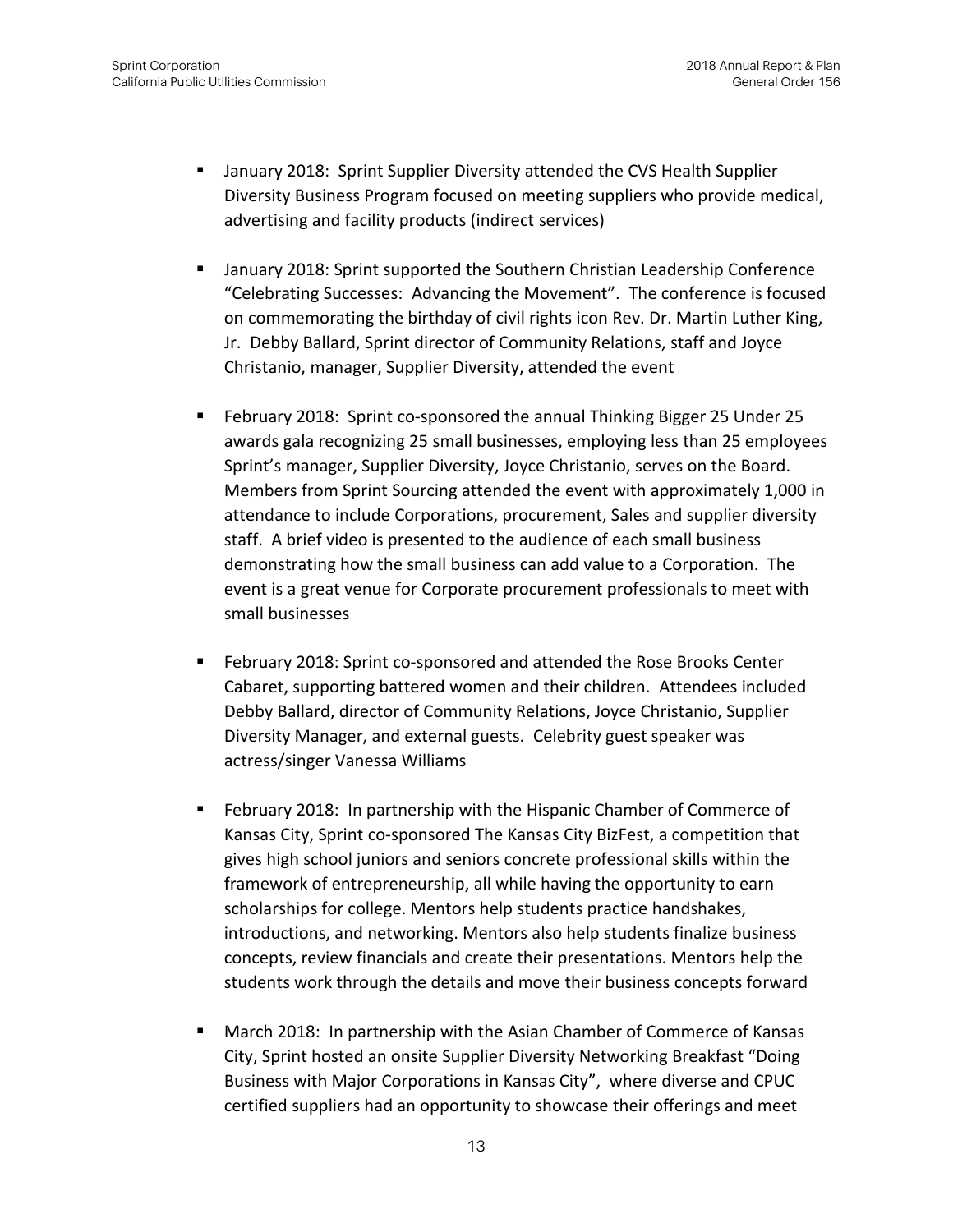Supplier Diversity Managers and Sourcing professionals from Sprint, Kansas City Power & Light (KCPL), Black and Veatch, Hallmark, Burns & McDonnell and others local Corporations

- March 2018: Sprint participated in a one-on-one procurement session titled, "Making the Connection" hosted by the local community college. With 95 business owners registered to attend and 39 Procurement organizations, the event was designed to bring regional institutions, municipalities, and state and federal government entities together in one venue to meet with minority, women, LGBT, Veteran, Service-Disabled Veteran and Historically Underutilized owned businesses. Sprint's Supplier Diversity team, Joyce Christanio and Flora Mayer, met with suppliers to better understand their service/product offerings and provided information regarding how to register and market their businesses with Sprint
- April 2018: Sprint Supplier Diversity managed a table at the CPUC Small/Diverse Business Exposition, held in Long Beach, CA., to meet CPUC certified suppliers and learn more regarding products/services offered by their companies
- April 2018: Sprint sponsored the "Awesome Ambitions" weekend fashion show to support minority student scholarships. Sprint Community Relations Director and Manager Supplier Diversity were in attendance supporting this event
- May 2018: Sprint participated in the  $5<sup>th</sup>$  Annual Midwest Supplier Diversity Exposition, and Contract Recognition Ceremony, at the Metropolitan Community College (MCC)- Business & Technology Center, in Kansas City, MO. The event is designed to recognize Corporations and diverse business owners who executed contracts during the year and to learn more about products/services offered by diverse owned businesses. Sprint's manager, Supplier Diversity, Joyce Christanio served as MC of the Contract Recognition Ceremony. Additionally, minority, women, LGBT, Veteran, Service-Disabled Veteran and HUBZone business owners managed booths to showcase their products and services
- May 2018: Sprint was a sponsor of the Greenlining's  $25<sup>th</sup>$  Annual Economic Summit, in Oakland, CA. Honored guests and speakers included Melissa Harris-Perry, Angela Glover Blackwell, Saru Jayaraman, Dolores Huerta, State Senator Kevin de Leon, former FCC Commissioner, Mignon Clyburn, Gloria Walton, Stephanie Chen and Lateefah Simon, all collaborating on solutions regarding the most pressing issues facing communities of color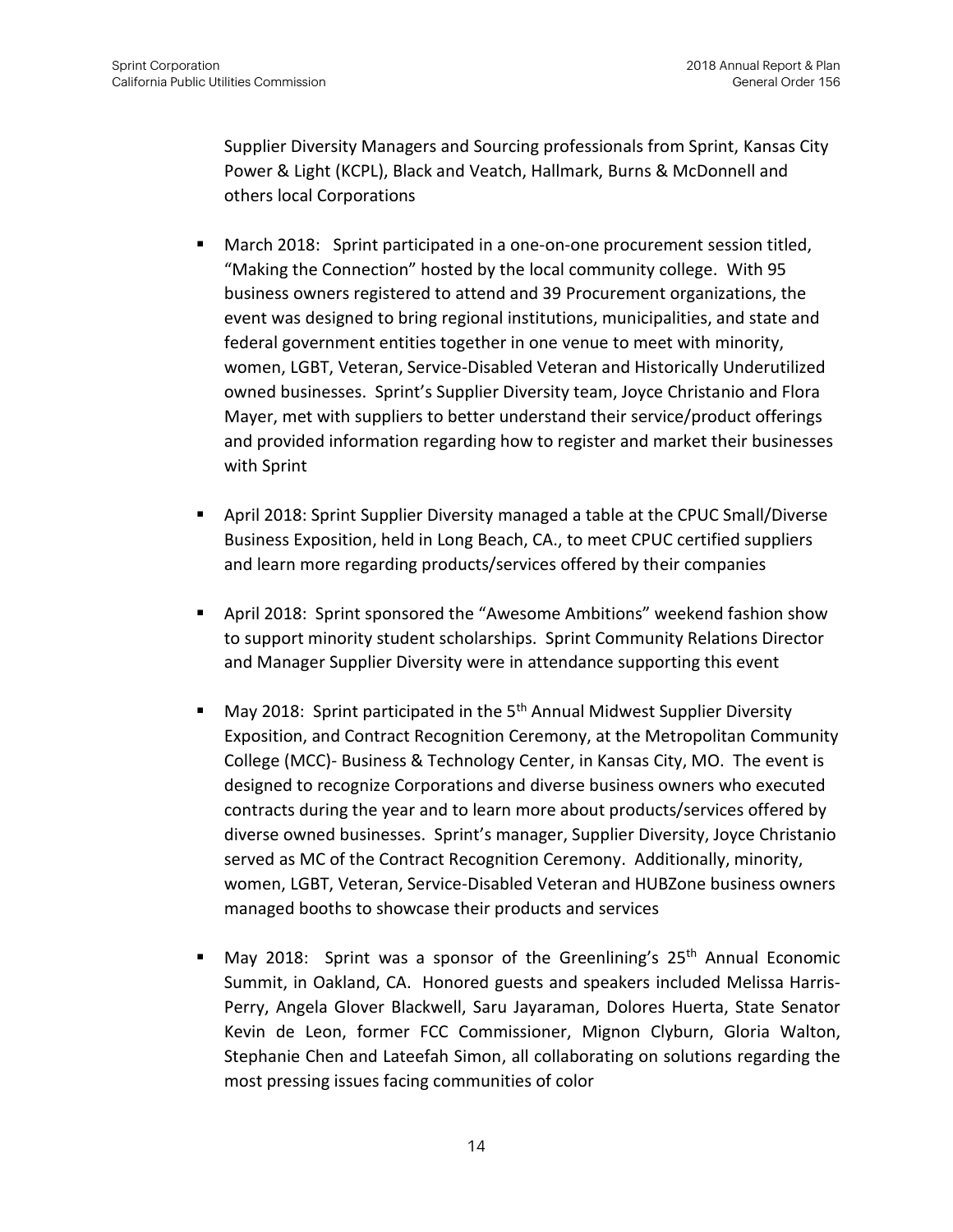- May 2018: Sprint participated in the Women's Business Development Council's conference titled, "Leveraging Certifications" Joyce Christanio, manager, Supplier Diversity, served as a panelist, presenting information on the process and importance of certification
- May 2018: Sprint was a sponsor of Kansas City's Asian Chamber of Commerce Annual award and networking gala where business leaders were recognized in the categories of: Professional Leader of the Year, Civic Leader of the Year and Entrepreneur Leader of the Year. Sprint's Supplier Diversity team and other Sprint staff attended the event. Sprint's director, John Thong, is a board member
- **■** June 2018: Sprint Supplier Diversity participated in the Women's Business Enterprise National Council's (WBENC) annual conference held in Detroit, MI.
- June 2018: Sprint co-sponsored the Twelfth Street Heritage Development Corporation Monte Carlo night to support buildout of diverse communities where we live and serve. Sprint Director of Community Relations, staff and Supplier Diversity attended.
- June 2018: Sprint supported the Negro League Baseball museum Ceremony to honor those who have paved the way for minorities in baseball. Honorees in attendance were Dick Allen, Kenny Lofton, Eddie Murray, "Mudcat" Grant, and J. R. Richard. Sprint Director of Community Relations, staff and Supplier Diversity attended.
- July 2018: Sprint partnered with the Women's Business Development Council, and other majority Corporations, to sponsor a Supplier Diversity Forum Panel Discussion: "How the Current Economy is Impacting Procurement Trends." Sprint Sourcing Manager, Valarie Tucker, served as a panelist. Supplier Diversity Manager, Joyce Christanio, managed 1:1 session with minority owned businesses.
- July 2018: Supplier Diversity participated in a Benchmarking Survey Results review, which shared knowledge regarding how other Technology Industry Group (TIG) corporate members operate their supplier diversity initiatives to gain best practices. Sprint's Supplier Diversity program and processes are aligned with industry best practices.
- August 2018: Sprint Supplier Diversity attended the Elite Service Disabled Veteran Owned Business (SDVOB) Conference, held in San Diego, CA, to meet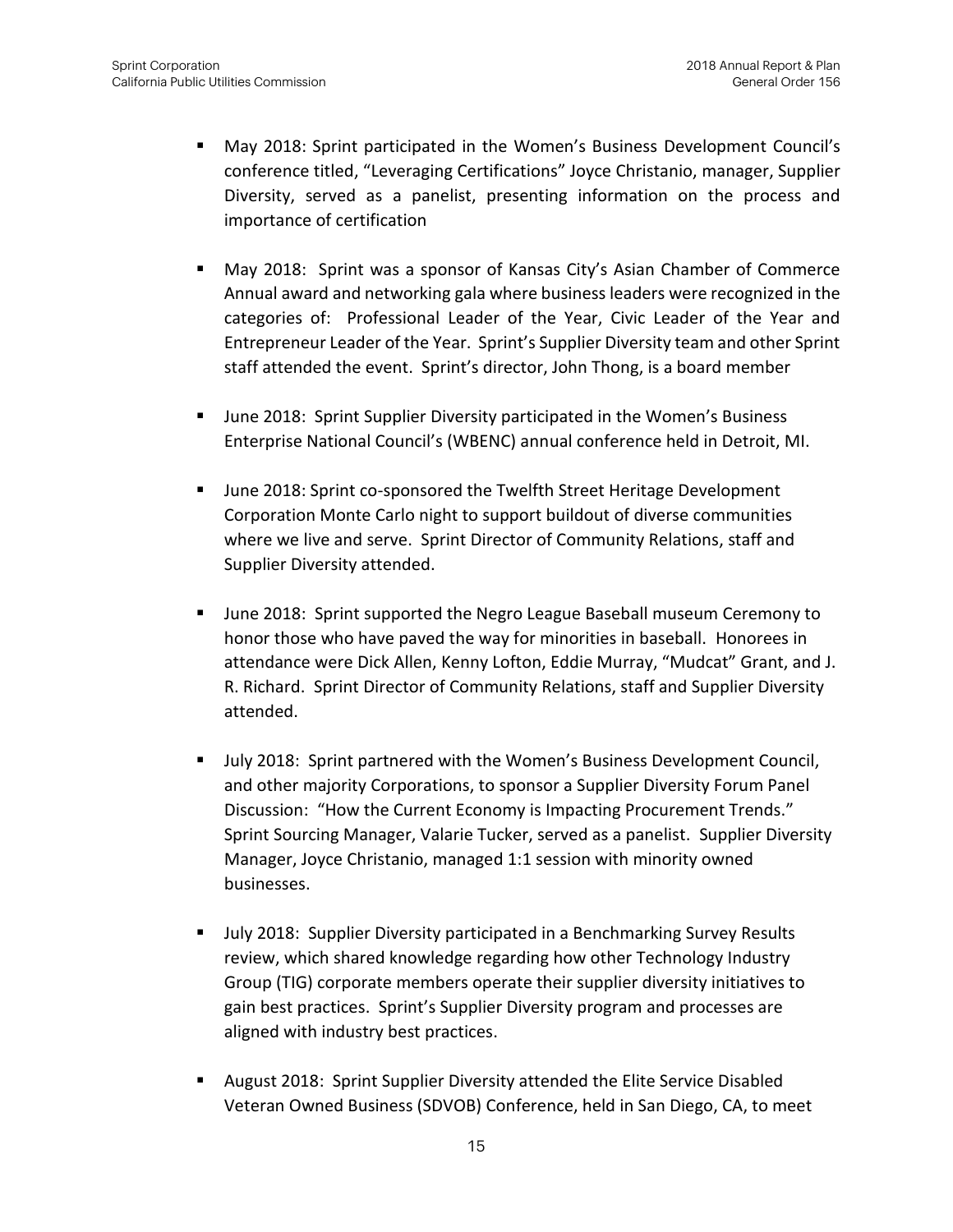and interview Veteran Owned Businesses who may be able to provide products/services to Sprint, both in California and across the Sprint enterprise. Veteran owned businesses expressed their appreciation for Sprint's support of their organizations and for attending.

- September 2018: Sprint was a sponsor of the Asian American Chamber of Commerce of Kansas City's annual golf tournament. The tournament is a networking opportunity for Asian Businesses and corporate members to learn more regarding how to partner on existing and future contract opportunities. Sprint employee attendees were Brian Wiedower, Matt Fohlmeister, Tim Erickson and Rob Halastik. Sprint director, John Thong, serves on the board.
- September 2018, Sprint was a sponsor of the United States Hispanic Chamber of Commerce (USHCC) Conference and was recognized as a member of the USHCC Million Dollar Club, for the 9th consecutive year. The USHCC Million Dollar Club recognizes Corporations that are leaders in diverse business development and stand out for integrating Hispanic Business Enterprises (HBEs) into their strategic sourcing and procurement process. Sprint was honored with this recognition, in front of approximately 1,000 attendees, during the USHCC National Conference breakfast. Sprint Supplier Diversity and Sales teams partnered in one-on-one meetings with diverse vendors, learning about their offerings and providing them with guidance and direction on how to do business with Sprint.
- October 2018: Supplier Diversity attended the National HUBZone conference in Chantilly, Virginia, where Federal Government agencies and Government subcontractors met to learn offerings from small and minority businesses. As a result of the conference, a HUBZone IT Value Added Reseller was introduced to the Sprint Procurement team for further discussions and consideration of a trial opportunity with Sprint.
- **October 2018: Sprint Supplier Diversity participated in the 4th Annual Asian** American Chamber of Commerce business exposition, where small and diverse businesses have the opportunity to showcase their business, explore opportunities and network with other businesses, corporate members and government agencies. The event entailed 1:1 interviews as well as manning a booth, followed by networking.
- October 2018: Sprint Supplier Diversity participated in the National Minority Supplier Development Council Conference in Austin, Texas, to meet diverse suppliers for potential procurement opportunities. Minority owned businesses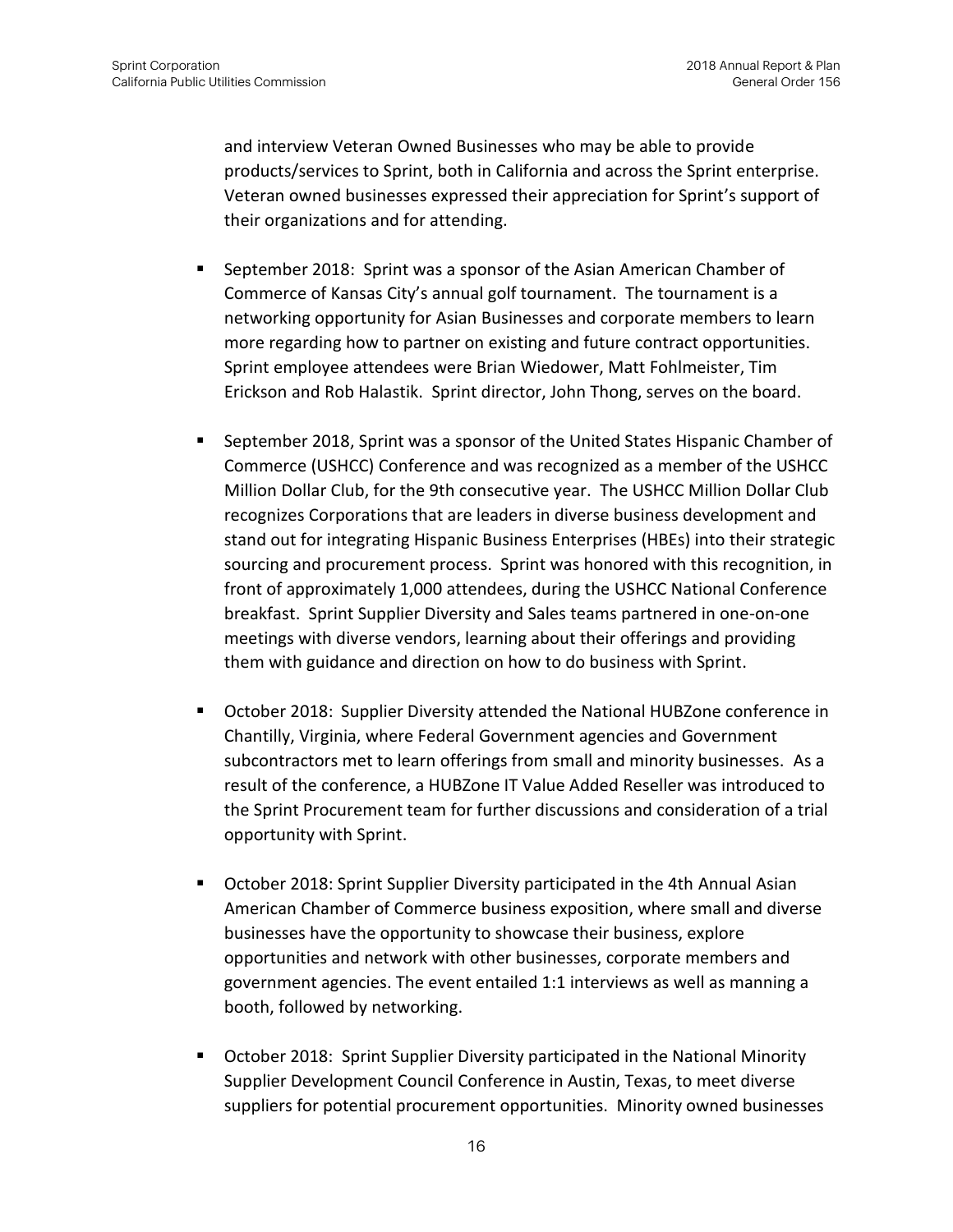thanked Sprint for attending the Conference stating they were lifelong Sprint customers

- October 2018: Supplier Diversity attended a meeting in Austin, Texas to meet with the Technology Industry Group (TIG) members. TIG is an industry group of approximately 30 technology companies with a shared vision and mission of advancing supplier diversity across their respective supply chains. The meeting focused on discussions related to advancing Supplier Diversity Programs, over the next three years, to be more impactful. A few of the ideas to advance Supplier Diversity, first having CEO support, were 1) Consolidating minority boards to represent all minority classifications versus boards representing individual minority classes; 2) One major annual conference representing all diverse classifications versus requiring Supplier Diversity staff to allocate resources and monies to attend many separate conferences; 3) One consolidated database housing all diverse suppliers with products/services that could possibly be verbally identified; i.e., similar to speaking to "Alexa"; and 4) Products delivered to an office by drone to name a few.
- October 2018: Sprint's CPO was guest speaker at a breakfast held at the Sprint Hispanic Business Center, where small and diverse suppliers were invited to attend and learn first-hand from Sprint's Chief Procurement Officer regarding how procurement works at Sprint and how they can position their company for greater success when talking to large Corporation. Supplier Diversity attended to remain behind for networking and 1:1 introduction to business owners.

October 2018: Sprint Director of Retail Real Estate and Procurement, Jim Blain, attended the annual CPUC EnBanc held in Richmond, CA. to represent, before the Commission, Sprint's Supplier Diversity program.

- October 2018: Supplier Diversity attended the Hallmark Cards Corporation Diversity Awards Program, recognizing their internal champions of diversity who have gone above and beyond, to ensure diverse inclusion in their workforce and supply chain. Hallmark's CEO spoke and presented awards to the honorees.
- November 2018: Sprint Supplier Diversity participated in the "For Those Who Served", a veteran-focused networking event which brings local KC area Corporations, government agencies and veteran-owned businesses together, to seek, learn and engage in business opportunities. At the event, The Kauffman Scholars, which is a Kaufman Foundation for Education scholarship, asked Sprint to participate in their upcoming Job, Internship, Volunteer, and Education (JIVE)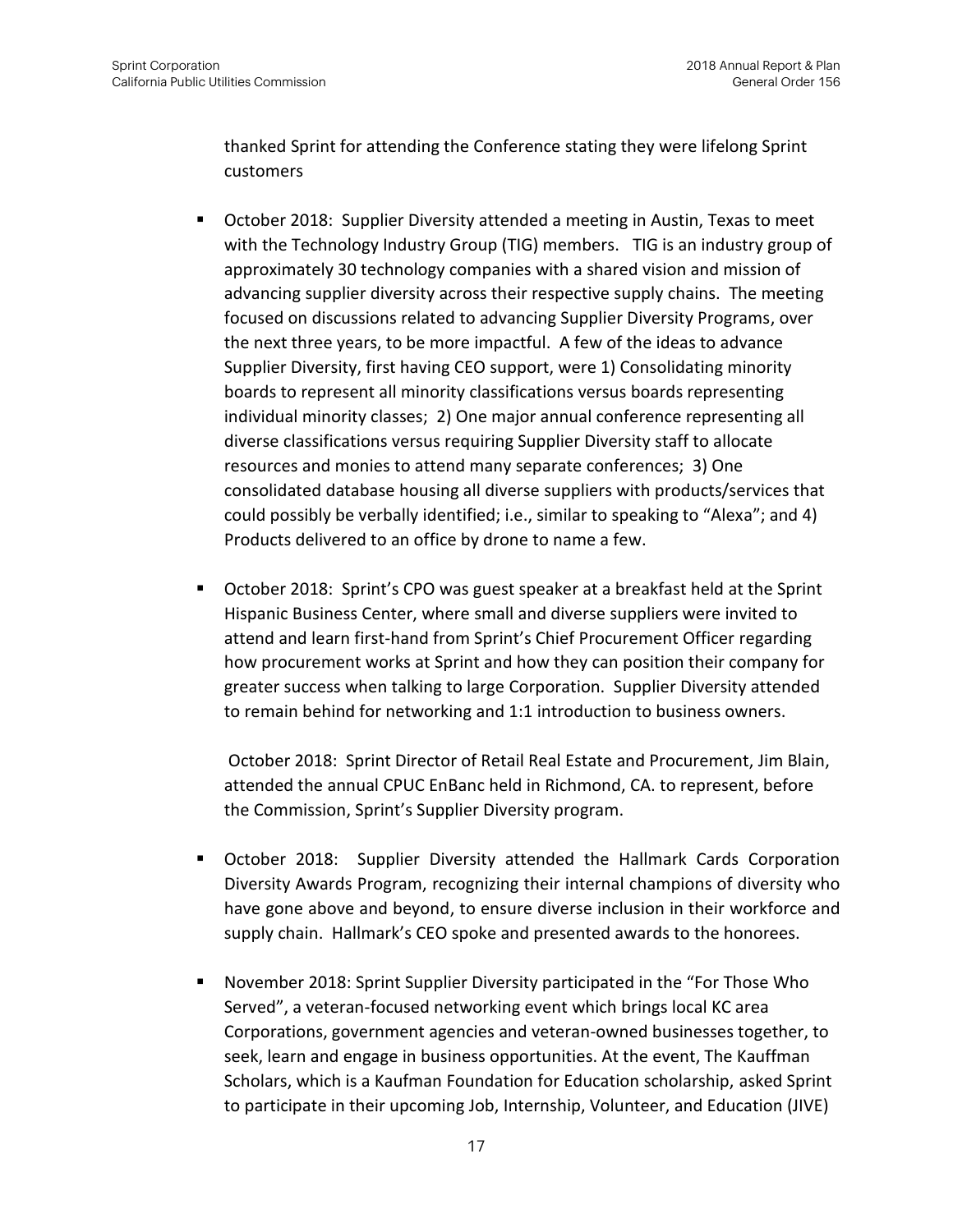Fair, being held in January 2019. The scholars in the program are college students (sophomores to 5th-year seniors) and many are looking for internship opportunities or jobs after graduation. Supplier Diversity coordinated with Sprint Human Resources on this initiative. As a result, Sprint HR registered to attend and participate in this event. More details about the Jive Fair can be found at <https://mailchi.mp/d2d115c5974b/kauffman-scholars-jive-fair-477511>

- November 2018: Sprint co-sponsored the Hispanic Chamber of Commerce of Greater Kansas City's Annual Gala, honoring Hispanic business leaders and business owners for their achievements and outstanding efforts. Sprint's CPO, Procurement Director, Sales Executives and team, were in attendance. Sprint was recognized during the event as "Corporation of the Year"; award accepted by Sprint's CPO.
- November 2018: Sprint sponsored the Latinas in Business Exposition held in Jersey City- attended by the Sprint Sales team.
- November 2018: Sprint co-sponsored the Newhouse Program, which is an organization focused on sheltering women from domestic violence. Attending the fundraising event were Sprint Community Relations Director and Supplier Diversity Manager. Celebrity guest speaker/actress was Robin Givens who spoke regarding her experience with domestic violence.
- December 2018: Sprint co-sponsored and attended the Asian Chamber of Kansas City Annual Holiday and Networking Gala, Sprint's diversity team attended.
- December 2018: Sprint co-sponsored the Urban League of Greater Kansas City Difference Maker Awards. Sprint Community Relations Director, staff and Supplier Diversity Manager were in attendance.
- **■** December 2018: Sprint Supplier Diversity Manager attended the Heartland Black Chamber Brainstorming and Networking session to learn more regarding the organization's mission and minority owned business membership.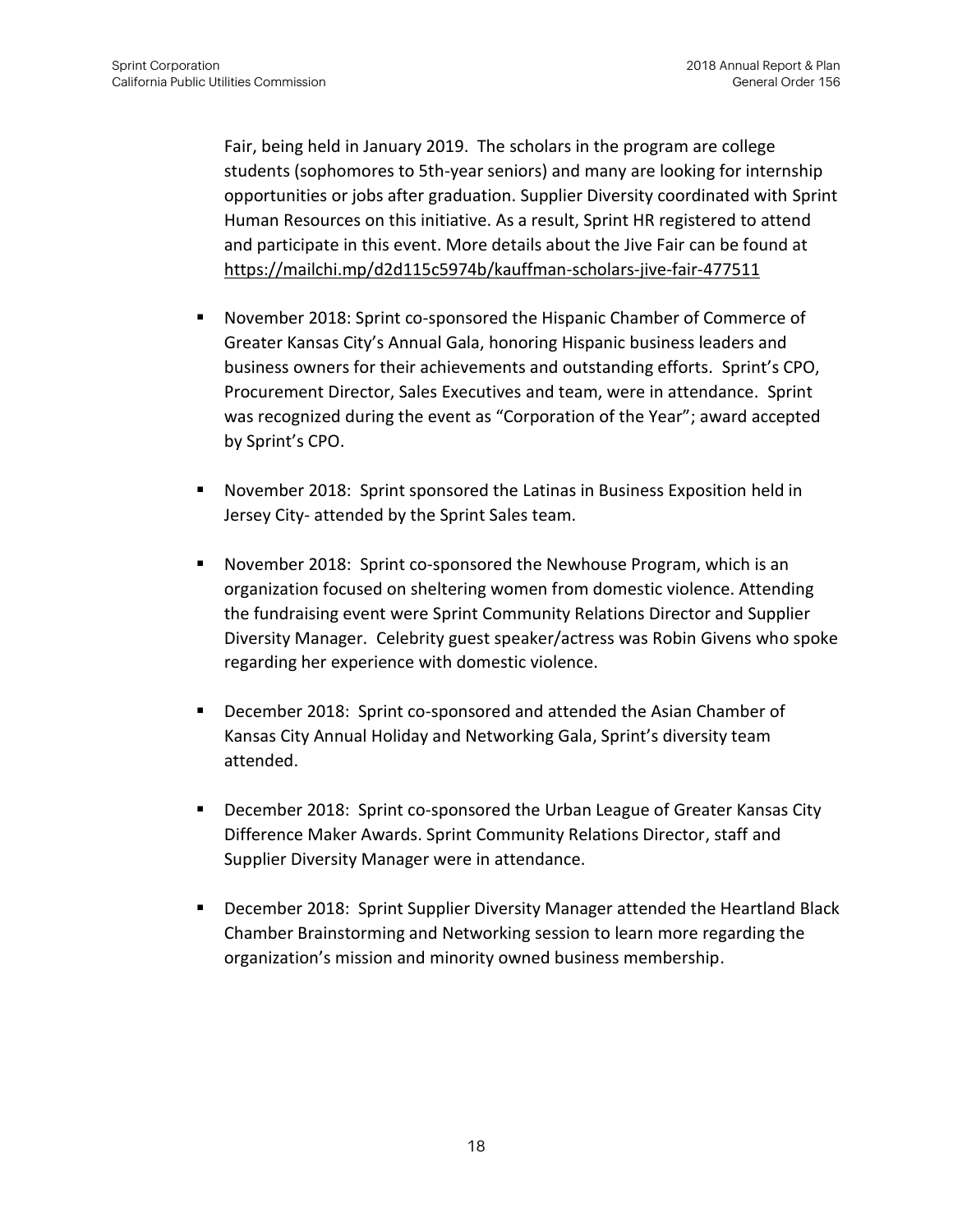#### **SUPPLIER DIVERSITY ECONOMIC IMPACT INITIATIVE:**

Sprint believes that Supplier Diversity initiatives go beyond the Tier I and Tier II impact and that there is a flow-down of economic impact when we do business within the diverse supplier community. We believe that the economic impact extends to job growth, revenue and customer-base growth, subcontracting opportunities, educational and other community and non-profit organization support. With this in mind, Sprint Supplier Diversity conducted an Economic Impact survey scanning our diverse supply base to determine the extent of the impact, related to their partnership with Sprint, as follows:

- 102 Sprint diverse suppliers were invited to the survey
- 58 responses were received
- 58% indicated they created over 21 full-time positions
- 53% indicated they created over 21 part-time (20+ hours) positions
- 53% indicated they added products/services for their customers as a result of doing business with Sprint or Sprint's subcontractors
- 49% indicated a 1.0% to 10% approximate total revenue increase as a result of doing business with Sprint or Sprint's subcontractors
- 67% indicated they were able to grow their customer base
- 53% indicated their total approximate customer base increased 1.0% to 5.0%.
- 48% indicated they provided subcontracting opportunities to other small or diverse suppliers totaling over \$51,000
- 41% indicated their company offered support to non-profits such as schools and other community organizations with contributions totaling \$1000 to \$10,000.

#### **SPRINT'S DIVERSE SUPPLIER TESTIMONIALS WITH SUPPLIER NAMES PURPOSELY OMITTED:**

■ I am your biggest fan and am forever grateful for the opportunity to grow with you!

Our company has many success stories, so we have selected three to share with you today. First, during hurricane Katrina, we provided a helicopter and flight plan to rescue two Sprint technicians from a building that was hit by the hurricane. We were able to complete this task within 24 hours of receiving the request. We also have been selected as 1 of the 100 suppliers that participates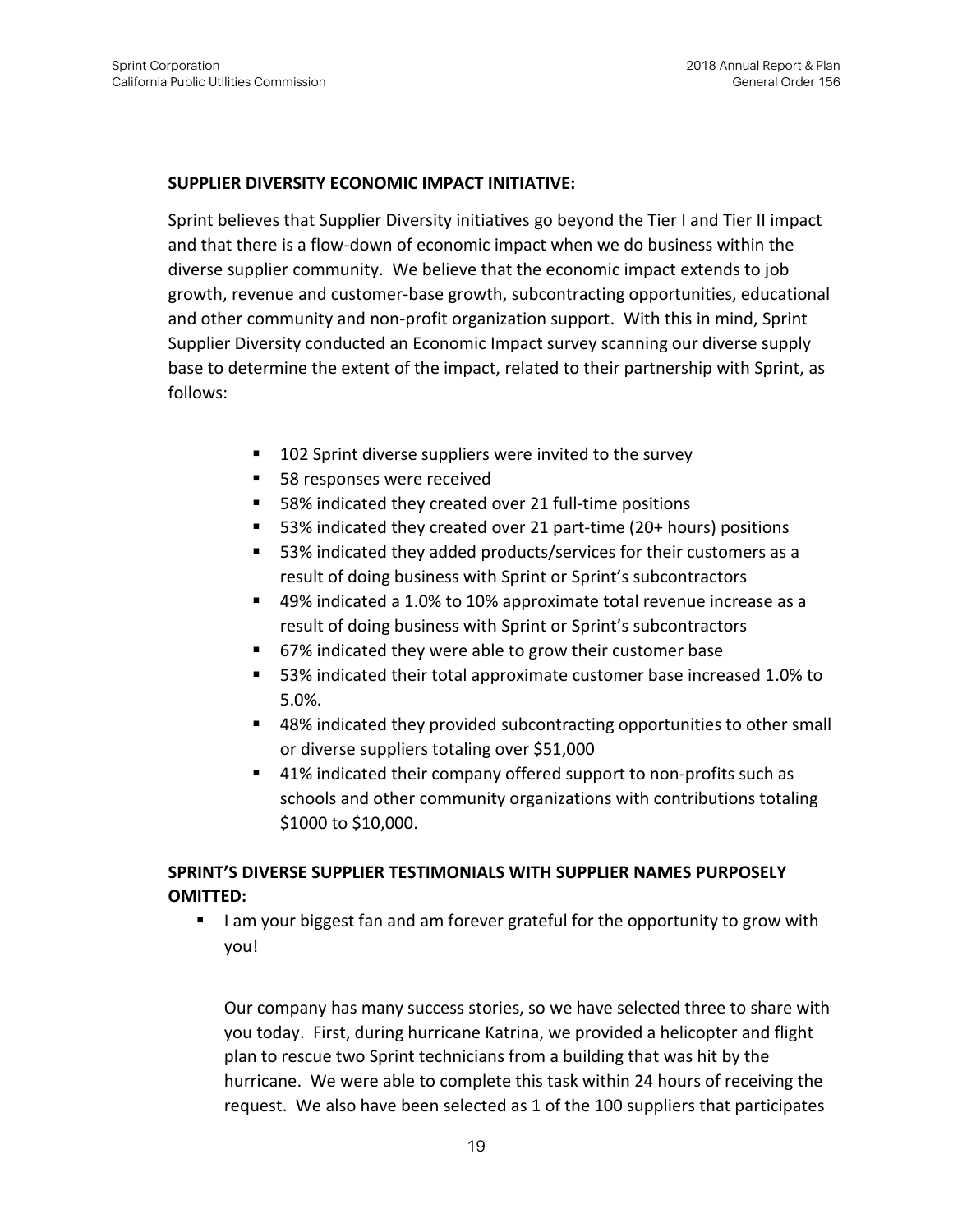in the annual Innovation Summit. Recently, the new CEO, Michel Combes, visited our working site to watch the installation of equipment to prepare for 5G.

- **EXEL As Owner and Chairman of my company a certified minority owned business, I can say** without reservation that Sprint has been our most important business partner for the past 20 years. our initial contract with Sprint began in late 1999, as Sprint began the process of consolidating various business lines, and in conjunction with its commitment to diversity, sought out my company. With our initial contract, we began managing a portion of Sprint's local fleet of document output devices. Each year thereafter, wet established new cost synergies and operating strategies that built upon one another so that decisions about equipment, work processes, and continuous improvement activities were rooted both in current state as well as future goals. With that success, our role grew to handle Sprint's entire fleet of document output devices across all administrative offices and functions throughout the United States.
- As a small business primarily doing business with Sprint telecommunications, we have come to rely upon Sprint as a source of business and our livelihood. Effectively managing and improving that relationship over the past two years has resulted in many improvements in our business.
- We are proud to have been a diverse supplier for Sprint for over 30 years as a certified woman owned business. We have helped support the design of the Sprint Fitness Center when the Overland Park headquarters was being built and we are still your preferred Fitness Center Management provider for both locations in VA and KC. We also recently assisted in another Overland Park Fitness Center renovation and are proud of the successful member engagement results that have resulted from our partnership. Thank you for being forward thinking 30 years ago, when corporate wellness and supplier diversity were not as popular. Your support and pioneering vision have made Sprint a leader of both.

#### **OTHER EXTERNAL EFFORTS IMPACTING OUR DIVERSE COMMUNITIES:**

**Sprint and the Sprint Foundation** recognizes the importance of a culturally diverse community. Each year, a portion of our philanthropy and sponsorship dollars are used to support civic and community organizations such as:

- The National Council of La Raza (NCLR)
- The National Urban League (NUL)
- The United States Hispanic Chamber of Commerce (USHCC)
- The National Association of Women Business Owners (NAWBO)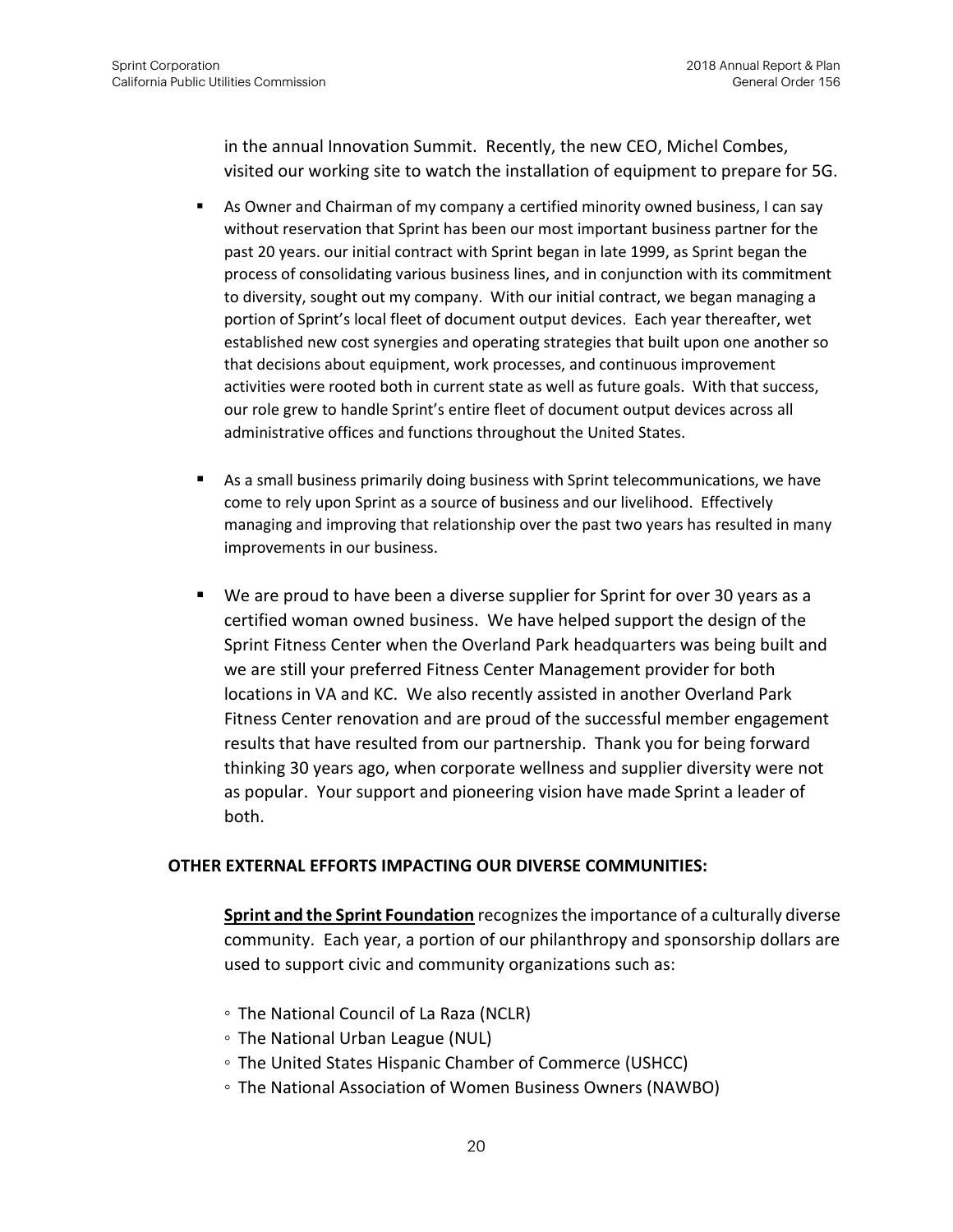- The Human Rights Campaign (HRC)
- The Mid-America Gay & Lesbian Chamber of Commerce
- Kids TLC Inc., Mattie Rhoads, Guadalupe Center
- Boys and Girls Clubs
- Negro League Baseball Museum
- Southern Christian Leadership Conference Black Achievers Award
- Central Exchange Women's Lyceum
- The Kansas City Chamber Power of Diversity breakfast

**1Million Project Foundation**: Sprint's 1Million Project Foundation is its own 501c3. As of October 2018, Sprint provided 47,043 California students with free devices and free high-speed data, at a cost of \$3.8 million.

The 1Million Project Foundation has provided more than 180,000 devices to 1,800 schools, in 180 districts, across the U.S.

Sprint has a culture of caring. Among the hundreds of organizations and causes that Sprint is supporting every year, our 1Million Project Foundation [\(https://iconnect.sprint.com/external-](https://iconnect.sprint.com/external-link.jspa?url=http%3A%2F%2Fsprint.co%2F2o5CDFQ)

[link.jspa?url=http%3A%2F%2Fsprint.co%2F2o5CDFQ](https://iconnect.sprint.com/external-link.jspa?url=http%3A%2F%2Fsprint.co%2F2o5CDFQ) is helping to create opportunities for high school students to participate in the digital world and transform their lives. The program offers free mobile devices and free wireless service (for up to five years) to low-income high school students across the U.S. who do not have Internet access at home. By connecting one million economically disadvantaged students, Sprint and the Sprint Foundation are helping to eliminate the "Homework Gap." The initiative may include purchasing new devices (smartphones, tablets, hotspots), providing educational resources, administering the program and funding program training for eligible high school students. Sprint supports the program by providing free wireless service for each device.

#### **Sprint Responds to California Fires:**

August 2018: Sprint announced assistance for customers impacted by more than a dozen wildfires that continue to devastate parts of Northern California. Effective July 27, 2018, through Aug. 4, 2018, Sprint waived call, text and data overage fees for Sprint customers in the affected areas. Customers on Unlimited plans continued to enjoy their unlimited data, call and text benefits.

November 2018: Sprint announced assistance for customers impacted by the Camp Fire causing devastation in Northern California, and the Hill and Woolsey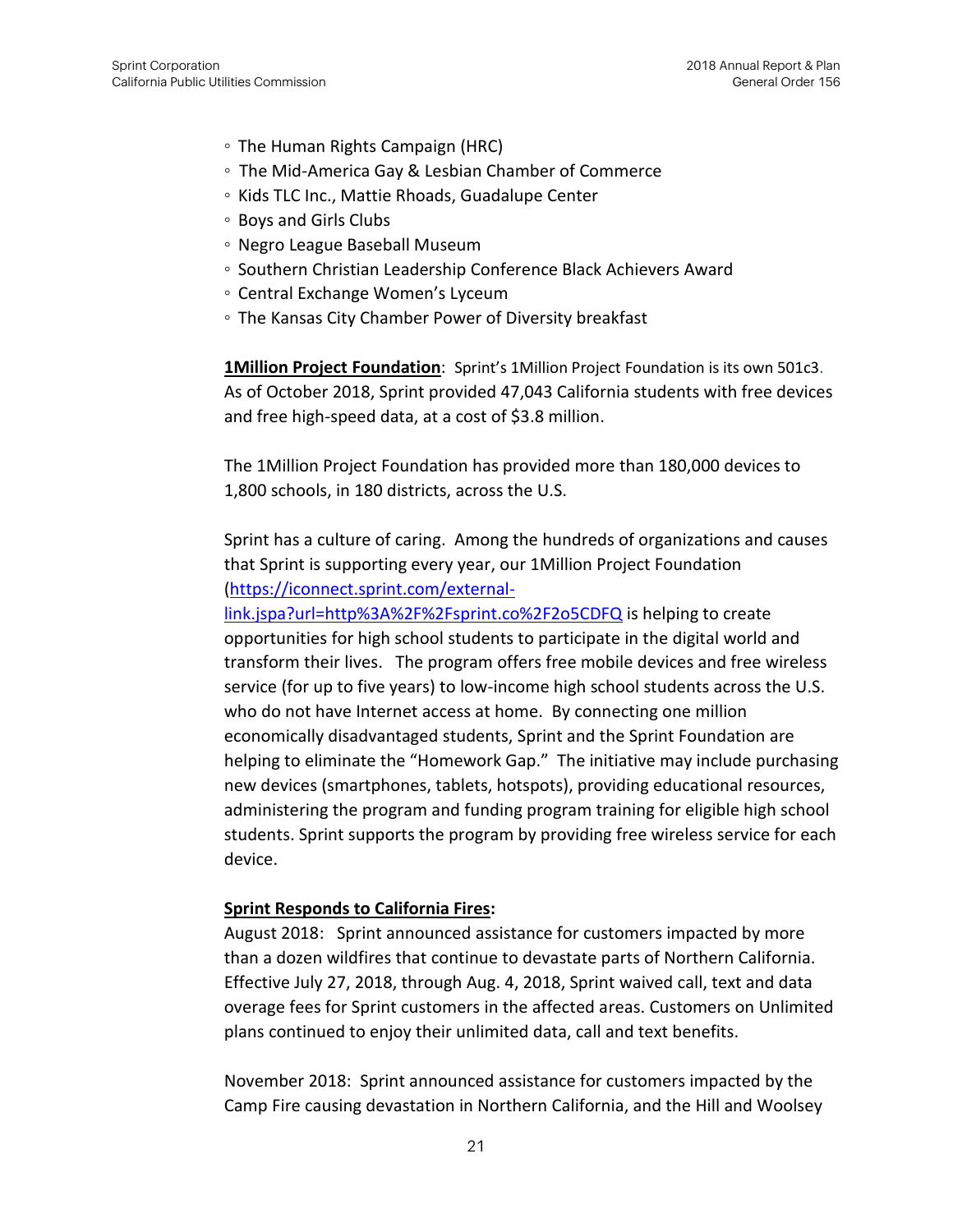Fires in Southern California. Effective Nov. 8, 2018, through Nov. 18, 2018, Sprint waived call, text and data overage fees for Sprint customers in the affected areas. Customers on Unlimited plans continued to enjoy their unlimited data, call and text benefits.

Sprint is an advocate and champion for our communities. We use our resources, funds, people, and technologies to enrich communities where we do business and where our employees live and serve. We know that when our communities thrive, so does our business. Through our rewarding volunteerism program, our annual employee giving campaigns, and our philanthropic support of numerous nonprofits, Sprint and our partners are helping to make communities better places to live, work and thrive.

#### **Employee Volunteerism**

■ Sprint is fortunate to have generous partners who give selflessly to impact their communities. Through our formal Volunteer Time Off program, our partners are able to volunteer eight hours of paid time per year for a nonprofit cause and participate in community service projects.

#### **Employee Giving**

- Our annual employee giving campaigns are a big part of Sprint's culture. Each year, Sprint partners rally behind worthy causes in order to help those in need.
- Sprint holds an annual Feed the Need food drive to help combat hunger across America. Our 2018 campaign raised 222,160 meals for those in need.
- Sprint also holds an annual Employee Giving Campaign benefiting United Way and the 1Million Project Foundation. In 2018, the campaign raised a total of \$1.2 million for these two worthy causes. By giving to United Way and the 1Million Project Foundation, our partners are able to make a positive impact in our local communities and nationwide.

#### **Sprint Foundation**

- The Sprint Foundation has given millions of dollars to community organizations nationwide since its establishment in 1989.
- A separate legal entity from Sprint, the Sprint Foundation makes a huge impact where it is needed most, supporting organizations locally every year that focus on education, arts and culture, youth development,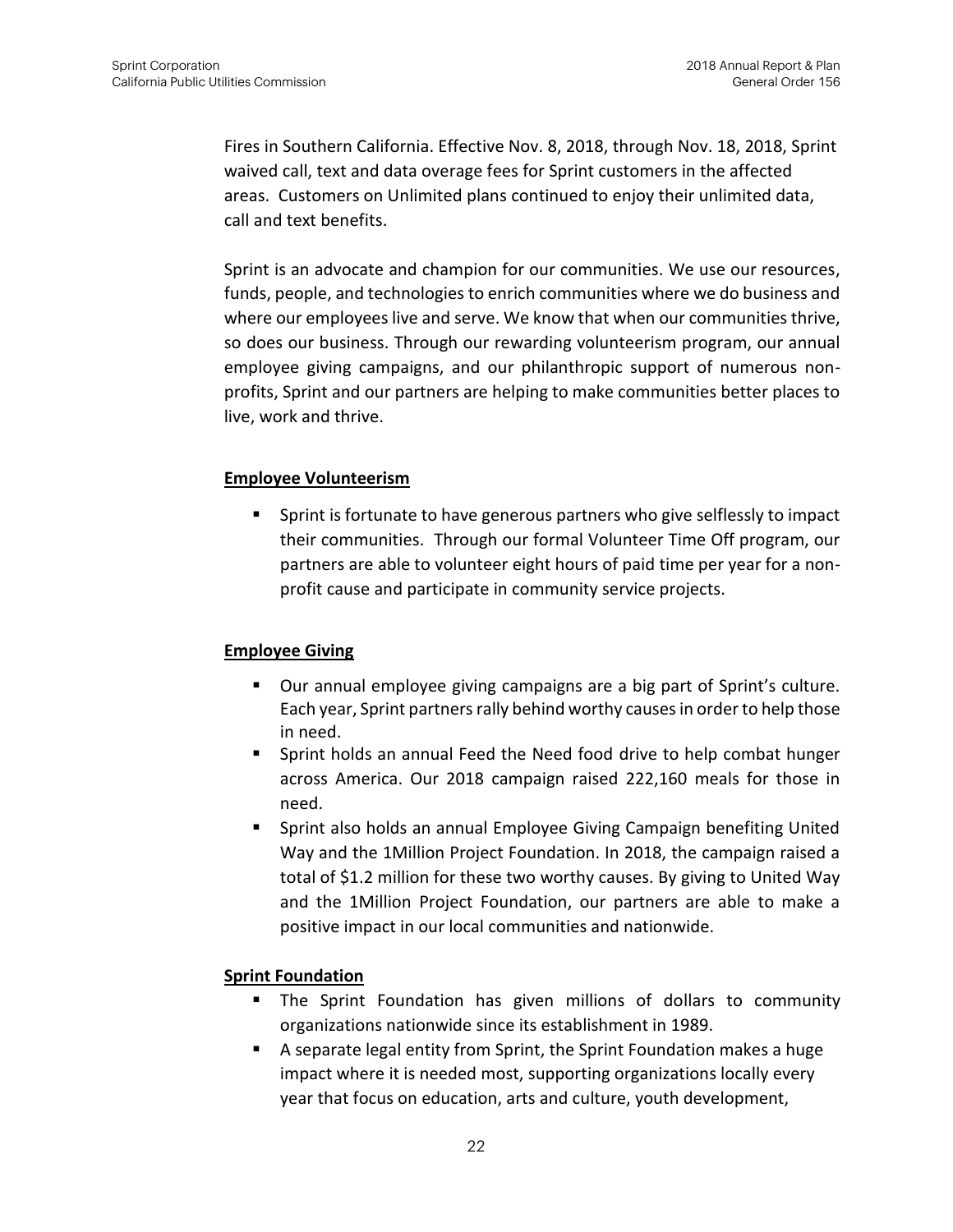community development and disaster relief. The Sprint Foundation focuses its efforts and funding in the Kansas City area and organizations aligned with our signature program, the 1Million Project Foundation.

#### **Disaster Relief**

When natural disasters strike, leaving communities devastated and facing harsh realities, Sprint and our partners are there to help. We have a long history of providing donations to the American Red Cross to support emergency relief and rebuilding efforts. And, we provide critical communication and connectivity to government agencies, the military and first responders so they can communicate across agencies, jurisdictions and regions in some of the most hazardous environments.

#### **Community Sponsorships**

**EXED** Sprint focuses our community sponsorship participation in the areas of K-12 education, Arts and Culture, Youth Development and Community Development.

Sprint community sponsorship requests may be made for cash or in-kind resources. Our Community Sponsorships Request Form is available for organizations and requests that support the causes listed above. All recipient organizations must have 501(c)(3) tax-exempt status. The form can be accessed here:

<https://www.grantrequest.com/FormTaxLookup.aspx?sid=284&aid=274544>

#### **Sustainability**

■ We recognize today's actions will affect tomorrow's world. That's why we are serious about minimizing our environmental footprint, conserving natural resources such as water and paper, cutting out waste from all corners of our business, and responsibly recycling the waste that we do generate. Additionally, Sprint suppliers agree, pursuant to Sprint's Supplier Code of Conduct, to practice business aligned with Sprint's sustainability efforts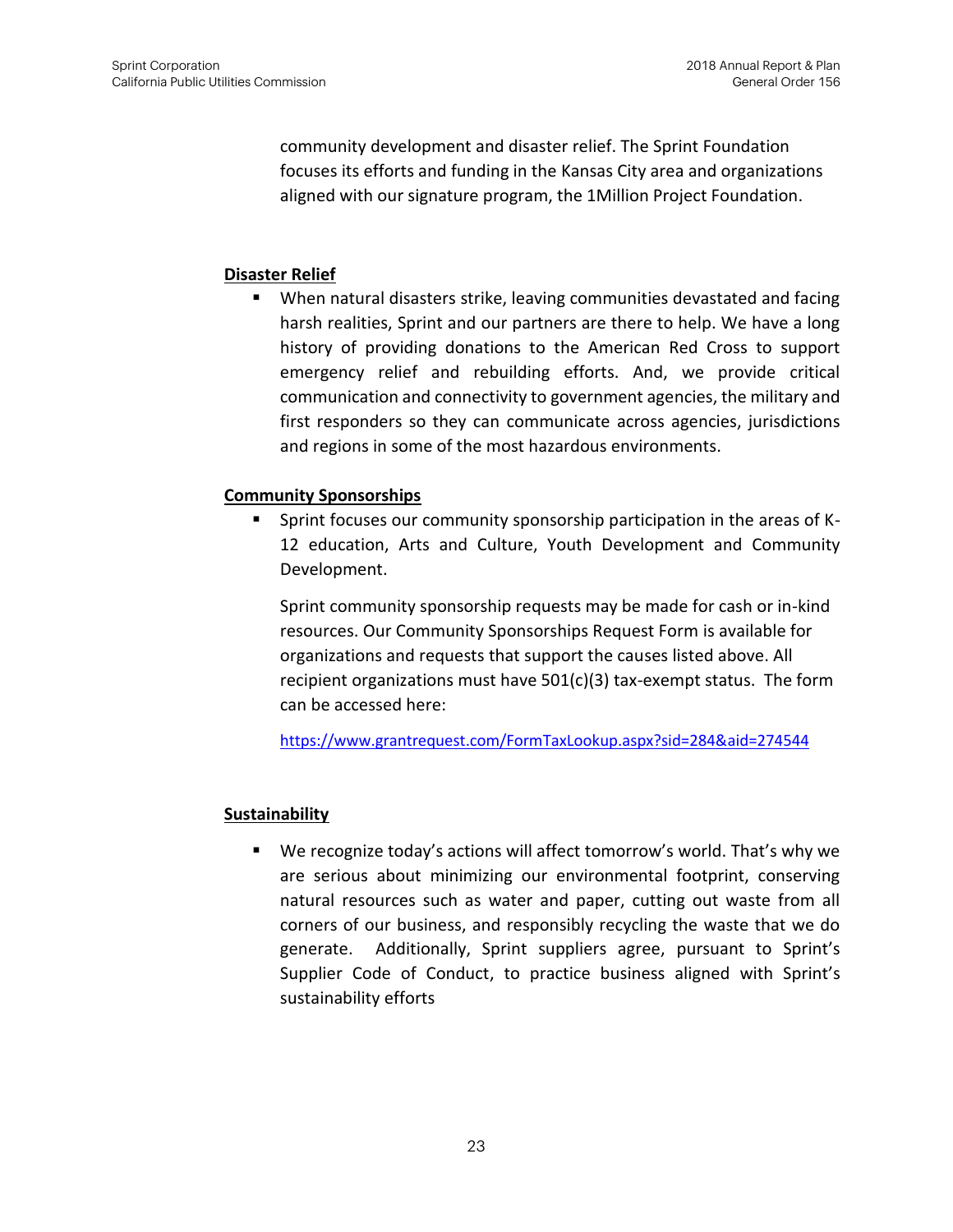#### **Climate Change**

**•** Operating in a simpler, smarter and more efficient way reduces both our environmental footprint and our operating costs. Using 2007 as a baseline, we've already reduced our GHG emissions by 48% (MT of CO2-e) and our electrical use by 42% (kWh) through 2017.

Some recent examples of our energy reduction efforts and accolades include joining the NYC Carbon Challenge program, achieving silver certification from the Department of Energy's Better Building's Program, Green Lease Leaders (GLL), LEED certification of two of our headquarters building, and ranking #67 (out of 500) in Newsweek's Green Ranking 2017.

But we're not stopping there. We are currently working on a host of energy reduction efforts including smart buildings analytics, lighting and equipment upgrades, and equipment optimization.

#### **Water Conservation**

While we use relatively little water compared to companies in some other industries, we're committed to using less water and getting the most from the water we do use. Since 2007, we have reduced our overall water use by 58%.

At our headquarters campus in Overland Park, Kan., an eight-acre lake and more than seven acres of connected wetlands on the company's 200-acre campus serve as catch basins for storm-water runoff and as the principle irrigation source for landscaping. This conserve and recycles millions of gallons of water annually as well as supports the biodiversity and wildlife that reside at our campus.

#### **Paper and Printing**

We recognize the significant role that paper and printing plays in our business operations – from direct marketing and customer invoicing to information sharing and reporting. We also understand that paper production is a resource-intensive endeavor that depends heavily on forests, water and energy. That's why Sprint is committed to reducing our overall paper consumption.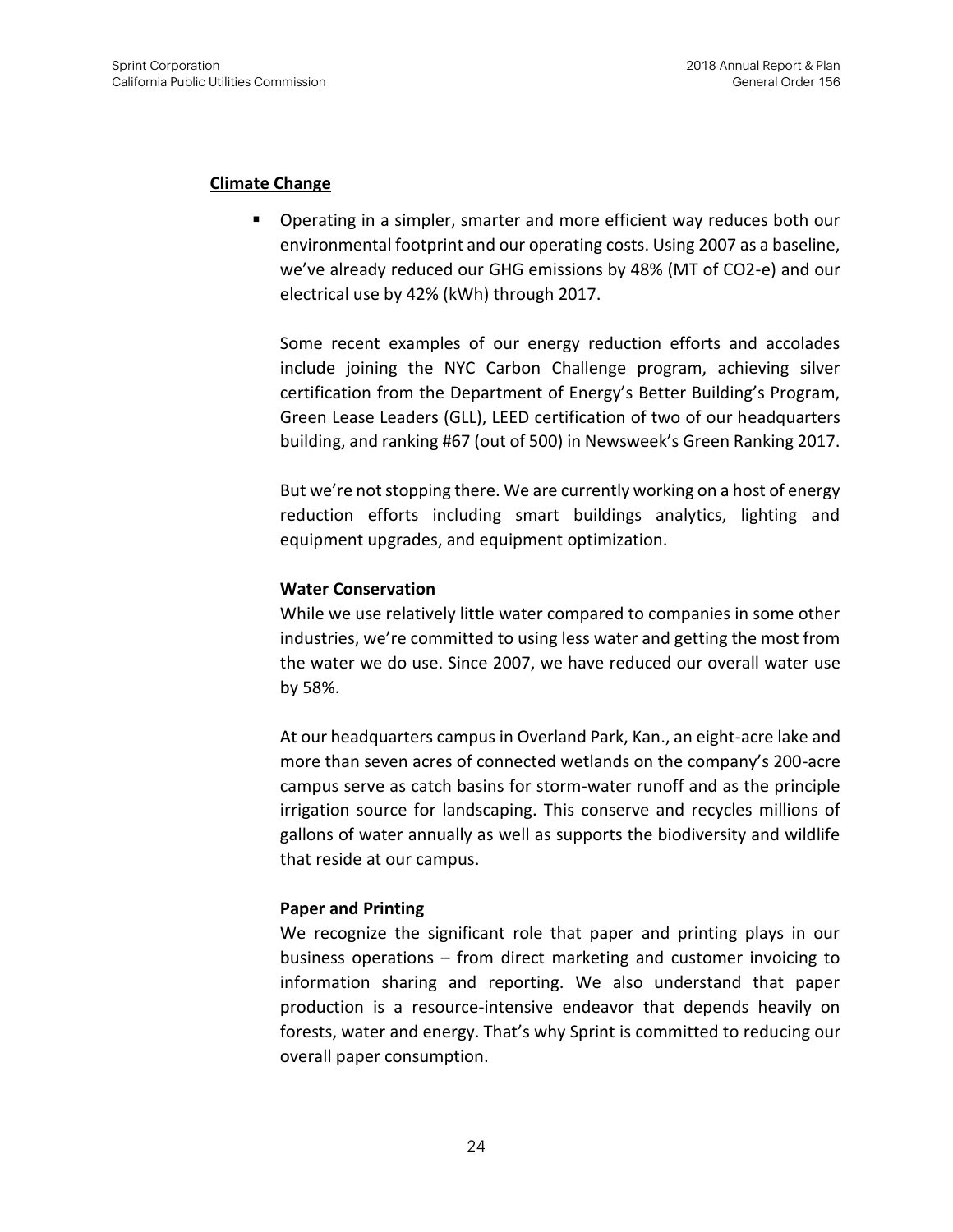Some of the ways we've cut back on paper include reducing direct mail advertising, reducing the number of printers at our headquarters campus, promoting digital communication over printing across our entire company, and offering customers paperless billing.

In total, we've reduced our paper volume by 84% since 2007.

#### **Waste Reduction and Recycling**

We're committed to cutting out waste and disposing of it responsibility. At our headquarters campus, Sprint provides several waste and recycling programs, including composting, office supply reuse and e-Waste collection and recycling. We also offer a national recycling program for our retail, commercial, care and network building locations. And, we've said good-bye to foam cups at every commercial location across the county.

All-in-all, we reduced our operational waste to landfill by 39% in 2018 across our headquarters campus, retail stores and office locations.

#### **Sprint Accessibility**

Our goal is to bridge the communication gap for people with disabilities. Sprint Accessibility is the nation's largest Telecommunications Relay Service (TRS) provider and is currently awarded 37 TRS state contracts (including Puerto Rico and the U.S. Virgin Islands), the federal government, and the Commonwealth of New Zealand. Sprint offers a wide range of communication products and services for customers who are Deaf, Hard of Hearing, Blind, or have a speech disability.

Accessible communication for everyone is woven into Sprint's culture. We build our products and our networks to ensure connectivity. We solicit information from consumers and business customers about how to better provide connectivity. We believe by focusing on connectivity and accessibility that all Sprint customers can communicate with anyone at any time. By empowering people with disabilities through accessible wireless solutions, we're demonstrating how good technology works to connect people and improve lives. Sprint's website has a page devoted to ensuring our customers know about Accessibility and the resources available through our devices and plans: [https://www.sprint.com/accessibility.](https://www.sprint.com/accessibility)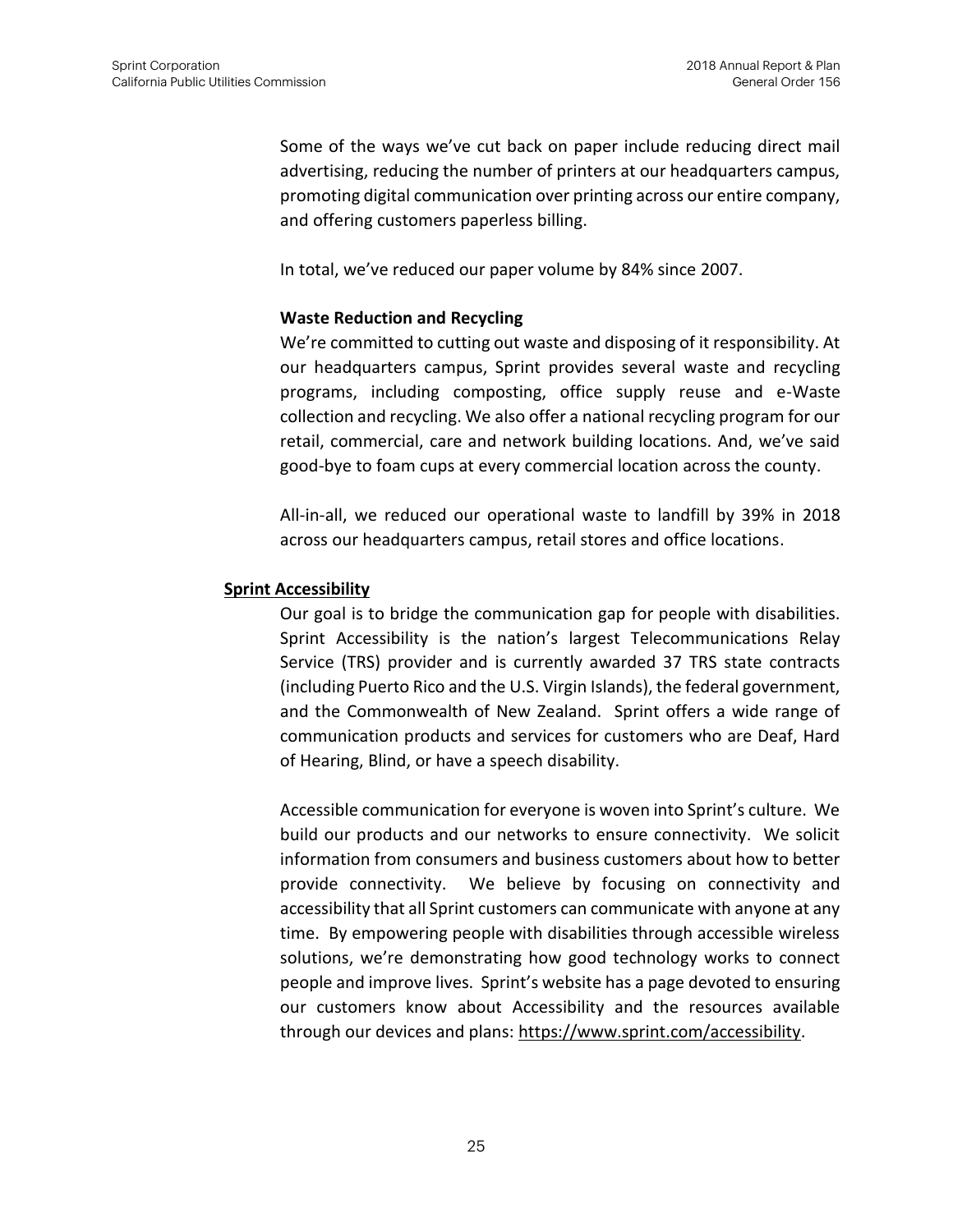#### **Supporting our Troops and Veterans**

Sprint salutes the men and women of the U.S. Armed Forces by offering discounts and savings through the Sprint Works Program, and now we are doing even more to show our appreciation.

Fisher House Donation Foundation: Sprint is honored to make a donation for the amount of \$10 to the Fisher House Foundation for each new military/veteran account. The Fisher House program provides "a home away from home" for families of patients receiving medical care at major military and VA medical centers. To learn more please visit the Fisher House Foundation at [www.fisherhouse.org.](http://www.fisherhouse.org/)

#### **Military Recruiting**

- Sprint's mission for the veteran community is to provide rewarding and professional opportunities to veterans, members of the Reserve and National Guard, as well as active members in the military and their spouses. Highlights of our military recruiting efforts include:
- Dedicated Sprint Recruiting Contact: A dedicated point of contact in our recruiting organization who manages our military recruitment strategy and process
- Postings on base: We post available positions on military bases and transition offices, military job websites and universities
- Sprint participation at Military Transition Workshops: Military Transition Workshops to share information with exiting military and veteran attendees. Attendees learn how military skills translate to civilian jobs, how to build their identity/personal brand and create their road to success. Attendees talk to Sprint recruiters and other companies about potential employment opportunities. Sprint has hosted two workshops and plans to host more in the future
- Training for recruiters to help translate skills between military and civilian positions

#### **Military Employees**

Sprint has many military employees, and offers a number of benefits to assist veterans, active military personnel and their families

■ Employees are granted time away from work with differential pay to participate in Reserve and National Guard training. When involuntarily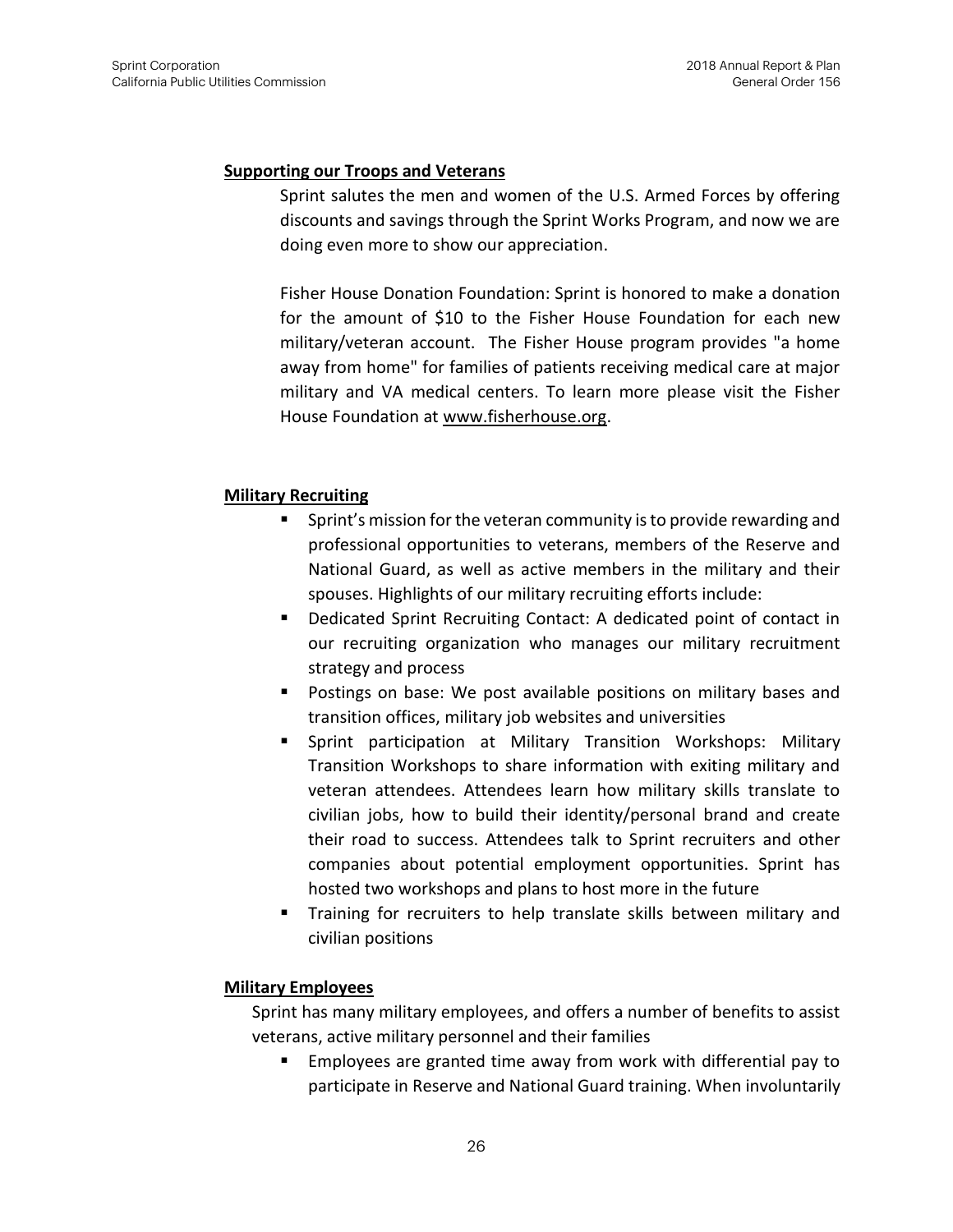called to active duty for Reserve and National Guard training, we pay the difference between Sprint base pay and military Reserve base pay for up to two work weeks each year

- Through Sprint's Education Assistance Program employees may be eligible for tuition reimbursement
- Veteran-focused Employee Resource Group, VETS. VETS builds on Sprint's strong reputation through marketing and community service outreach to veterans and military personnel, and provides its members with professional development and mentoring opportunities.

#### **Programs for the Military**

- The Sprint Works Program is available to all service men and woman, as well as veterans. Visit sprint.com/military discounts for all of our current offers
- **E** Sprint is proud to offer services and equipment to veterans experiencing hearing loss. Visit sprintcaptel.com for details
- Sprint's Military Suspension program lets deployed military customers remain on their original service plan and keep their phone number for up to 36 months
- For veterans facing financial hardships, Assurance Wireless has a Lifeline Assistance program for individuals who qualify. Visit AssuranceWireless.com to learn more.

#### **Awards and Recognition**

- Sprint recognized as a "2019 Top 50 Military-Friendly Employer" and a "2018 Top Military-Friendly Brand" by G.I. Jobs magazine
- Sprint recipient of the Secretary of Defense Employer Support Freedom Award – the highest recognition given by the U.S. government to employers for support of their employees who serve in the National Guard and Reserve
- Sprint wins Corporation of the Year! Sprint was recognized by the Hispanic Chamber of Commerce of Greater Kansas City as Corporation of the Year at their annual gala attended by an audience of approximately 1,000 made up of corporations, community organizations and diverse owned businesses. The award recognizes Corporations that demonstrates diversity and inclusion of diverse suppliers who provides products/services in communities that we serve. Sprint's SVP, Kim Green-Kerr, partnered with the Chamber to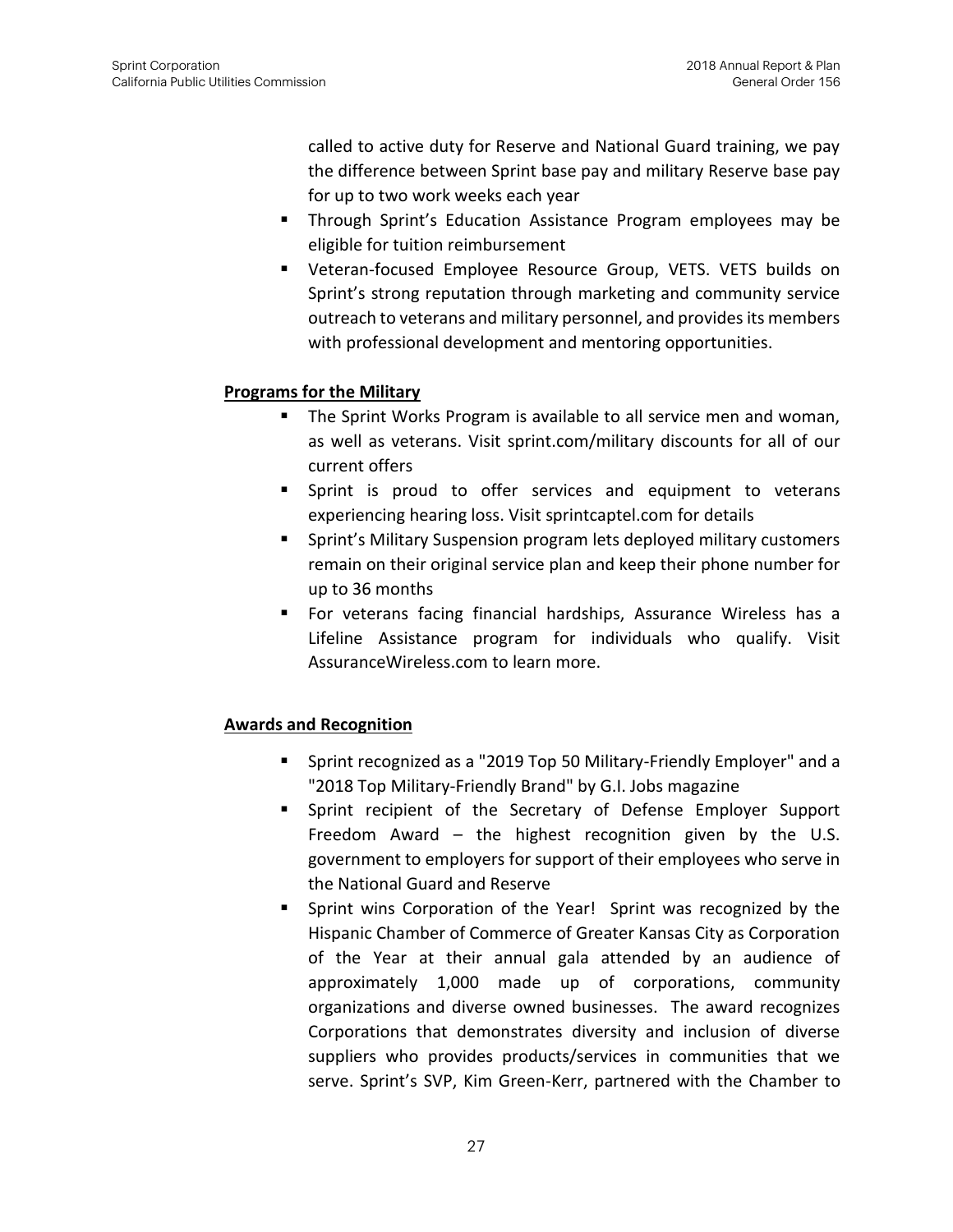create a video, viewed during the gala, regarding Sprint's commitment to diversity and inclusion

- Sprint was recognized by MBNUSA Minority News as one of the Best of the Decade Corporations for unwavering commitment to minority business development and inclusion
- The United States Hispanic Chamber of Commerce (USHCC) honored Sprint, as one of 48 leading companies, for their commitment to supplier diversity at their Million Dollar Club Breakfast during its signature National Convention held October 3rd in Dallas, Texas. The Million Dollar Club was established to recognize Corporations that actively demonstrate a commitment to minority and women owned businesses through their work with Hispanic owned businesses
- Diverseability Magazine recognized Sprint as one of the best Top Disability-Friendly Companies for its efforts in promoting the advancement of people with disabilities in all aspects of business and employment to ensure equal opportunity
- Sprint was certified as a Great Place to Work by the Great Place to Work Institute.
- Sprint was recognized as one of nine 2018 Gold tier award winners of the EPA Electronics Industry Leaders for innovative Efforts and Recycling Achievements. Other companies recognized were: Dell, HP, LG, Samsung Electronics America, Sony, Staples, TCL and Xerox. The EPA recognized the companies in the electronics industry for sustainably designing products and processes while also diverting electronics from landfills.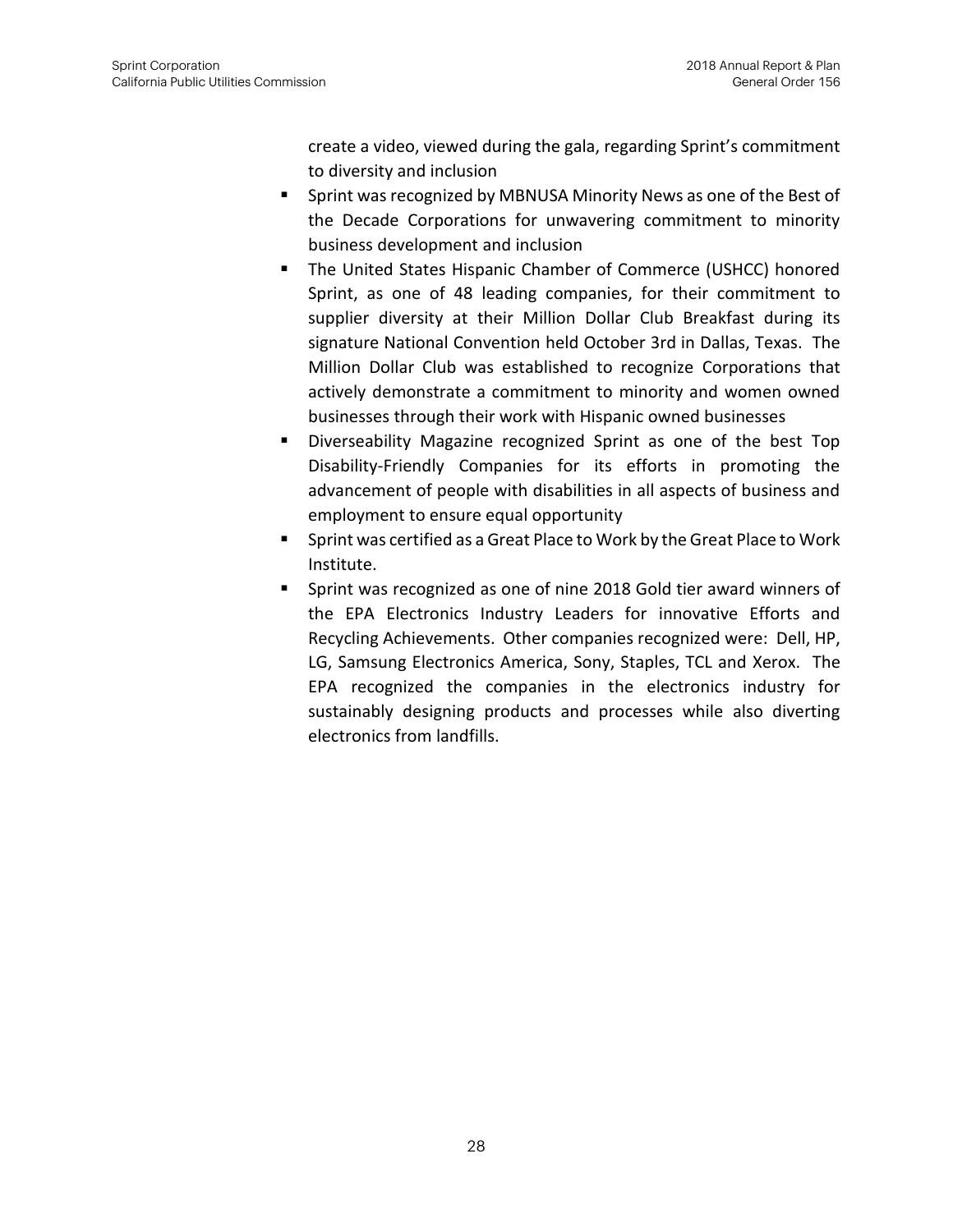|                | <b>Sprint Corporation</b> |                                                |                                                                            | 2018 Annual Report                            |                    | G.O. #156 Sec. 9.1.2 |       |
|----------------|---------------------------|------------------------------------------------|----------------------------------------------------------------------------|-----------------------------------------------|--------------------|----------------------|-------|
|                |                           |                                                |                                                                            | <b>WMDVLGBTBE Annual Results by Ethnicity</b> |                    |                      |       |
|                |                           |                                                |                                                                            |                                               | 2018 Annual Report |                      |       |
|                |                           |                                                |                                                                            | <b>Direct</b>                                 | Sub                | Total \$             | $\%$  |
| 1              |                           | Asian Pacific American                         |                                                                            | \$387,169,059                                 | \$22,633,001       | \$409,802,059        | 17.7% |
| $\overline{c}$ |                           | African American                               |                                                                            | \$179,278,674                                 | \$2,861,779        | \$182,140,453        | 7.9%  |
| $\overline{3}$ | <b>Minority</b>           | Hispanic American                              |                                                                            | \$43,338,743                                  | \$3,364,098        | \$46,702,841         | 2.0%  |
| $\overline{4}$ | <b>Male</b>               | Native American                                |                                                                            | \$0                                           | \$920,301          | \$920,301            | 0.0%  |
| 5              |                           | <b>Total Minority Male</b>                     |                                                                            | \$609,786,476                                 | \$29,779,178       | \$639,565,654        | 27.7% |
| 6              |                           | Asian Pacific American                         |                                                                            | \$16,898,744                                  | \$23,599,205       | \$40,497,949         | 1.8%  |
| $\overline{7}$ |                           | African American                               |                                                                            | \$75,231,887                                  | \$1,489,944        | \$76,721,831         | 3.3%  |
| 8              | <b>Minority</b>           | Hispanic American                              |                                                                            | \$302,404                                     | \$31,521,604       | \$31,824,008         | 1.4%  |
| 9              | <b>Female</b>             | Native American                                |                                                                            | \$14,417,976                                  | \$1,017,629        | \$15,435,605         | 0.7%  |
| 10             |                           | <b>Total Minority Female</b>                   |                                                                            | \$106,851,010                                 | \$57,628,383       | \$164,479,392        | 7.1%  |
|                |                           |                                                |                                                                            |                                               |                    |                      |       |
| 11             |                           |                                                | Total Minority Business Enterprise (MBE)                                   | \$716,637,486                                 | \$87,407,561       | \$804,045,047        | 34.8% |
| 12             |                           |                                                | Women Business Enterprise (WBE)                                            | \$79,844,788                                  | \$10,517,226       | \$90,362,014         | 3.9%  |
| 13             |                           |                                                | Lesbian, Gay, Bisexual, Transgender<br><b>Business Enterprise (LGBTBE)</b> | \$0                                           | \$0                | \$0                  | 0.0%  |
| 14             |                           | Disabled Veteran Business<br>Enterprise (DVBE) |                                                                            | \$1,169,579                                   | \$208,451          | \$1,378,030          | 0.1%  |
| 15             |                           | Other $8(a)^*$                                 |                                                                            | \$0                                           | \$0                | \$0                  | 0.0%  |
| 16             |                           | <b>TOTAL WMDVLGBTBE</b>                        |                                                                            | \$797,651,852                                 | \$98,133,239       | \$895,785,091        | 38.7% |
|                | 17 Net Procurement**      |                                                | \$2,312,145,515                                                            |                                               |                    |                      |       |

#### **9.1.2 Attachment C #2 of 21 - WMDVLGBTBE Annual Results by Ethnicity**

**N OCUREMENT FIRM S CLASSIFIED AS 8 (a) OF SM ALL BUSINESS ADM INISTRATION INCLUDES NON-WIM DVLGBTBE**<br>NOTE: \* FIRM S CLASSIFIED AS 8 (a) OF SM ALL BUSINESS ADM INISTRATION INCLUDES NON-WIM DVLGBTBE<br>\*\* NET PROCUPEMENT INCLU

\*\* NET PROCUREM ENT INCLUDES PURCHASE ORDER, NON-PURCHASE ORDER, AND CREDIT CARD DOLLARS<br>Direct - DIRECT PROCUREM ENT \* FIRMS CLASSIFIED AS 8(a) OF<br>\*\* NET PROCUREMENT INCLUDE<br>Direct - DIRECT PROCUREMENT<br>Sub - SURCONTRACTOR PROCU \* FIRMS CLASSIFIED AS 8(a) OF SMALL E<br>\*\* NET PROCUREMENT INCLUDES PURC<del>I</del><br>Direct - DIRECT PROCUREMENT<br>Sub - SUBCONTRACTOR PROCUREMENT<br>% - PERCENTAGE OF NET PROCUREMENT \*\* NET PROCUREM ENT INCLUDES PURCH,<br>Direct - DIRECT PROCUREM ENT<br>Sub - SUBCONTRACTOR PROCUREM ENT<br>% - PERCENTAGE OF NET PROCUREM ENT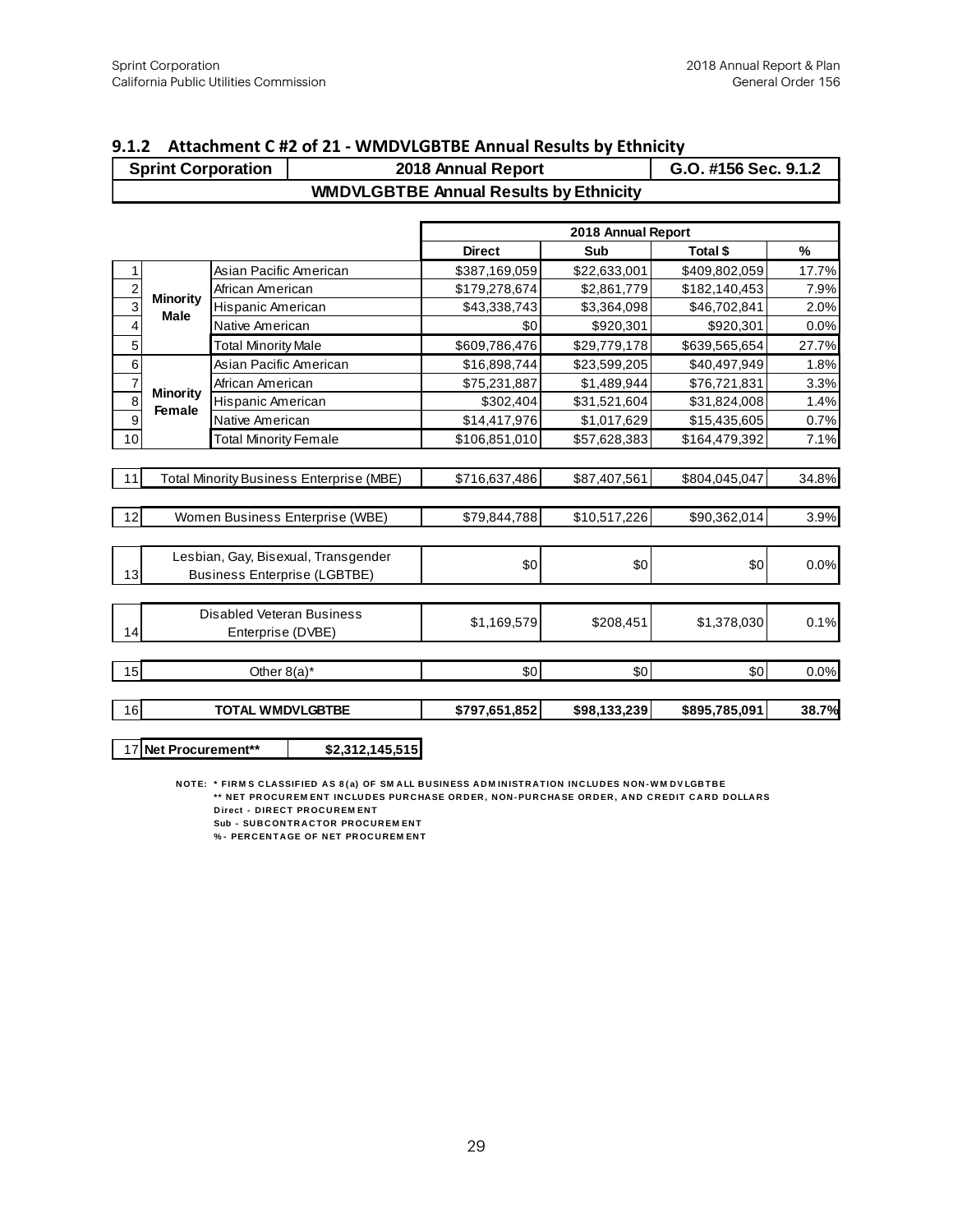#### **9.1.2 Attachment C - #3 of 21 - Direct Spend - WMDVLGBTBE Direct Procurement by Product and Service Categories**

| <b>Sprint Corporation</b>         |                                                  |                                                                                                                                                                                      |               | 2018 Annual Report |       |                 |        | G.O. #156 Sec. 9.1.2 |        |
|-----------------------------------|--------------------------------------------------|--------------------------------------------------------------------------------------------------------------------------------------------------------------------------------------|---------------|--------------------|-------|-----------------|--------|----------------------|--------|
|                                   |                                                  | <b>WMDVLGBTBE Direct Procurement by Product and Service Categories</b>                                                                                                               |               |                    |       |                 |        |                      |        |
|                                   |                                                  |                                                                                                                                                                                      |               |                    |       |                 |        |                      |        |
|                                   |                                                  |                                                                                                                                                                                      |               | <b>Products</b>    |       | <b>Services</b> |        | <b>Total</b>         |        |
|                                   |                                                  |                                                                                                                                                                                      |               | \$                 | %     | \$              | $\%$   | \$                   | %      |
| 1                                 |                                                  | Asian Pacific American                                                                                                                                                               | Direct        | \$0                | 0.00% | \$387,169,059   | 16.75% | \$387,169,059        | 16.75% |
| $\overline{c}$<br><b>Minority</b> | African American                                 |                                                                                                                                                                                      | <b>Direct</b> | \$0                | 0.00% | \$179,278,674   | 7.75%  | \$179,278,674        | 7.75%  |
| $\overline{3}$<br>Male            | Hispanic American                                |                                                                                                                                                                                      | Direct        | \$0                | 0.00% | \$43,338,743    | 1.87%  | \$43,338,743         | 1.87%  |
| $\overline{\mathbf{4}}$           | Native American                                  |                                                                                                                                                                                      | Direct        | \$0                | 0.00% | \$0             | 0.00%  | \$0                  | 0.00%  |
| 5                                 | <b>Total Minority Male</b>                       |                                                                                                                                                                                      | <b>Direct</b> | \$0                | 0.00% | \$609,786,476   | 26.37% | \$609,786,476        | 26.37% |
| 6                                 |                                                  | Asian Pacific American                                                                                                                                                               | Direct        | \$0                | 0.00% | \$16,898,744    | 0.73%  | \$16,898,744         | 0.73%  |
| $\overline{7}$<br>Minority        | African American                                 |                                                                                                                                                                                      | Direct        | \$0                | 0.00% | \$75,231,887    | 3.25%  | \$75,231,887         | 3.25%  |
| 8<br>Female                       | Hispanic American                                |                                                                                                                                                                                      | Direct        | \$0                | 0.00% | \$302,404       | 0.01%  | \$302,404            | 0.01%  |
| 9                                 | Native American                                  |                                                                                                                                                                                      | Direct        | \$0                | 0.00% | \$14,417,976    | 0.62%  | \$14,417,976         | 0.62%  |
| 10                                | <b>Total Minority Female</b>                     |                                                                                                                                                                                      | <b>Direct</b> | \$0                | 0.00% | \$106,851,010   | 4.62%  | \$106,851,010        | 4.62%  |
|                                   |                                                  |                                                                                                                                                                                      |               |                    |       |                 |        |                      |        |
| 11                                |                                                  | <b>Total Minority Business Enterprise (MBE)</b>                                                                                                                                      | <b>Direct</b> | \$0                | 0.00% | \$716,637,486   | 30.99% | \$716,637,486        | 30.99% |
|                                   |                                                  |                                                                                                                                                                                      |               |                    |       |                 |        |                      |        |
| 12                                | <b>Direct</b><br>Women Business Enterprise (WBE) |                                                                                                                                                                                      |               | \$0                | 0.00% | \$79,844,788    | 3.45%  | \$79,844,788         | 3.45%  |
|                                   |                                                  |                                                                                                                                                                                      |               |                    |       |                 |        |                      |        |
|                                   |                                                  | Lesbian, Gay, Bisexual, Transgender                                                                                                                                                  |               | \$0                | 0.00% | \$0             | 0.00%  | \$0                  | 0.00%  |
| 13                                |                                                  | <b>Business Enterprise (LGBTBE)</b>                                                                                                                                                  | <b>Direct</b> |                    |       |                 |        |                      |        |
|                                   |                                                  |                                                                                                                                                                                      |               |                    |       |                 |        |                      |        |
|                                   |                                                  | Disabled Veteran Business Enterprise                                                                                                                                                 |               | \$0                | 0.00% | \$1,169,579     | 0.05%  | \$1,169,579          | 0.05%  |
| 14                                | (DVBE)                                           |                                                                                                                                                                                      | <b>Direct</b> |                    |       |                 |        |                      |        |
|                                   |                                                  |                                                                                                                                                                                      |               |                    |       |                 |        |                      |        |
| 15                                | Other $8(a)^*$                                   |                                                                                                                                                                                      | <b>Direct</b> | \$0                | 0.00% | \$0             | 0.00%  | \$0                  | 0.00%  |
|                                   |                                                  |                                                                                                                                                                                      |               |                    |       |                 |        |                      |        |
| 16                                | <b>TOTAL WMDVLGBTBE</b>                          |                                                                                                                                                                                      | <b>Direct</b> | \$0                | 0.00% | \$797,651,852   |        | 34.50% \$797,651,852 | 34.50% |
|                                   |                                                  |                                                                                                                                                                                      |               |                    |       |                 |        |                      |        |
| <b>Total Product</b>              |                                                  |                                                                                                                                                                                      |               |                    |       |                 |        |                      |        |
| 17 Procurement                    |                                                  | \$0                                                                                                                                                                                  |               |                    |       |                 |        |                      |        |
| <b>Total Service</b>              |                                                  |                                                                                                                                                                                      |               |                    |       |                 |        |                      |        |
| 18 Procurement                    |                                                  | \$2,312,145,515                                                                                                                                                                      |               |                    |       |                 |        |                      |        |
|                                   |                                                  |                                                                                                                                                                                      |               |                    |       |                 |        |                      |        |
| 19 Net Procurement**              |                                                  | \$2,312,145,515                                                                                                                                                                      |               |                    |       |                 |        |                      |        |
|                                   |                                                  |                                                                                                                                                                                      |               |                    |       |                 |        |                      |        |
| <b>Total Number of</b>            |                                                  |                                                                                                                                                                                      |               |                    |       |                 |        |                      |        |
| <b>WMDVLGBTBEs that</b>           |                                                  |                                                                                                                                                                                      |               |                    |       |                 |        |                      |        |
| 20 Received Direct Spend          |                                                  | 74                                                                                                                                                                                   |               |                    |       |                 |        |                      |        |
|                                   |                                                  |                                                                                                                                                                                      |               |                    |       |                 |        |                      |        |
|                                   |                                                  | NOTE: * FIRMS CLASSIFIED AS 8(a) OF SMALL BUSINESS ADMINISTRATION INCLUDES NON-WMDVLGBTBE<br>** NET PROCUREMENT INCLUDES PURCHASE ORDER, NON-PURCHASE ORDER, AND CREDIT CARD DOLLARS |               |                    |       |                 |        |                      |        |
|                                   |                                                  | Direct - DIRECT PROCUREM ENT                                                                                                                                                         |               |                    |       |                 |        |                      |        |
|                                   |                                                  | Sub - SUBCONTRACTOR PROCUREMENT                                                                                                                                                      |               |                    |       |                 |        |                      |        |

\* FIRM S CLASSIFIED AS 8(a) OF SMALL B<br>\*\* NET PROCUREMENT INCLUDES PURCH<br>Direct - DIRECT PROCUREMENT<br>Sub - SUBCONTRACTOR PROCUREMENT<br>% - PERCENTAGE OF NET PROCUREMENT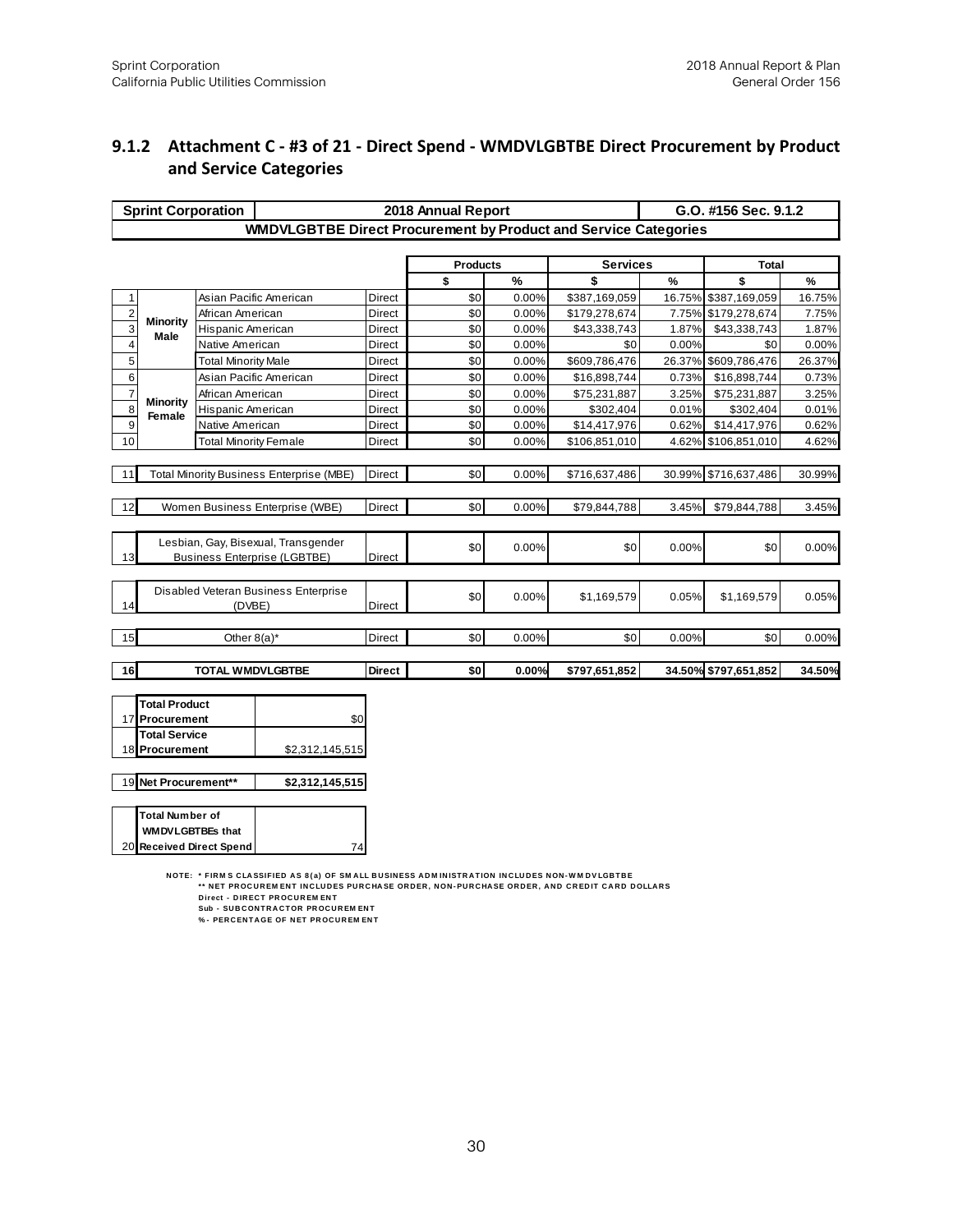#### **9.1.2 Attachment C - #4 of 21 - WMDVLGBTBE Subcontractor Procurement by Product and Service Categories**

|                  | <b>Sprint Corporation</b>                                                                                                                                                                                                                                                                                                                        |                                                                            | G.O. #156 Sec. 9.1.2<br>2018 Annual Report<br>WMDVLGBTBE Subcontractor Procurement by Product and Service Categories |            |                 |       |                 |       |              |       |  |  |  |
|------------------|--------------------------------------------------------------------------------------------------------------------------------------------------------------------------------------------------------------------------------------------------------------------------------------------------------------------------------------------------|----------------------------------------------------------------------------|----------------------------------------------------------------------------------------------------------------------|------------|-----------------|-------|-----------------|-------|--------------|-------|--|--|--|
|                  |                                                                                                                                                                                                                                                                                                                                                  |                                                                            |                                                                                                                      |            |                 |       |                 |       |              |       |  |  |  |
|                  |                                                                                                                                                                                                                                                                                                                                                  |                                                                            |                                                                                                                      |            |                 |       |                 |       |              |       |  |  |  |
|                  |                                                                                                                                                                                                                                                                                                                                                  |                                                                            |                                                                                                                      |            | <b>Products</b> |       | <b>Services</b> |       | <b>Total</b> |       |  |  |  |
|                  |                                                                                                                                                                                                                                                                                                                                                  |                                                                            |                                                                                                                      |            | \$              | $\%$  | \$              | $\%$  | \$           | $\%$  |  |  |  |
| 1                |                                                                                                                                                                                                                                                                                                                                                  |                                                                            | Asian Pacific American                                                                                               | Sub        | \$0             | 0.00% | \$22,633,001    | 0.98% | \$22,633,001 | 0.98% |  |  |  |
| $\overline{2}$   | <b>Minority</b>                                                                                                                                                                                                                                                                                                                                  | African American                                                           |                                                                                                                      | Sub        | \$0             | 0.00% | \$2,861,779     | 0.12% | \$2,861,779  | 0.12% |  |  |  |
| $\overline{3}$   | Male                                                                                                                                                                                                                                                                                                                                             | Hispanic American                                                          |                                                                                                                      | Sub<br>Sub | \$0             | 0.00% | \$3,364,098     | 0.15% | \$3,364,098  | 0.15% |  |  |  |
| $\overline{4}$   |                                                                                                                                                                                                                                                                                                                                                  |                                                                            | Native American                                                                                                      |            | \$0             | 0.00% | \$920,301       | 0.04% | \$920,301    | 0.04% |  |  |  |
| 5                |                                                                                                                                                                                                                                                                                                                                                  |                                                                            | <b>Total Minority Male</b>                                                                                           |            | \$0             | 0.00% | \$29,779,178    | 1.29% | \$29,779,178 | 1.29% |  |  |  |
| 6                |                                                                                                                                                                                                                                                                                                                                                  |                                                                            | Asian Pacific American                                                                                               |            | \$0             | 0.00% | \$23,599,205    | 1.02% | \$23,599,205 | 1.02% |  |  |  |
| $\overline{7}$   | <b>Minority</b>                                                                                                                                                                                                                                                                                                                                  |                                                                            | African American                                                                                                     |            | \$0             | 0.00% | \$1,489,944     | 0.06% | \$1,489,944  | 0.06% |  |  |  |
| 8                | Female                                                                                                                                                                                                                                                                                                                                           |                                                                            | Hispanic American                                                                                                    |            | \$0             | 0.00% | \$31,521,604    | 1.36% | \$31,521,604 | 1.36% |  |  |  |
| $\boldsymbol{9}$ |                                                                                                                                                                                                                                                                                                                                                  | Native American                                                            |                                                                                                                      | Sub        | \$0             | 0.00% | \$1,017,629     | 0.04% | \$1,017,629  | 0.04% |  |  |  |
| 10               |                                                                                                                                                                                                                                                                                                                                                  | <b>Total Minority Female</b>                                               |                                                                                                                      | Sub        | \$0             | 0.00% | \$57,628,383    | 2.49% | \$57,628,383 | 2.49% |  |  |  |
| 11               |                                                                                                                                                                                                                                                                                                                                                  |                                                                            | <b>Total Minority Business Enterprise (MBE)</b>                                                                      | Sub        | \$0             | 0.00% | \$87,407,561    | 3.78% | \$87,407,561 | 3.78% |  |  |  |
|                  |                                                                                                                                                                                                                                                                                                                                                  |                                                                            |                                                                                                                      |            |                 |       |                 |       |              |       |  |  |  |
| 12               |                                                                                                                                                                                                                                                                                                                                                  |                                                                            | Women Business Enterprise (WBE)                                                                                      | Sub        | \$0             | 0.00% | \$10,517,226    | 0.45% | \$10,517,226 | 0.45% |  |  |  |
| 13               |                                                                                                                                                                                                                                                                                                                                                  | Lesbian, Gay, Bisexual, Transgender<br><b>Business Enterprise (LGBTBE)</b> |                                                                                                                      |            | \$0             | 0.00% | \$0             | 0.00% | \$0          | 0.00% |  |  |  |
| 14               |                                                                                                                                                                                                                                                                                                                                                  | (DVBE)                                                                     | Disabled Veteran Business Enterprise                                                                                 | Sub        | \$0             | 0.00% | \$208,451       | 0.01% | \$208,451    | 0.01% |  |  |  |
| 15               |                                                                                                                                                                                                                                                                                                                                                  | Other $8(a)^*$                                                             |                                                                                                                      | Sub        | \$0             | 0.00% | \$0             | 0.00% | \$0          | 0.00% |  |  |  |
|                  |                                                                                                                                                                                                                                                                                                                                                  |                                                                            |                                                                                                                      |            |                 |       |                 |       |              |       |  |  |  |
| 16               |                                                                                                                                                                                                                                                                                                                                                  | <b>TOTAL WMDVLGBTBE</b>                                                    |                                                                                                                      | Sub        | \$0             | 0.00% | \$98,133,239    | 4.24% | \$98,133,239 | 4.24% |  |  |  |
| 17               | <b>Total Product</b><br>Procurement<br><b>Total Service</b><br>18 Procurement                                                                                                                                                                                                                                                                    |                                                                            | \$0<br>\$2,312,145,515                                                                                               |            |                 |       |                 |       |              |       |  |  |  |
|                  | Net Procurement**<br>19<br>\$2,312,145,515<br>NOTE: * FIRM S CLASSIFIED AS 8(a) OF SM ALL BUSINESS ADM INISTRATION INCLUDES NON-WM DVLGBTBE<br>** NET PROCUREM ENT INCLUDES PURCHASE ORDER, NON-PURCHASE ORDER, AND CREDIT CARD DOLLARS<br>Direct - DIRECT PROCUREM ENT<br>Sub - SUBCONTRACTOR PROCUREM ENT<br>%- PERCENTAGE OF NET PROCUREM ENT |                                                                            |                                                                                                                      |            |                 |       |                 |       |              |       |  |  |  |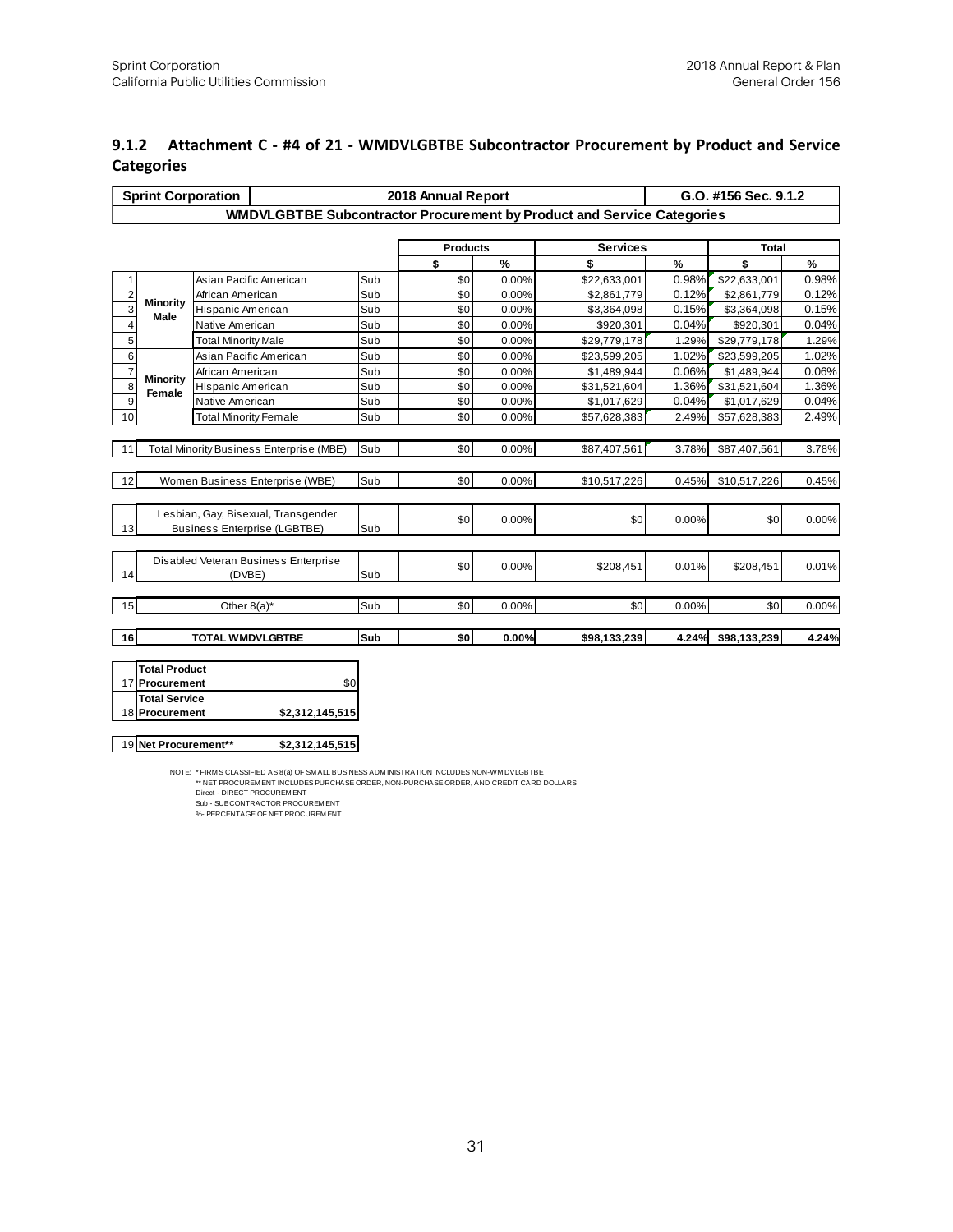| Asian Pacific American<br>\$722,485<br>ິ<br>0.0%<br>0.0%<br>Male<br>Corporation<br><b>\$</b><br>%<br>\$<br>\$<br>Sprint<br>DURABLE GOODS, NOT ELSEWHERE<br>SIC Category<br>SEWERAGE SYSTEMS<br>ELECTRICAL WORK<br>49<br>50<br>17 | Male<br>ິ<br>0.0%<br>ಧ<br>Female                     | WMDVLGBTBE Procurement by Standard Industrial Categories |                          | 2018 Annual Report |               |                 |                                         |                          |                                |                             | G. O. #156 Sec 9.1.2     |                   |             |
|----------------------------------------------------------------------------------------------------------------------------------------------------------------------------------------------------------------------------------|------------------------------------------------------|----------------------------------------------------------|--------------------------|--------------------|---------------|-----------------|-----------------------------------------|--------------------------|--------------------------------|-----------------------------|--------------------------|-------------------|-------------|
|                                                                                                                                                                                                                                  |                                                      |                                                          |                          |                    |               |                 |                                         |                          |                                |                             |                          |                   |             |
|                                                                                                                                                                                                                                  |                                                      |                                                          |                          |                    |               |                 |                                         |                          |                                |                             |                          |                   |             |
|                                                                                                                                                                                                                                  |                                                      |                                                          |                          |                    |               |                 |                                         |                          |                                |                             |                          |                   |             |
|                                                                                                                                                                                                                                  |                                                      |                                                          |                          |                    |               |                 |                                         |                          | .esbian, Gay                   |                             |                          |                   |             |
|                                                                                                                                                                                                                                  |                                                      |                                                          |                          |                    |               |                 |                                         |                          | Bisexual,                      | Disabled                    |                          |                   |             |
|                                                                                                                                                                                                                                  |                                                      |                                                          |                          |                    |               |                 | <b>Business</b><br>Minority             | <b>Business</b><br>Women | Transgender<br><b>Business</b> | Veterans<br><b>Business</b> |                          |                   |             |
|                                                                                                                                                                                                                                  |                                                      | African American                                         | <b>Hispanic American</b> |                    |               | Native American | Enterprise                              | <b>Enterprise</b>        | Enterprise                     | Enterprise                  |                          | Total             | Total       |
|                                                                                                                                                                                                                                  |                                                      | Female                                                   | Male                     | Female             | Male          | Female          | (MBE)                                   | (WBE)                    | (LGBTBE)                       | (DVBE)                      | Other 8(a) <sup>**</sup> | <b>WMDVLGBTBE</b> | Dollars**** |
|                                                                                                                                                                                                                                  |                                                      | ຊ                                                        | \$200,140                |                    | ಧ             | ຊ               | \$200,140                               | \$6,421,576              | ຊ                              | Ձ                           | Ձ                        | \$6,621,716       |             |
|                                                                                                                                                                                                                                  |                                                      | 0.0%<br>0.0%                                             | 0.0%                     | 0.0%               | 0.0%          | 0.0%            | $0.0\%$                                 | 0.3%                     | 0.0%                           | 0.0%                        | 0.0%                     | 0.3%              |             |
|                                                                                                                                                                                                                                  |                                                      | ္တ<br>ౚ                                                  | \$87,139                 | ౚ                  | အ             | g               | \$87,139                                | ຊ                        | ஃ                              | Z                           | Ձ                        | \$87,139          |             |
|                                                                                                                                                                                                                                  | 0.0%                                                 | 0.0%<br>0.0%                                             | 0.0%                     | 0.0%               | 0.0%          | 0.0%            | $0.0\%$                                 | 0.0%                     | 0.0%                           | 0.0%                        | 0.0%                     | 0.0%              |             |
|                                                                                                                                                                                                                                  | \$4,618,034                                          | ္တ<br>ౢ                                                  | Ձ                        | ౢ                  | g             | ິ               | \$5,340,519                             | \$4,504,187              | ୡ                              | \$192,775                   | ஃ                        | \$10,037,482      |             |
| 0.0%<br>వి<br>CLASSIFIED                                                                                                                                                                                                         | 0.2%                                                 | 0.0%<br>0.0%                                             | 0.0%                     | 0.0%               | 0.0%          | 0.0%            | 0.2%                                    | 0.2%                     | 0.0%                           | 0.0%                        | 0.0%                     | 0.4%              |             |
| ္တ<br>\$<br>ELECTRONIC PARTS AND EQUIPMENT,                                                                                                                                                                                      | ఞ                                                    | ္တ<br>ິ                                                  | Ձ                        | ౚ                  | ఞ             | အ               | ఞ                                       | ຊ                        | ஃ                              | ຊ                           | த                        | ౢ                 |             |
| 0.0%<br>వి<br>NOT ELSEWHERE CLASSIFIED<br>í.                                                                                                                                                                                     | 0.0%                                                 | 0.0%<br>0.0%                                             | 0.0%                     | 0.0%               | 0.0%          | 0.0%            | 0.0%                                    | 0.0%                     | 0.0%                           | 0.0%                        | 0.0%                     | 0.0%              |             |
| ິ<br>GROCERIES, GENERAL LINE<br>55                                                                                                                                                                                               | ິ                                                    | ္တ<br>ິ                                                  | B                        | ິ                  | ິ             | g               | ဌ                                       | \$34,910                 | B                              | B                           | ஃ                        | \$34,910          |             |
| 0.0%<br>\$ \$                                                                                                                                                                                                                    | 0.0%                                                 | 0.0%<br>0.0%                                             | 0.0%                     | 0.0%               | $0.0\%$       | 0.0%            | $0.0\%$                                 | 0.0%                     | 0.0%                           | 0.0%                        | 0.0%                     | 0.0%              |             |
| ິ<br>$\bullet$<br>USED CAR DEALERS<br>55                                                                                                                                                                                         | ఢ                                                    | င္တ<br>္တ                                                | g                        | င္တ                | န္တ           | ఢ               | ္တ                                      | ິ                        | த                              | \$976,804                   | Ձ                        | \$976,804         |             |
| 0.0%<br>$\frac{5}{6}$                                                                                                                                                                                                            | 0.0%                                                 | 0.0%<br>0.0%                                             | 0.0%                     | 0.0%               | 0.0%          | 0.0%            | 0.0%                                    | 0.0%                     | 0.0%                           | 0.0%                        | 0.0%                     | 0.0%              |             |
| ິ<br>$\bullet$<br>MISCELLANEOUS PERSONAL SERVICE<br>$\overline{72}$                                                                                                                                                              | ఞ                                                    | ິ<br>ິ                                                   | \$15,840                 | ິ                  | ఞ             | ິ               | \$15,840                                | ຊ                        | Ձ                              | S                           | g                        | \$15,840          |             |
| 0.0%<br>వి                                                                                                                                                                                                                       | 0.0%                                                 | 0.0%<br>0.0%                                             | 0.0%                     | 0.0%               | 0.0%          | 0.0%            | 0.0%                                    | 0.0%                     | 0.0%                           | 0.0%                        | 0.0%                     | 0.0%              |             |
| \$10,113,789<br>\$<br>\$<br>BUSINESS SERVICES, NOT ELSEW HERE<br>$\overline{r}$                                                                                                                                                  | \$10,621,711                                         | ္တ<br>္တ                                                 | த                        | ္တ                 | ္တ            | ఢ               | \$20,735,500                            | \$28,351,985             | B                              | த                           | Ձ                        | \$49,087,486      |             |
| 0.4%<br>CLASSIFIED                                                                                                                                                                                                               | 0.5%                                                 | 0.0%<br>0.0%                                             | 0.0%                     | 0.0%               | 0.0%          | 0.0%            | 0.9%                                    | 1.2%                     | 0.0%                           | 0.0%                        | 0.0%                     | 2.1%              |             |
| ္တ<br>$\frac{2}{3}$<br><b>HEAVY CONSTRUCTION EQUIPMENT</b><br>ï                                                                                                                                                                  | ္တ                                                   | ္တ<br>္တ                                                 | ຊ                        | ິ                  | ္တ            | ິ               | အ                                       | ິ                        | Ձ                              | ຊ                           | த                        | ္တ                |             |
| 0.0%<br><b>RENTAL</b>                                                                                                                                                                                                            | 0.0%                                                 | 0.0%<br>0.0%                                             | 0.0%                     | 0.0%               | 0.0%          | 0.0%            | 0.0%                                    | 0.0%                     | 0.0%                           | 0.0%                        | 0.0%                     | 0.0%              |             |
| ິ<br>$\bullet$<br>COMPUTER RELATED SERVICES, NOT                                                                                                                                                                                 | ఞ                                                    | ္တ<br>္တ                                                 | Ձ                        | ္တ                 | ఞ             | ິ               | ఞ                                       | ິ                        | Ձ                              | ᆶ                           | Ձ                        | ౢ                 |             |
| 0.0%<br>వి<br>ELSEWHERE CLASSIFIED                                                                                                                                                                                               | 0.0%                                                 | 0.0%<br>0.0%                                             | 0.0%                     | 0.0%               | 0.0%          | 0.0%            | 0.0%                                    | 0.0%                     | 0.0%                           | 0.0%                        | 0.0%                     | 0.0%              |             |
| ິ<br>\$<br>COMPUTER FACILITIES MANAGEMENT                                                                                                                                                                                        | အ                                                    | င္တ<br>င္တ                                               | ₷                        | ఞ                  | ఢ             | g               | ဌ                                       | ິ                        | ₷                              | ₷                           | ଌ                        | ္တ                |             |
| 0.0%<br>వి                                                                                                                                                                                                                       | 0.0%                                                 | 0.0%<br>0.0%                                             | 0.0%                     | 0.0%               | 0.0%          | 0.0%            | 0.0%                                    | 0.0%                     | 0.0%                           | 0.0%                        | 0.0%                     | 0.0%              |             |
| ິ<br>\$<br>COMPUTER INTEGRATED SYSTEMS<br>Î,                                                                                                                                                                                     | ິ                                                    | ္တ<br>္တ                                                 | ຊ                        | ္တ                 | ္တ            | ິ               | အ                                       | ິ                        | ஃ                              | ຊ                           | ஃ                        | ິ                 |             |
| 0.0%<br>వి<br><b>DESIGN</b>                                                                                                                                                                                                      | $0.0\%$                                              | 0.0%<br>0.0%                                             | $0.0\%$                  | 0.0%               | $0.0\%$       | 0.0%            | 0.0%                                    | 0.0%                     | $0.0\%$                        | $0.0\%$                     | $0.0\%$                  | 0.0%              |             |
| ఞ<br>ELECTRICAL REPAIR SHOPS<br>76                                                                                                                                                                                               | ఞ                                                    | \$74,177,526<br>\$Q                                      | \$10,080,809             | င္တ                | ఞ             | ္တ              | \$84,258,335                            | 783,903<br>क्रं          | ଌ                              | ଌ                           | ଌ                        | \$89,042,238      |             |
| 0.0%<br>क¦रू                                                                                                                                                                                                                     | 0.0%                                                 | 3.2%<br>0.0%                                             | 0.4%                     | 0.0%               | 0.0%          | 0.0%            | 3.6%                                    | $0.2\%$                  | 0.0%                           | 0.0%                        | 0.0%                     | 3.9%              |             |
| ິ<br>↮<br><b>REPAIR SERVICES, NOT ELSEWHERE</b><br>CLASSIFIED                                                                                                                                                                    | အ                                                    | ິ<br>္တ                                                  | ℬ                        | ິສ                 | ິສ            | ಧ               | ౚ                                       | မ္က                      | g                              | ℬ                           | ຊ                        | မ္က               |             |
| 0.0%                                                                                                                                                                                                                             | $0.0\%$                                              | 0.0%<br>0.0%                                             | 0.0%                     | 0.0%               | $0.0\%$       | 0.0%            | 0.0%                                    | $0.0\%$                  | 0.0%                           | 0.0%                        | $0.0\%$                  | 0.0%              |             |
| \$15,491<br>ఱ ৯<br>ကူ<br>THEATRICAL PRODUCERS AND SERVICE<br>$\overline{r}$                                                                                                                                                      | န္တ                                                  | င္တ<br>္တ                                                | Ձ                        | ္တ                 | ິ             | ິ               | \$15,491                                | ຊ                        | Ձ                              | Ձ                           | န္တ                      | \$15,491          |             |
| $0.0\%$                                                                                                                                                                                                                          | 0.0%                                                 | 0.0%<br>0.0%                                             | 0.0%                     | 0.0%               | 0.0%          | 0.0%            | $0.0\%$                                 | 0.0%                     | 0.0%                           | 0.0%                        | 0.0%                     | 0.0%              |             |
| \$56,858,790                                                                                                                                                                                                                     | \$16,898,744 \$179,278,674 \$74,746,189 \$43,338,743 |                                                          |                          | \$140,183          | $\frac{1}{2}$ |                 | \$14,417,976 \$385,679,299 \$74,430,160 |                          | ສ                              | \$1,169,579                 | ຂ                        | \$461,279,037     | \$0         |
| 5%<br>\$<br>%<br><b>TOTAL</b>                                                                                                                                                                                                    | 0.7%                                                 | 3.2%<br>7.8%                                             | $\frac{8}{20}$           | $0.0\%$            | 0.0%          | 0.6%            | 16.7%                                   | 3.2%                     | 0.0%                           | 0.1%                        | 0.0%                     | 20.0%             | 0.0%        |

#### **9.1.2 Attachment C - #5 of 21 - WMDVLGBTBE Procurement by Standard Industrial Categories**

| <b>Total Product Procurement</b> | ຂ               |
|----------------------------------|-----------------|
| <b>Total Service Procurement</b> | \$2.312.145.515 |
|                                  |                 |
| Net Procurement***               | \$2,312,145,515 |
|                                  |                 |
|                                  |                 |

NOTE \*FIRMS WITH MULTI MINORITY OWNERSHP STATUS

**NOTE: \*FIRMS WITH MULTI MINORITY OWNERSHIP STATUS**

**\*\*FIRMS CLASSIFIED AS 8(a) OF SMALL BUSINESS ADMINISTRATION INCLUDES NON-WMDVLGBTBE**

**\*\*\*NET PROCUREMENT INCLUDES PURCHASE ORDER, NON-PURCHASE ORDER, AND CREDIT CARD DOLLARS**

"FIRMS CLASSIED AS 8(a) OF SMALL BUSINESS ADMINISTRATION INCLUDES NON-WIM DV. GETRE<br>""NET PROCURBILSIT INCLUDES PJRCHASE ORDER NON-PJRCHASE GRDER, AMD CREDIT CARD DOLLARS<br>""TOTAL DOLLARS - TOTAL PROCURBILEIT DOLLAR AMOUNT **\*\*\*TOTAL DOLLARS - TOTAL PROCUREMENT DOLLAR AMOUNT IN THE SPECIFIC SIC CATEGORY. Sprint tracks spend using UNSPSC and GL coding, not SIC codes.** 

**% - PERCENTAGE OF Net Procurement**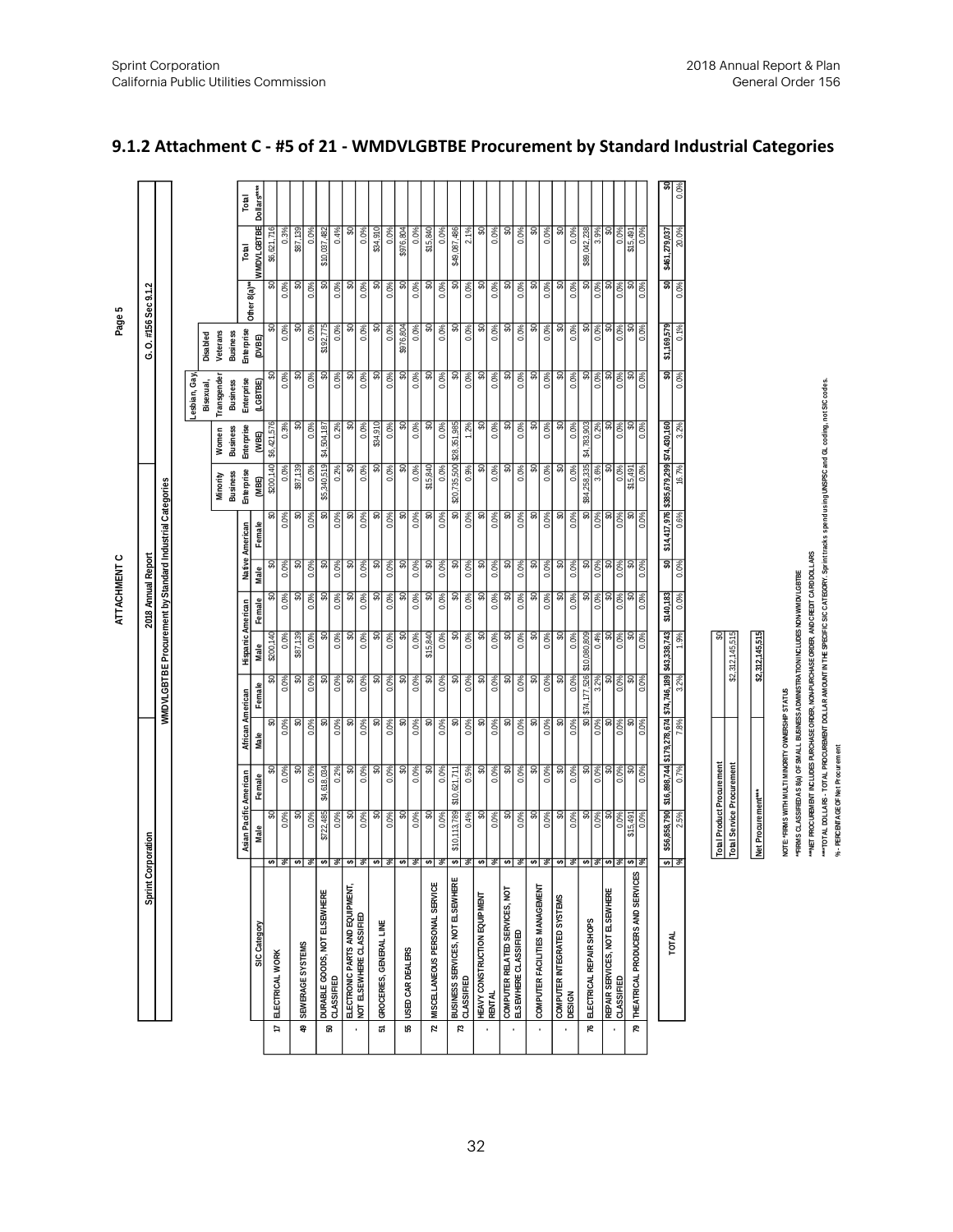#### **9.1.2 Attachment C - #6 of 21 - Number of WMDVLGBTBE Suppliers and Revenue Reported to the Clearinghouse**

| <b>Sprint Corporation</b> | 2018 Annual Report                                                       | . #156 Sec 9.1.2 (D.11-05-019 & D.06-11-028) |
|---------------------------|--------------------------------------------------------------------------|----------------------------------------------|
|                           | Number of WMDVLGBTBE Suppliers and Revenue Reported to the Clearinghouse |                                              |

|                    |            |            |          |                                |             | Data on Number of Suppliers |            |            |                               |             |                |                    |
|--------------------|------------|------------|----------|--------------------------------|-------------|-----------------------------|------------|------------|-------------------------------|-------------|----------------|--------------------|
|                    |            |            |          | <b>Revenue Reported to CHS</b> |             |                             |            |            | Utility-Specific 2018 Summary |             |                |                    |
| # WMDVLGBTBEs      | <b>MBE</b> | <b>WBE</b> | LGBTBE   | <b>DVBE</b>                    | Other 8(a)* | <b>Grand Total</b>          | <b>MBE</b> | <b>WBE</b> | <b>LGBTBE</b>                 | <b>DVBE</b> | Other $8(a)^*$ | <b>Grand Total</b> |
| Under \$1 million  |            |            | $\Omega$ |                                |             |                             | 17         | 20         | 0                             |             |                | 39                 |
| Under \$5 million  |            |            | $\Omega$ |                                |             | 14                          |            | 10         | $\Omega$                      |             |                | 14                 |
| Under \$10 million |            | 10         | $\Omega$ |                                |             | 11                          |            |            | $\Omega$                      |             |                |                    |
| Above \$10 million | 25         | 18         |          |                                |             | 45                          | 13         |            |                               |             |                | 17                 |
| <b>TOTAL</b>       | 35         | 35         |          |                                |             | 74                          | 35         | 35         |                               |             |                | 74                 |

|                       |                 |                    |               |                                |                          | <b>Revenue and Payment Data</b> |            |                                                |                               |    |                          |             |                    |
|-----------------------|-----------------|--------------------|---------------|--------------------------------|--------------------------|---------------------------------|------------|------------------------------------------------|-------------------------------|----|--------------------------|-------------|--------------------|
|                       |                 |                    |               | <b>Revenue Reported to CHS</b> |                          |                                 |            |                                                | Utility-Specific 2018 Summary |    |                          |             |                    |
| <b>WMDVLGBTBE \$M</b> | <b>MBE</b>      | <b>WBE</b>         | <b>LGBTBE</b> | <b>DVBE</b>                    | Other 8(a)*              | <b>Grand Total</b>              | <b>MBE</b> | <b>WBE</b>                                     | LGBTBE                        |    | <b>DVBE</b>              | Other 8(a)* | <b>Grand Total</b> |
| Under \$1 million     | 1.376.000       | 1.040.000 \$       |               |                                |                          | 2.416.000                       | 4.679.591  | 6.217.438 \$<br>l S                            |                               | s. | 1.169.579                | 0           | 12,066,608         |
| Under \$5 million     | 13,459,069 S    | 18.072.603 \$      |               | 8.981.002 \$                   | ٠                        |                                 |            | 40.512.674 \$11.257.942 \$25.833.226 \$        |                               |    | $\overline{\phantom{a}}$ |             | 37,091,168         |
| Under \$10 million    | $5.525.000$ S   | 66.070.724 \$      | $\sim$        |                                | $\overline{\phantom{a}}$ | 71.595.724                      |            | 9,982,506 \$19,198,334 \$                      |                               |    | ٠                        |             | 29.180.840         |
| Above \$10 million    | \$9,859,068,500 | \$1,637,423,590 \$ |               |                                |                          |                                 |            | \$11,496,492,090 \$690,813,430 \$30,067,981 \$ |                               |    |                          |             | 720,881,411        |
| <b>TOTAL</b>          | \$9,879,428,569 | \$1,722,606,917 \$ |               | \$<br>8,981,002 \$             |                          |                                 |            | \$11.611.016.488 \$716.733.469 \$81.316.980 \$ |                               | s  | 1,169,579 \$             |             | 799,220,027        |
|                       |                 |                    |               |                                |                          |                                 |            |                                                |                               |    |                          |             |                    |

**NOTE: \* FIRMS CLASSIFIED AS 8(a) OF SMALL BUSINESS ADMINISTRATION INCLUDES NON-WMDVLGBTBE CHS: SUPPLIER CLEARINGHOUSE**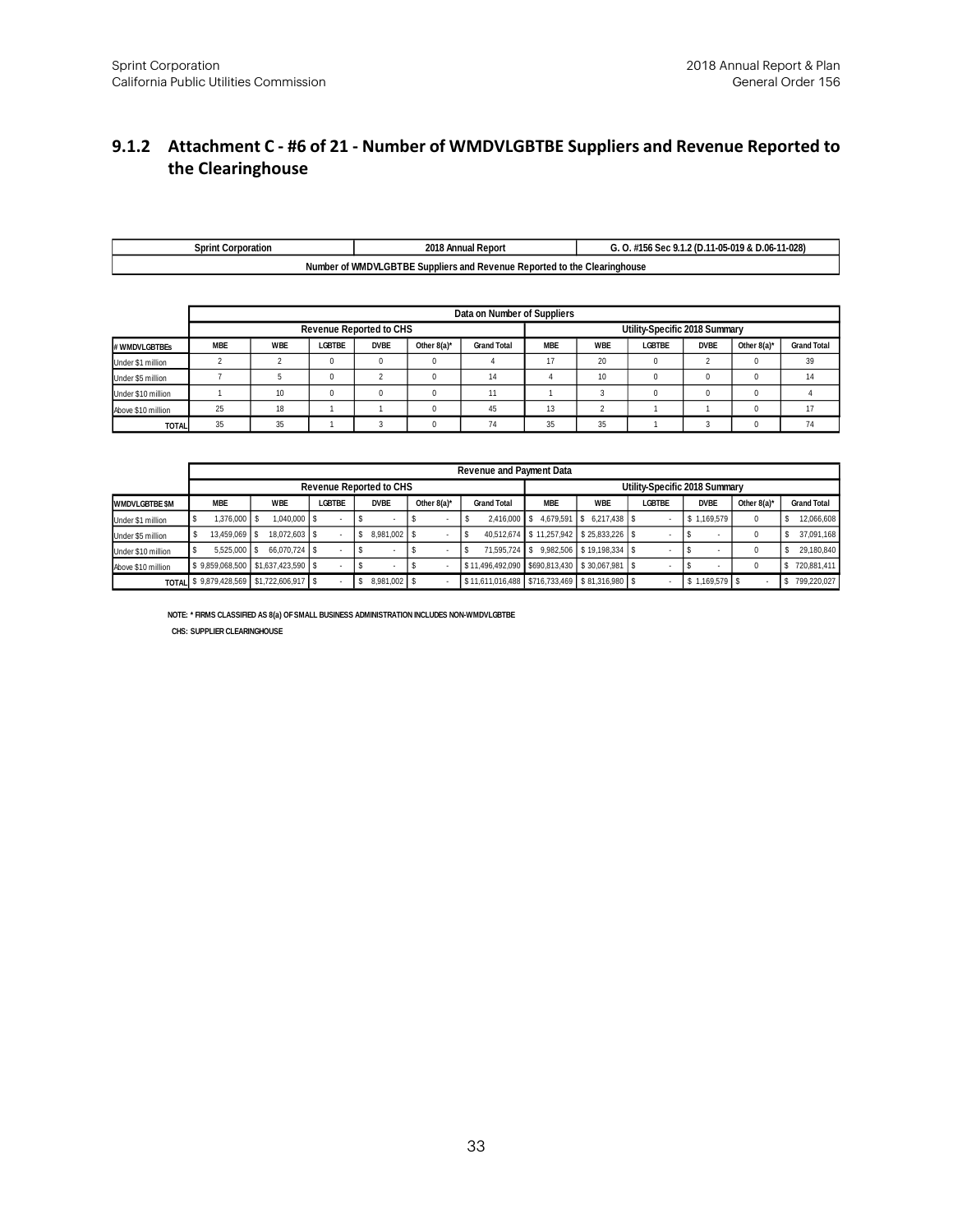| 9.1.2 Sprint                              | 2019                                                                                     | G.O. #156 |
|-------------------------------------------|------------------------------------------------------------------------------------------|-----------|
|                                           | Attachment C - #7 of 21 - Description of the number of WMDVLGBTBEs who have the majority |           |
| of their workforce working in California: |                                                                                          |           |

Sprint Corporation is a national provider of telecommunications services, offering service in California and other states. Sprint operates an integrated national network that offers its customers a national wireless service platform. Therefore, majority procurement decisions are made on a centralized basis at Sprint's national headquarters in Overland Park, Kansas; procurement decisions are not made on a state-by-state basis. Sprint believes focus on Supplier Diversity is important in all states. Total spending and subcontracting for the State of California has been identified for all suppliers that Sprint's records show are located or certified in California. However, we request the Commission keep in mind that, although Sprint may have procured products and services from suppliers who are certified or located in California, this does not necessarily mean that the procurement was solely utilized in or for the benefit of Sprint operations in California. Likewise, merely because procurement occurred in other states does not necessarily mean that such procurement was not undertaken for the benefit of Sprint's operations in California.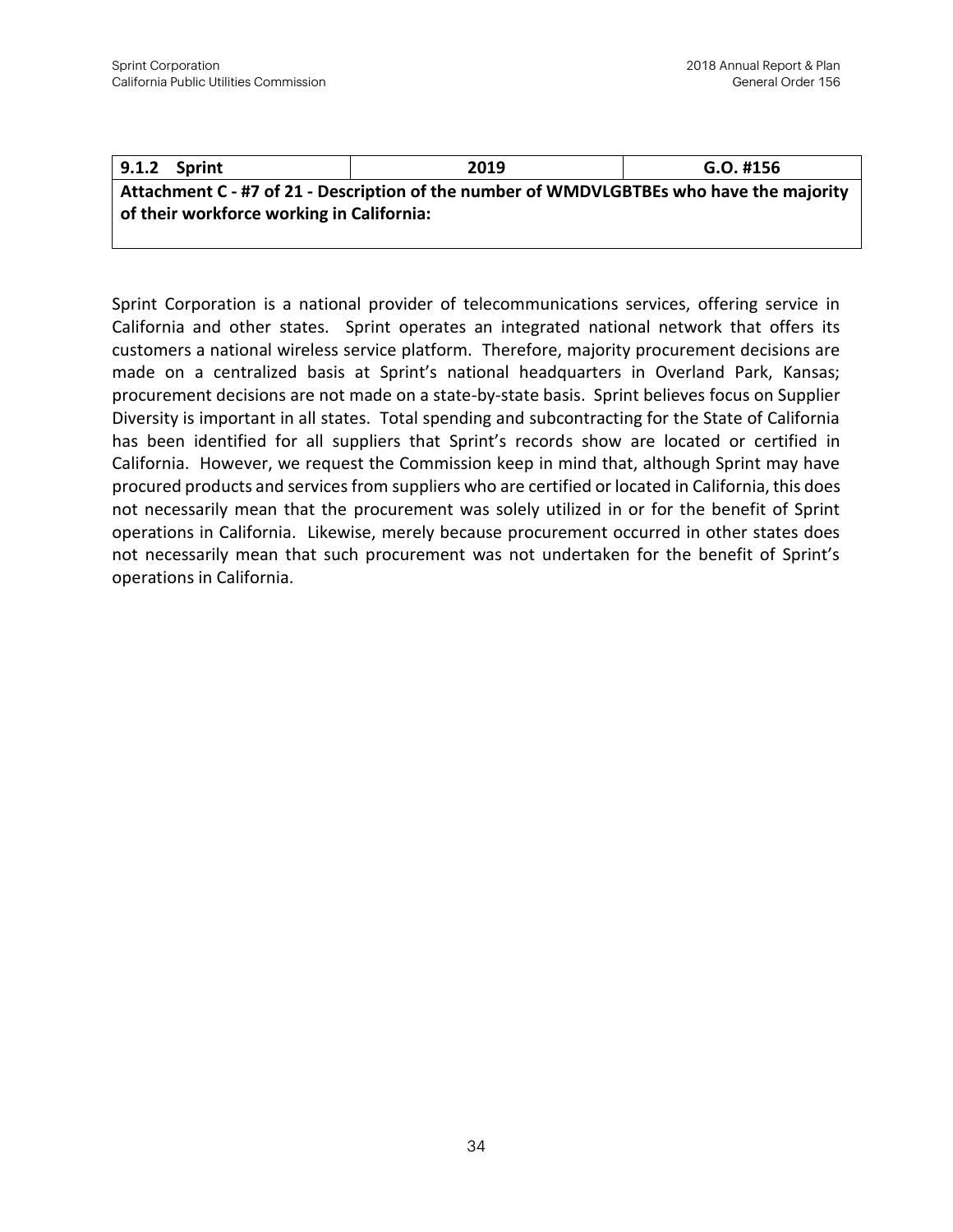|                                                        | 9.1.3 Sprint | 2019 | $G.O.$ #156 |
|--------------------------------------------------------|--------------|------|-------------|
| Attachment C - #8 of 21 - WMDVLGBTBE PROGRAM EXPENSES: |              |      |             |

| <b>Expense Category</b>                      | 2018 Calendar Year (Actual) |
|----------------------------------------------|-----------------------------|
| Wages (Including contract labor)             | \$<br>266,965.82            |
| Travel                                       | \$<br>11,078.24             |
| Dues & Subscriptions, Sponsorships, Seminars | \$<br>29,748.29             |
| <b>Clearinghouse Fees</b>                    | \$<br>20,167.79             |
| <b>Training</b>                              | \$                          |
| Postage                                      | \$<br>7.02                  |
| <b>Total</b>                                 | \$<br>327,967.16            |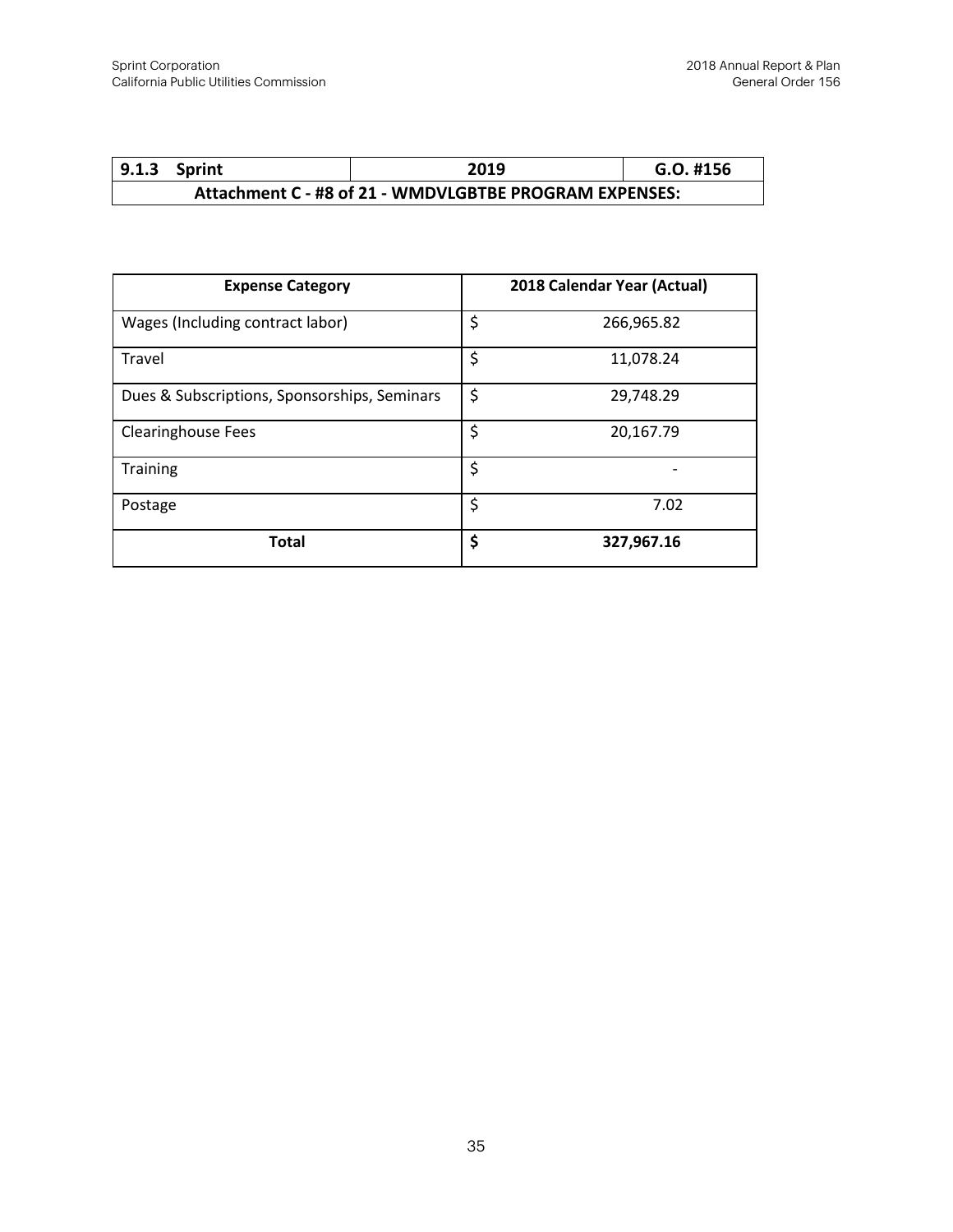**9.1.4 Sprint 2019 G.O. #156 Attachment C - #9 of 21 - DESCRIPTION OF PROGRESS IN MEETING OR EXCEEDING SET GOALS**

Sprint focuses on establishing a nationwide Supplier Diversity program. Program goals are set pursuant to a Supplier Diversity Policy Statement, displayed in Sprint breakrooms, that includes reference to procuring products/services from the following diverse classifications:

#### **Minority Business Enterprise (MBE)**

- Asian American
- African American
- Hispanic American
- Native American
- Service-disabled Veteran Owned
- Veteran-Owned
- Women-Owned (WBE)
- Small Business Enterprise (SBE)
- Small Disadvantaged Businesses (DBE)
- HUBZone
- Section 8 (a)
- **E** Lesbian Gay Bisexual Transgender Business Enterprise (LGBT)

In 2018, Sprint's CPUC efforts and combined Tier I and Tier II spend results of 37.8% exceeded the goal of 21.5%. Sprint is committed to continuing to focus on meeting or exceeding the CPUC goal.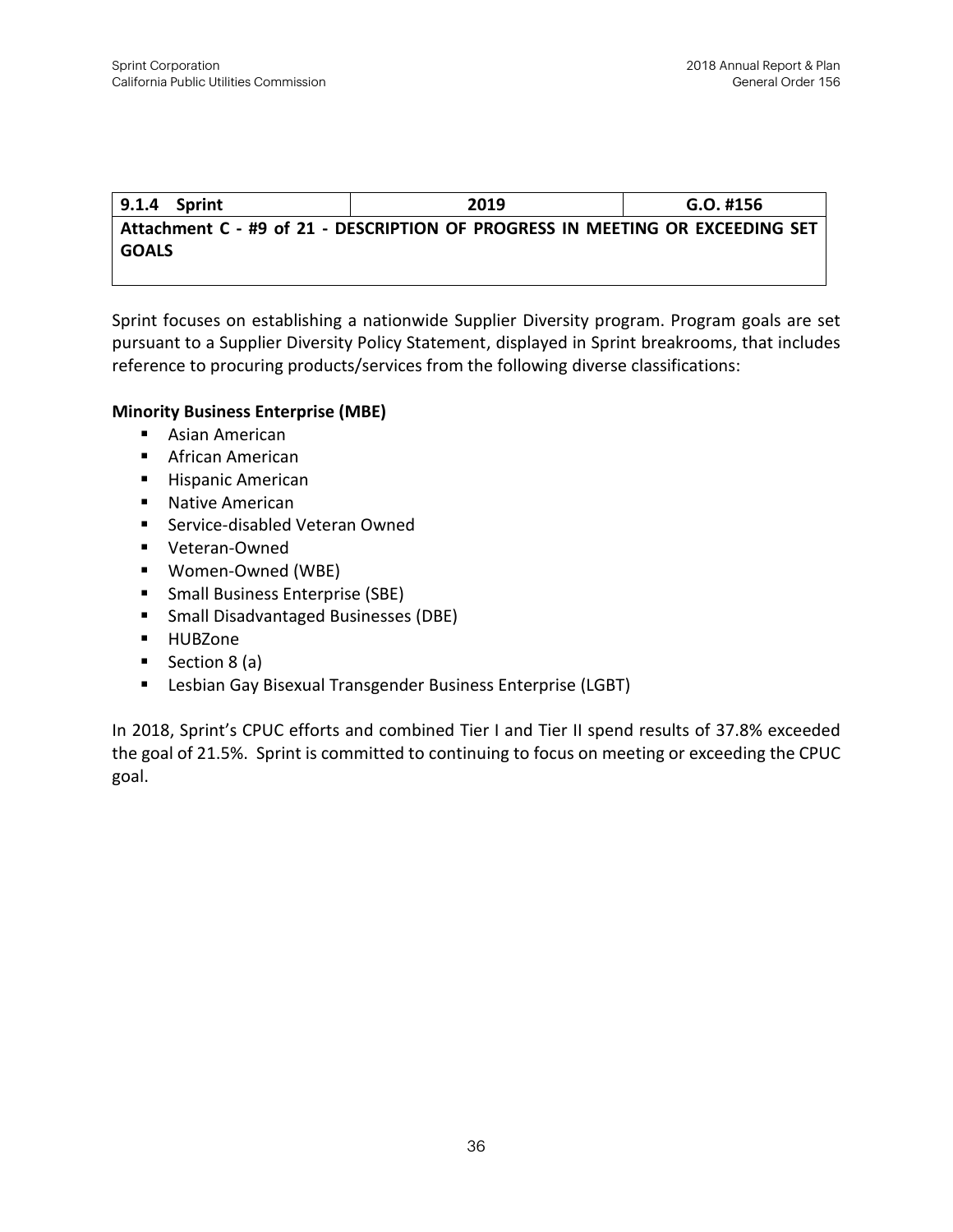#### **Attachment C - #10 of 21**

| <b>Sprint Corporation</b>           | 2018 Annual Report | G.O. #156 Sec. 9.1.4 |  |  |
|-------------------------------------|--------------------|----------------------|--|--|
| <b>WMDVLGBTBE Results and Goals</b> |                    |                      |  |  |

| Category                                                  | 2018 Results | 2018 Goals |
|-----------------------------------------------------------|--------------|------------|
| <b>Minority Men</b>                                       | 26.4%        | 10.0%      |
| <b>Minority Women</b>                                     | 4.6%         | 5.0%       |
| <b>Minority Business Enterprise</b><br>(MBE)              | 31.0%        | 15.0%      |
| <b>Women Business Enterprise</b>                          |              |            |
| (WBE)<br>Lesbian, Gay, Bisexual,                          | 3.5%         | 5.0%       |
| <b>Transgender Business</b><br><b>Enterprise (LGBTBE)</b> | 0.0%         | Good Faith |
| <b>Disabled Veteran Business</b><br>(DVBE)                | 0.1%         | 1.5%       |
| <b>TOTAL WMDVLGBTBE</b>                                   | 34.5%        | 21.5%      |

**% - PERCENTAGE OF NET PROCUREMENT**

At the recommendation of the Commission to establish a 2019 LGBT Goal, Sprint Supplier Diversity has established a 1.0% LGBTBE utilization goal for 2019.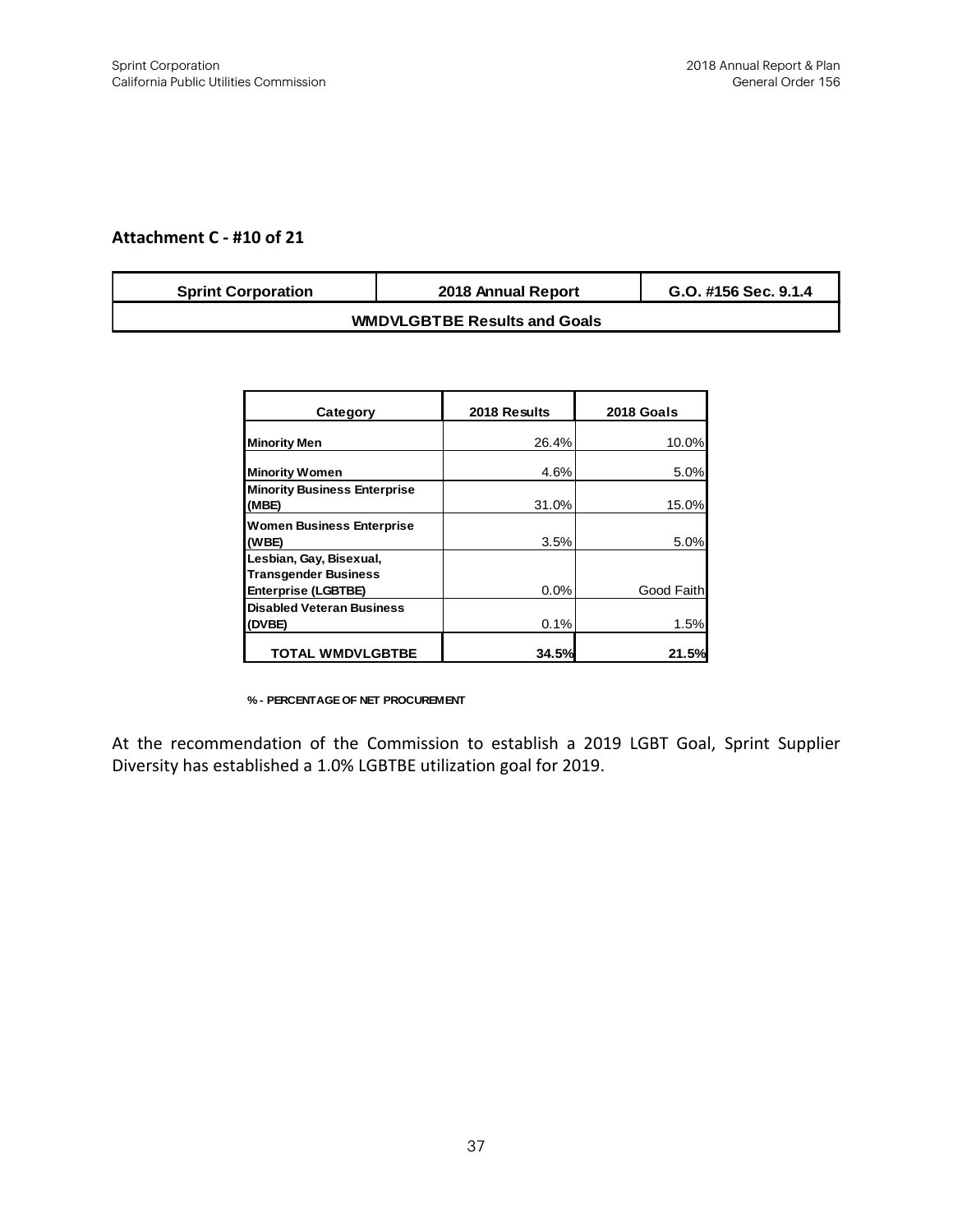| 9.1.5 Sprint                                                                          | 2019 | $G.O.$ #156 |  |  |  |
|---------------------------------------------------------------------------------------|------|-------------|--|--|--|
| Attachment C - #11 of 21 - Description of Prime Contractor Utilization of WMDVBLGBTBE |      |             |  |  |  |
| <b>Subcontractors</b>                                                                 |      |             |  |  |  |

Sprint supports diversity efforts and outreach activities related to its prime vendors in subcontracting:

- Sprint's Master Agreements language with major suppliers requires minimum 5.0% diverse subcontracting of annual contract revenue earned from Sprint. Major Sprint suppliers are requested to report quarterly diverse spend results into Sprint's electronic tool. Suppliers experiencing difficulty, due to nature of their business, in meeting utilization goals are required to engage Supplier Diversity to explore possible alternatives such as a donation toward a diverse cause; i.e., scholarships or Council.
- Supplier Diversity engages with the Sourcing teams in negotiations of Master Agreements with prime suppliers to explain the significance of having the diverse utilization goals to remain a part of the Agreement
- **E** Supplier Diversity introduces CPUC suppliers to prime suppliers by email and through onsite diversity events
- As a core function, Supplier Diversity shares prime supplier information and contact information, with diverse suppliers, on an individual request basis. However, due to confidential terms and conditions, Sprint is not able to post prime supplier information onto the Clearinghouse website
- Promote and introduce products/services offered by CPUC suppliers to the Technology Industry Group (TIG) members for consideration of subcontracting opportunities.
- Partner with Sprint Sales to engage CPUC suppliers as subcontractors in meeting potential customer proposal requirements
- Sprint hosted a Supplier Innovation Summit, with approximately 200 attendees from prime vendors, diverse suppliers and customers, over the course of 1  $\frac{1}{2}$  days; this provided a great networking opportunity for diverse suppliers to meet with Sprint OEMs and other major suppliers, for potential subcontracting opportunities. Several CPUC certified diverse suppliers were invited and attended the Summit
- Supplier Diversity engages with Sourcing in contract renewal opportunities to ensure maintaining diverse suppliers as subcontractors intact and/or allow for additional diverse subcontractors
- **■** Through the implementation of the Tier II program, the Supplier Diversity team works with Sprint Legal to maintain and update language for diverse subcontracting and supplier diversity utilization goals to be incorporated in prime contracts. This language also requests for utilization goal and submission of quarterly diverse spend reports.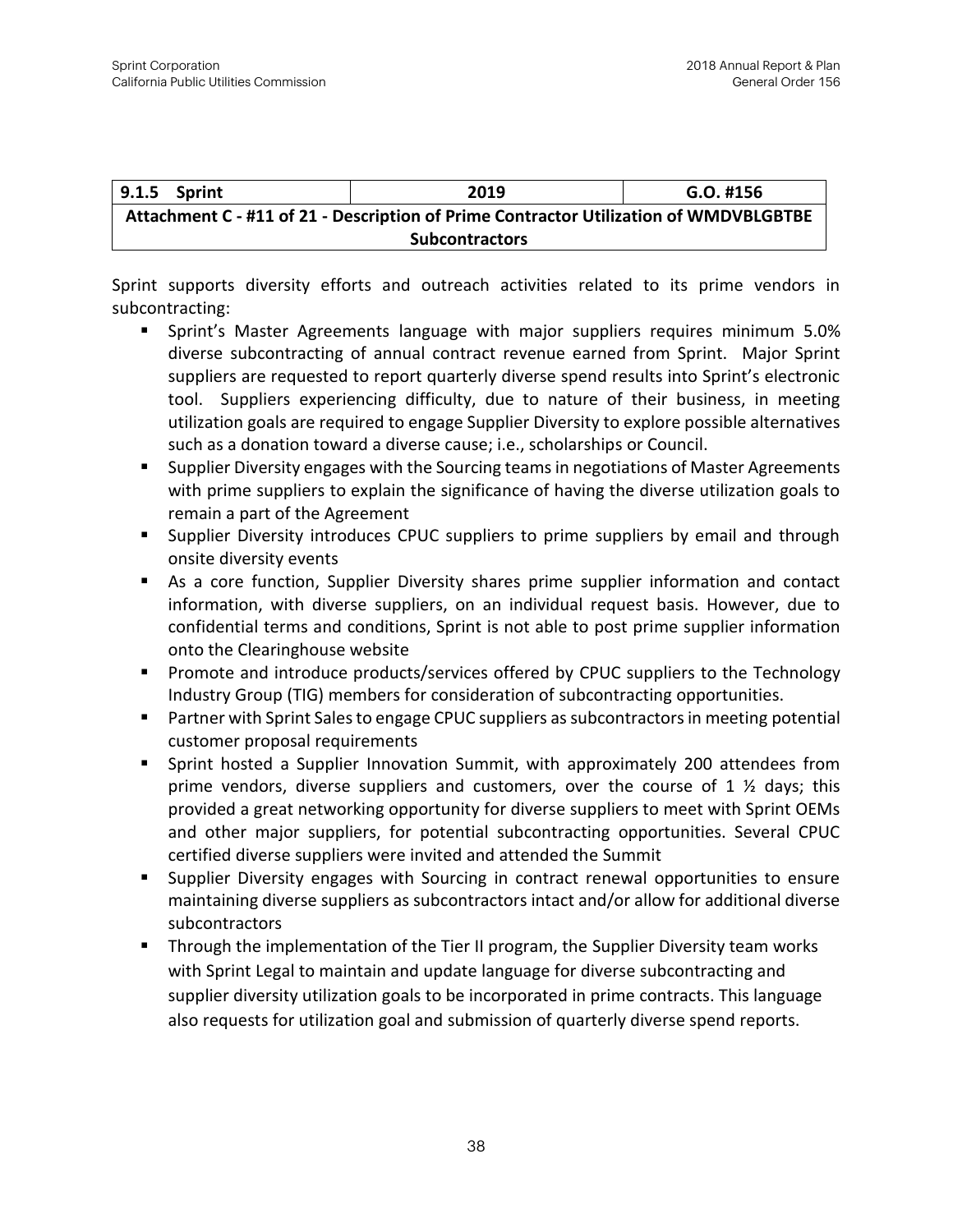### **9.1.5 Attachment C - #12 of 21 - Summary of Prime Contractor Utilization of WMDVLGBTBE Subcontractors**

| <b>Sprint Corporation</b>                                            | 2018 Annual Report | G.O. #156 Sec. 9.1.5 |  |  |
|----------------------------------------------------------------------|--------------------|----------------------|--|--|
| Summary of Prime Contractor Utilization of WMDVLGBTBE Subcontractors |                    |                      |  |  |

|                   | Minority<br>Male | Minority<br>Female | <b>Minority</b><br><b>Business</b><br><b>Enterprise</b><br>(MBE) | Women<br><b>Business</b><br><b>Enterprise</b><br>(WBE) | Lesbian, Gay,<br>Bisexual,<br>Transgender<br><b>Business</b><br><b>Enterprise</b><br>(LGBTBE) | Disabled<br><b>Veterans</b><br><b>Business</b><br><b>Enterprise</b><br>(DVBE) | Other $8(a)^*$ | <b>TOTAL</b><br><b>WMDVLGBTBE</b> |
|-------------------|------------------|--------------------|------------------------------------------------------------------|--------------------------------------------------------|-----------------------------------------------------------------------------------------------|-------------------------------------------------------------------------------|----------------|-----------------------------------|
| Direct \$         | \$609,786,476    | \$106,851,010      | \$716,637,486                                                    | \$79,844,788                                           | \$0                                                                                           | \$1,169,579                                                                   | \$0            | \$797,651,852                     |
| Subcontracting \$ | \$29,779,178     | \$57,628,383       | \$87,407,561                                                     | \$10,517,226                                           | \$0                                                                                           | \$0                                                                           | \$0            | \$97,924,787                      |
| Total \$          | \$639,565,654    | \$164,479,392      | \$804,045,047                                                    | \$90,362,014                                           | \$0                                                                                           | \$1,169,579                                                                   | \$0            | \$895,576,640                     |

| Direct %         | 26.37% | 4.62% | 30.99% | 3.45% | $0.00\%$ | $0.05\%$ | 0.00% | 34.50% |
|------------------|--------|-------|--------|-------|----------|----------|-------|--------|
| Subcontracting % | .29%   | 2.49% | 3.78%  | 0.45% | $0.00\%$ | $0.00\%$ | 0.00% | 4.24%  |
| Total %          | 27.66% | 7.11% | 34.77% | 3.91% | 0.00%    | 0.05%    | 0.00% | 38.73% |

#### **Net Procurement\*\* \$2,312,145,515**

**NOTE: \*FIRMS CLASSIFIED AS 8(a) OF SMALL BUSINESS ADMINISTRATION INCLUDES NON-WMDVLGBTBE**

**\*\*NET PROCUREMENT INCLUDES PURCHASE ORDER, NON-PURCHASE ORDER, AND CREDIT CARD DOLLARS**

**% - PERCENTAGE OF NET PROCUREMENT**

**Direct - DIRECT PROCUREMENT**

**Sub - SUBCONTRACTOR PROCUREMENT**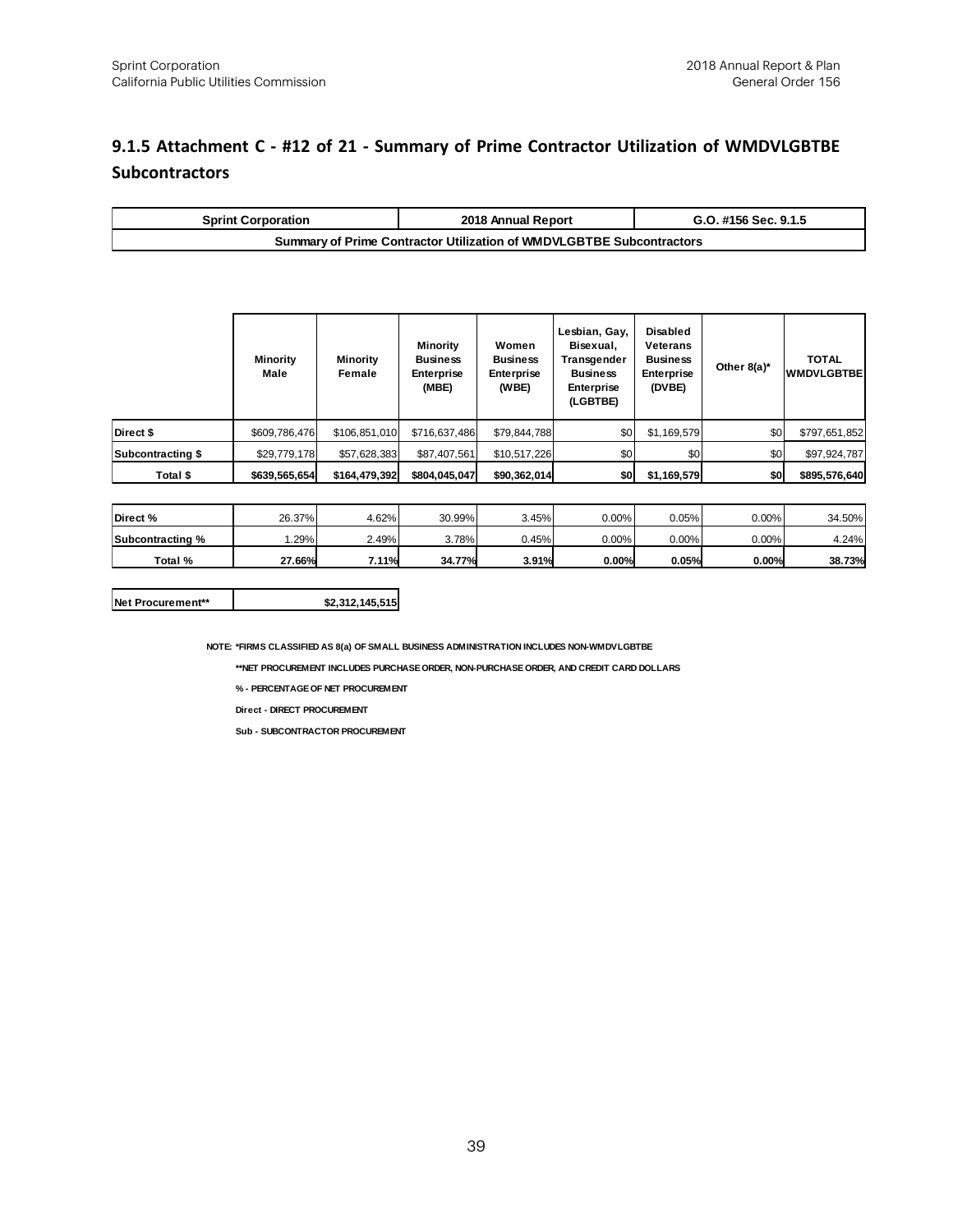| 9.1.6 Sprint | 2019                                                                                   | G.O. #156 |
|--------------|----------------------------------------------------------------------------------------|-----------|
|              | Attachment C - #13 of 21 - A list of WMDVLGBTBE Complaints Received and Current Status |           |

Sprint has a policy for resolving supplier complaints in addition to the requirements of General Order 156. In 2018, there were no formal CPUC complaints filed against Sprint.

| 9.1.7<br>Sprint                                                                          | 2019 | $G.O.$ #156 |  |  |  |  |
|------------------------------------------------------------------------------------------|------|-------------|--|--|--|--|
| Attachment C - #14 of 21 - Description of Efforts to Recruit WMDVLGBTBE Suppliers in Low |      |             |  |  |  |  |
| <b>Utilization Categories</b>                                                            |      |             |  |  |  |  |

As Sprint continues to upgrade its network systems to 5G, we continue to focus on including diverse and CPUC suppliers into the build-out both directly and indirectly. This includes architecture, engineering and construction services.

To provide more opportunities and exposure for diverse suppliers to grow their business, Sprint Supplier Diversity arranges and provides opportunities for qualified diverse suppliers to hold meetings with Business Unit stakeholders to demonstrate additional offerings and capabilities that may not otherwise be known. Such efforts allow for existing diverse suppliers to engage in areas outside of the norm. Such example is one of our diverse suppliers that provides print and paper services, is working with us to expand management and maintenance of records/documents not only in our corporate office, but at our retail store locations, including those that are not company-owned, but leased.

Sprint continues to seek opportunities for diverse suppliers within the financial category. In 2018, Sprint continued utilizing a CPUC minority woman-owned business for bond issues. Fees paid to the diverse supplier totaled over \$130K.

Sprint also continues to seek additional opportunities for diverse suppliers within the legal services category; Sprint utilizes women and minority owned vendors and continues to encourage the suppliers to complete their CPUC certification so that other Utilities have access to their company profiles.

| 9.1.11 Sprint                               | 2019 | G.O. #156 |  |  |
|---------------------------------------------|------|-----------|--|--|
| Attachment C - #15 of 21 - Fuel Procurement |      |           |  |  |

Sprint operates a small fleet of 347 vehicles in the state of CA. Sprint does not operate or use a centralized fueling station. Sprint vehicles are located across the state and fuel is purchased on an ondemand basis at local stations.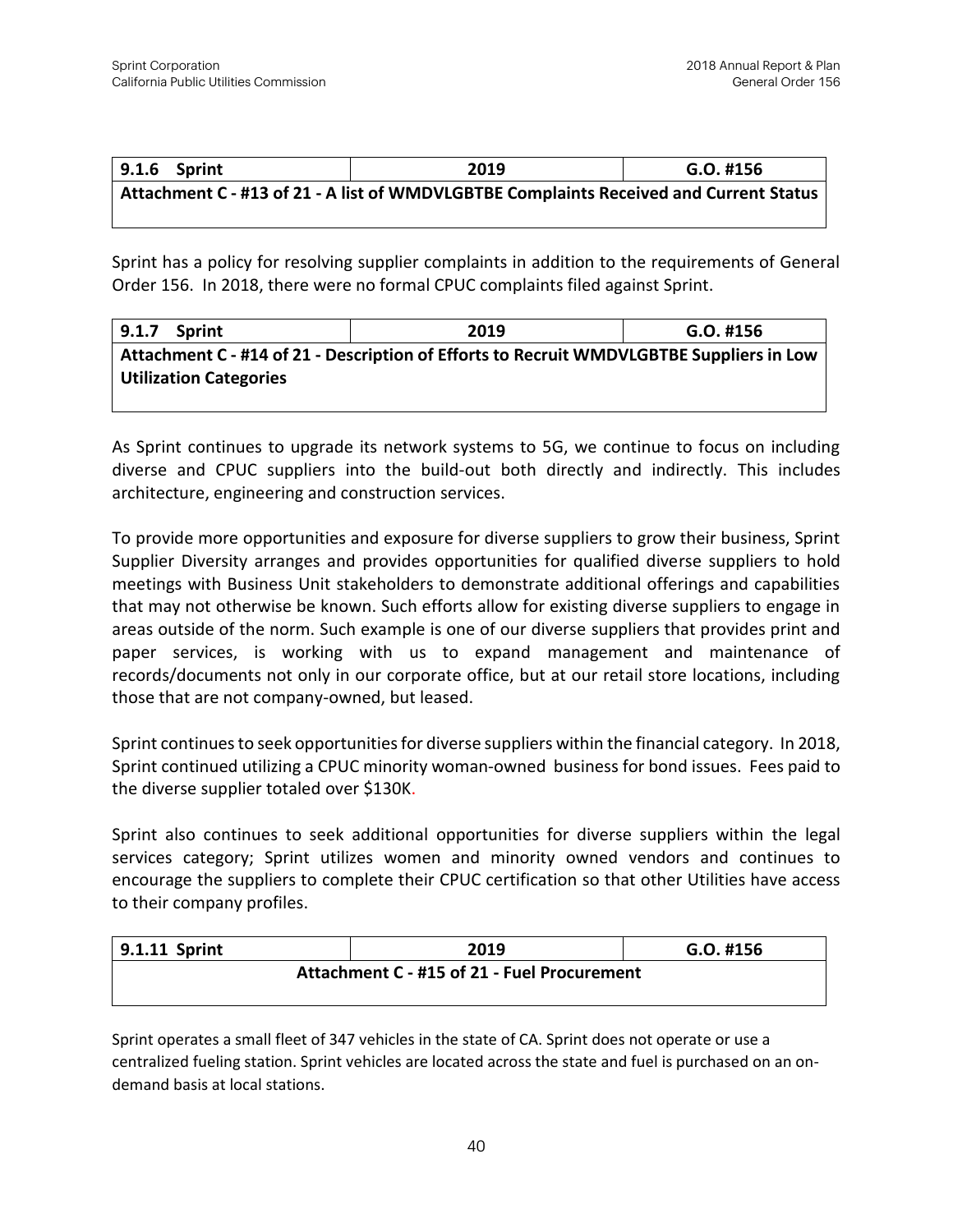| 10.1.1 Sprint     | <b>2019 ANNUAL PLAN</b>                                                             | $G.O.$ #156 |  |  |
|-------------------|-------------------------------------------------------------------------------------|-------------|--|--|
|                   | Attachment C - #16 of 21 - Description of - WMDVLGBTBE Annual SHORT, MID, AND LONG- |             |  |  |
| <b>TERM Goals</b> |                                                                                     |             |  |  |

Sprint remains committed to utilizing established Supplier Diversity best practices in working to achieve WMDVLGBTBE goals. Sprint relies on the guidance contained in the California Public Utilities Commission General Order 156 to establish its Supplier Diversity Goals; Sprint remains committed to GO 156 by creating processes to work toward meeting GO 156 goals.

As Sprint continues to go through transformation, and a rapidly changing environment, we are unable to provide a forecast for each classification; however, Sprint is committed to meeting 21.5% spend with WMDVLGBTBEs in all areas of Sprint, as short, medium and long-term goals. Additionally, Sprint Supplier Diversity has established an additional 1% LGBTBE utilization goal, for 2019 at the recommendation of the Commission to establish a 2019 LGBT goal.

#### **In the coming years, our efforts anticipate focus on the following:**

- Continue to target employees at every level to take part in our supplier diversity and CPUC efforts
- Ensure an annual updated Supplier Diversity Policy, signed by our CEO, is posted in all Sprint breakrooms
- Corporate and CPUC diverse spend goals are quarterly measured, reported and performance adjusted where needed, to ensure diverse and CPUC spend goals are attained
- A dedicated Supplier Diversity program
- A fiscal budget dedicated to support supplier diversity initiatives
- Sprint Financial Policy cohesively aligned with Supplier Diversity initiatives
- **■** Sales and Supplier Diversity partner to ensure diverse and CPUC supplier inclusion in proposals to meet customer requirements
- Support Prime suppliers with subcontracting and onsite diversity events
- Annually host or co-sponsor diversity events, with executive support, to hear first-hand which products/services are offered by diverse suppliers; diverse Councils and Chamber members are invited
- **E** Supplier Diversity Recognition Program, recognizing on a quarterly basis, Sourcing professionals who champion Supplier Diversity by awarding contractsto diverse suppliers
- Capacity support Tuck Business Program through partnership with the Technology Industry Group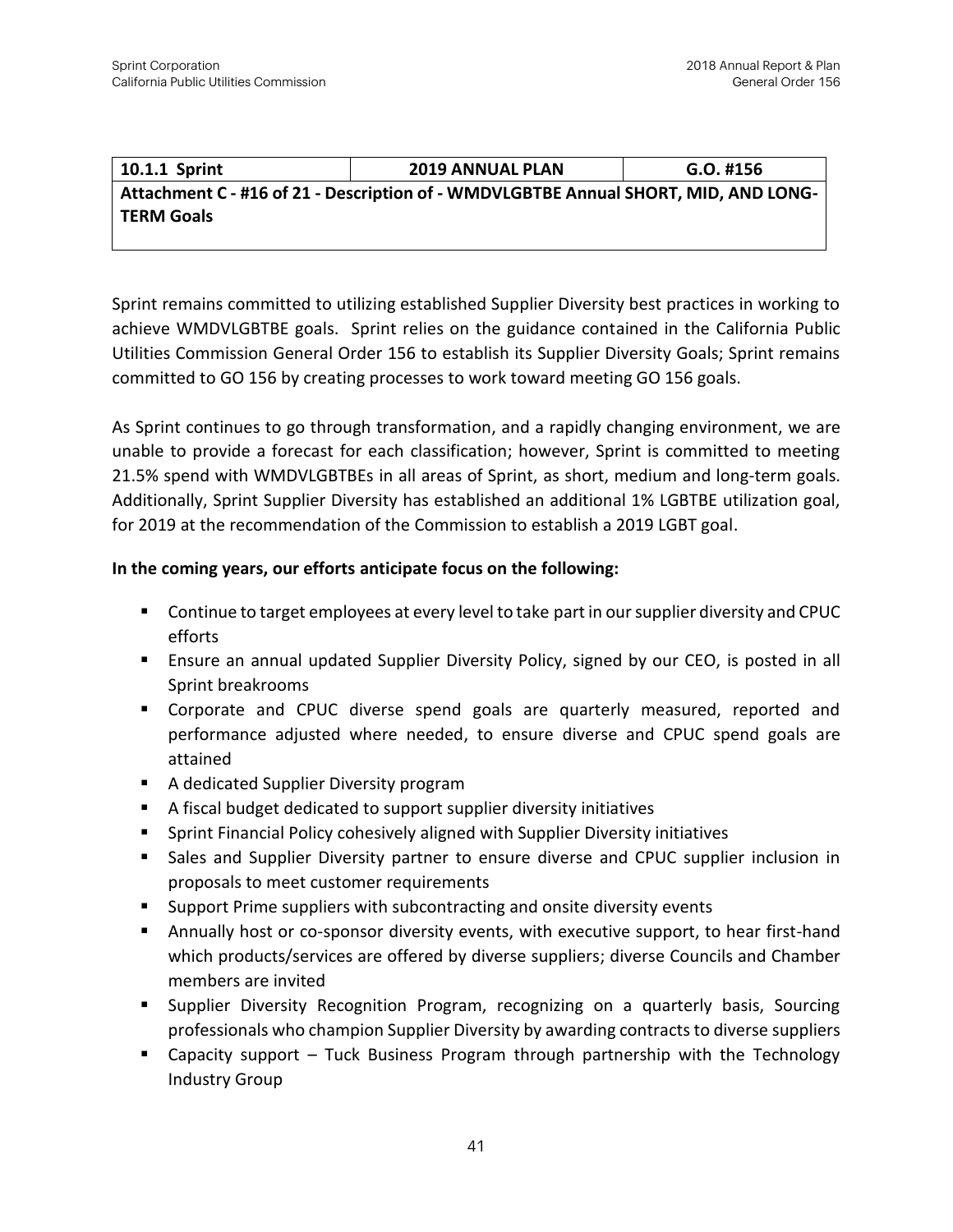- Diverse and CPUC supplier advocacy through our network of vendors, industry groups and peer corporate members
- Educate suppliers on the benefits of CPUC certification and of corporate responsibility to support economic development
- Continue our 1Million project to bridge the digital divide, through a 5-year commitment, to bring broadband access and technology to disadvantaged students on a national level.

| 10.1.2 Sprint                                                                       | <b>2019 ANNUAL PLAN</b> | $G.O.$ #156 |  |  |
|-------------------------------------------------------------------------------------|-------------------------|-------------|--|--|
| Attachment C - #17 of 21 - Description of WMDVLGBTBE Planned Program Activities for |                         |             |  |  |
| the Next Year (2019)                                                                |                         |             |  |  |

#### **Internal Efforts:**

The Supplier Diversity Department will continue to work closely with the Procurement team to include CPUC suppliers in the purchasing process

Sprint Supplier Diversity established a 1.0% LGBTBE utilization goal for 2019

Sprint's Master Agreements with large suppliers require annual diverse utilization goals ranging between 5% - 13% of contract spend. Sprint's major suppliers are requested to respond to a Request for Information, in order to submit quarterly diverse spend results into Sprint's electronic tool with CPUC utilization results

Sprint will continue to introduce CPUC suppliers to Sprint's major suppliers to support Sprint in growing CPUC certified suppliers as well as supporting Sprint's tier II CPUC results

Sprint will continue to work with the Network teams and engage CPUC diverse suppliers in the major Network upgrade and 5G projects

Sprint will continue to facilitate CPUC supplier introductions to Sprint's internal Stakeholders

Research the CPUC databases for inclusion of WMDVLGBT suppliers in sourcing events; exchange information regarding existing and potential suppliers with Sprint's counterparts within other Corporations and industry groups

Monitor and report procurement activity.

Team with Sprint Sales to meet or exceed the customer's diverse supplier utilization goal proposal requirements

Host Sprint executive and Small Business principal introductions allowing an opportunity for the small and CPUC suppliers to demonstrate their company capabilities.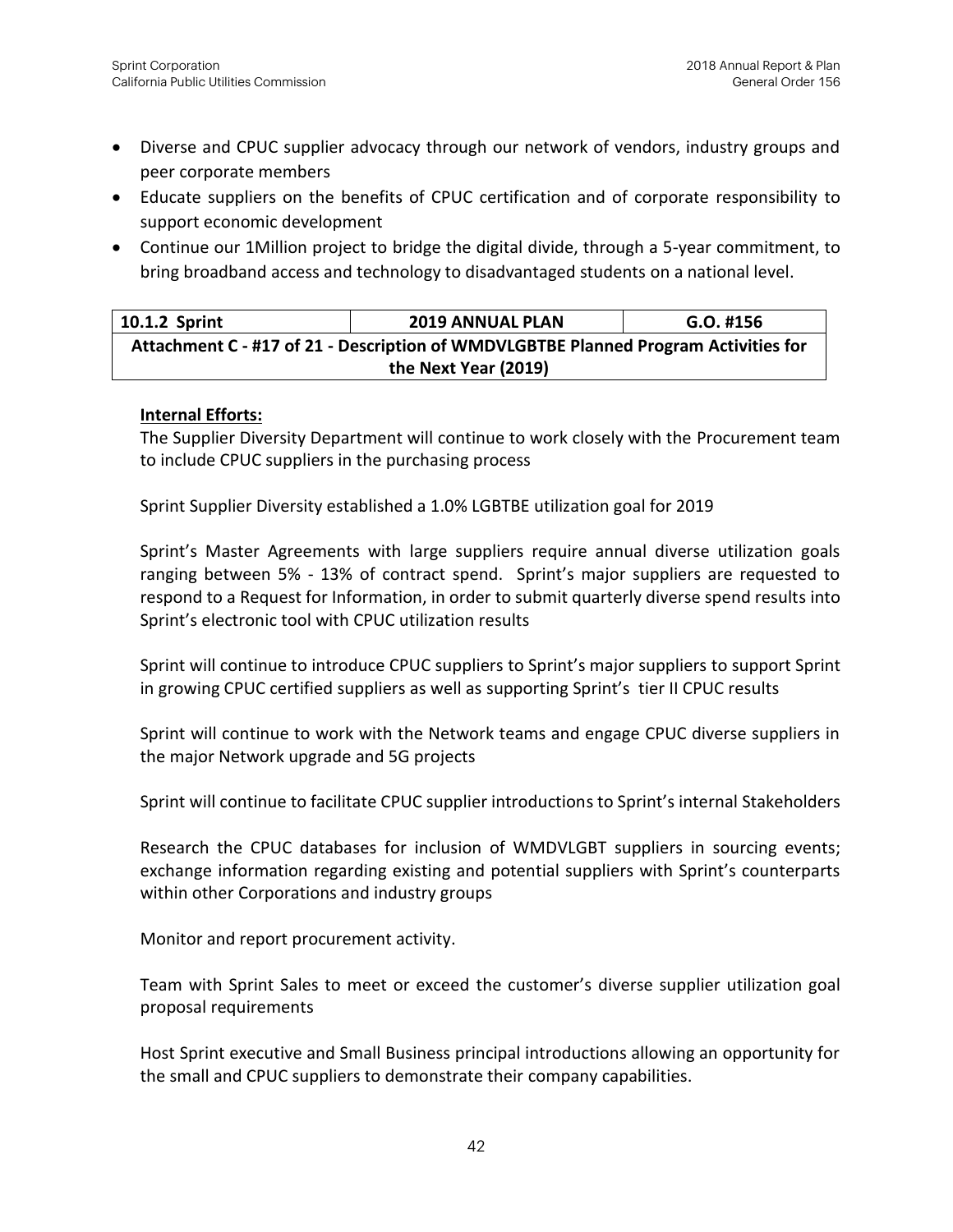Continue challenging and supporting Sprint Business Units to meet specifically assigned annual targets with diverse suppliers.

Maintain and develop new relationships with Municipalities, Councils and other organizations to provide education and training to small and diverse businesses on how to do business with major corporations.

**External Efforts:** Activities planned for the next calendar year:

Sprint continues to strive toward a robust supplier diversity program which includes a focus on CPUC spend, outreach and recruiting campaign. The 2019 year anticipates outreach and recruiting events to include, but are not limited to, the following (upon Sprint executive approval) along with the use of their databases or support:

- o Technology Industry Group (TIG)
- o CPUC/Joint Utilities Small Business Expo
- o Asian American Chamber of Commerce of Kansas City
- o Hispanic Chamber of Kansas City
- o United States Hispanic Chamber of Commerce
- o California Public Utility Commission Joint Utilities meetings
- o LGBT Conference
- o California Clearinghouse (Thesupplierclearinghouse)
- o Internal Company Database
- o CVM Solutions Database
- o Small Business Administration (SBA.gov)
- o City of Chicago
- o City of Kansas City, Missouri
- o Somwba.state.ma/Business Directory: [http://www.somwba.state.ma.us](http://www.somwba.state.ma.us/)
- o Dynamic Small Business Search: [http://dsbs.sbs.gov/dsbs/search/dsp\\_dsbs.cfm](http://dsbs.sbs.gov/dsbs/search/dsp_dsbs.cfm)
- o WBENC.org
- o Women-Owned Small Business: [http://www.womenbiz.gov](http://www.womenbiz.gov/)
- o The SBA's HUBZone website: <https://www.eweb1.sba.gov/hubzone/internet>
- o Veteran-Owned Small Business: [https://www.vetbiz.gov](https://www.vetbiz.gov/)
- o [www.Sam.gov](http://www.sam.gov/)

Prior to attending conferences, Supplier Diversity partners with Sprint's Procurement team to identify near future Sourcing opportunities that allows the Supplier Diversity team to proactively seek out small and CPUC diverse businesses for existing and upcoming procurement opportunities.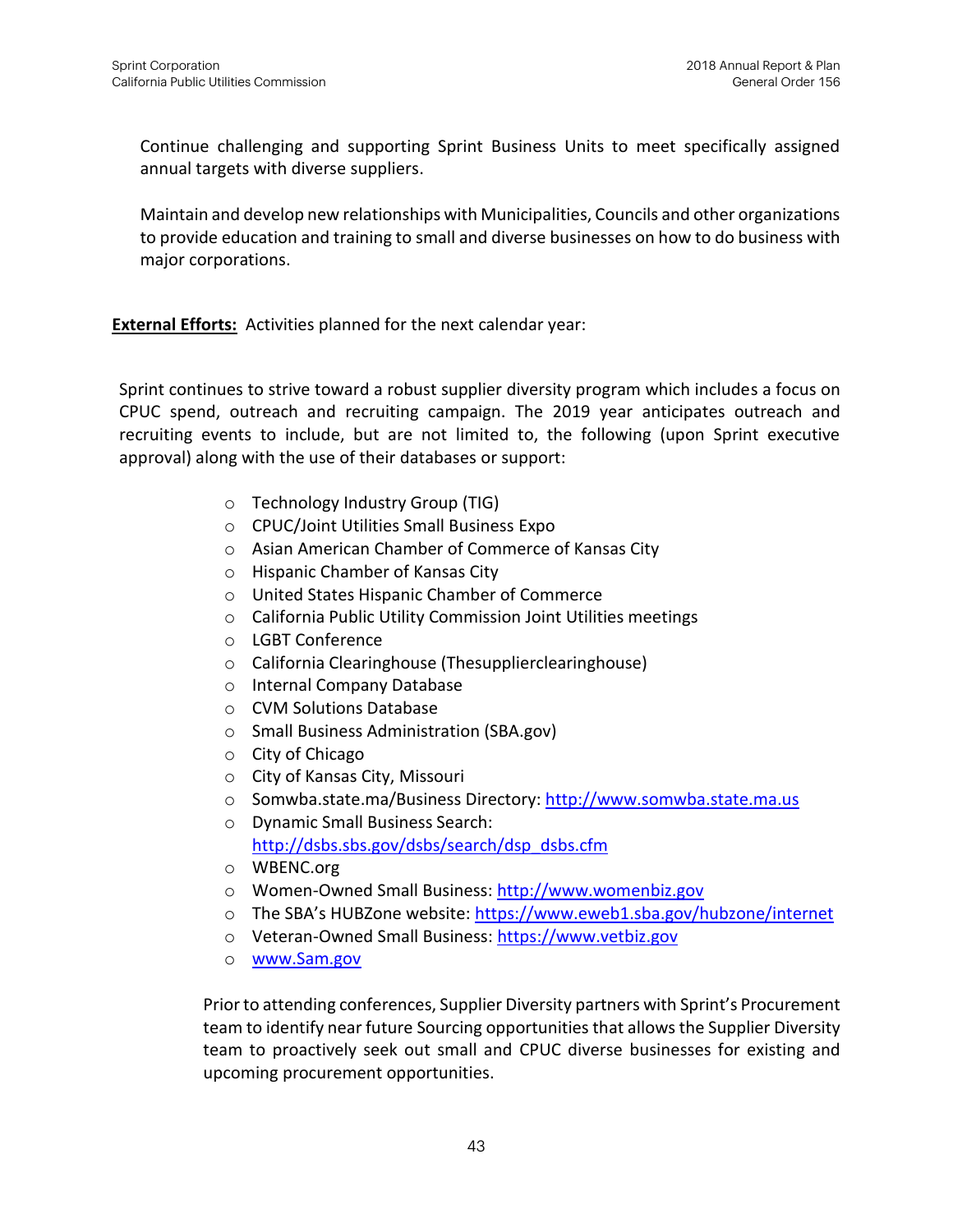Sprint will continue to maintain and develop new relationships with Municipalities, Councils and other organizations to provide National public speaking by Supply Chain Management and Supplier Diversity staff to educate small and diverse businesses on how to do business with major Corporations.

**10.1.3 Sprint 2019 ANNUAL PLAN G.O. #156 Attachment C - #18 of 21 Plans for Recruiting WMDVLGBTBE Suppliers in Low Utilization Areas** 

Sprint will continue its commitment to recruiting and developing WMDVLGBTBE talent in traditional, non-traditional, and low utilization areas. Sprint will continue to evaluate low utilization areas in our Procurement processes and evaluate strategies to address these issues. The Supplier Diversity team will continue to work with Sourcing Managers and key Business Units to identify corporate-wide procurement opportunities and align them to potential or existing diverse suppliers, first targeting low diverse utilization areas as contracts, providing an opportunity for diverse participation, near expiration.

Engage Diversity Councils, Chambers and the SupplierClearinghouse to research diverse suppliers for procurement opportunities.

Sprint will continue to mentor existing, new and potential CPUC suppliers regarding how to navigate through Sprint's organization and to increase spend opportunities.

Sprint enabled the LGBT CPUC classification flag within our electronic registration database, for Tier I and Tier II reporting and will continue to monitor inclusion in RFPs and sourcing activities, in addition to encouraging prime vendors to do the same.

| $\vert$ 10.1.4 Sprint                                                                 | <b>2019 ANNUAL PLAN</b> | $G.O.$ #156 |  |
|---------------------------------------------------------------------------------------|-------------------------|-------------|--|
| Attachment C - #19 of 21- Plans for Recruiting WMDVLGBTBE Suppliers where Unavailable |                         |             |  |

Sprint targets diverse suppliers pursuant to available opportunities within Sprint business units or as contracts near end of term.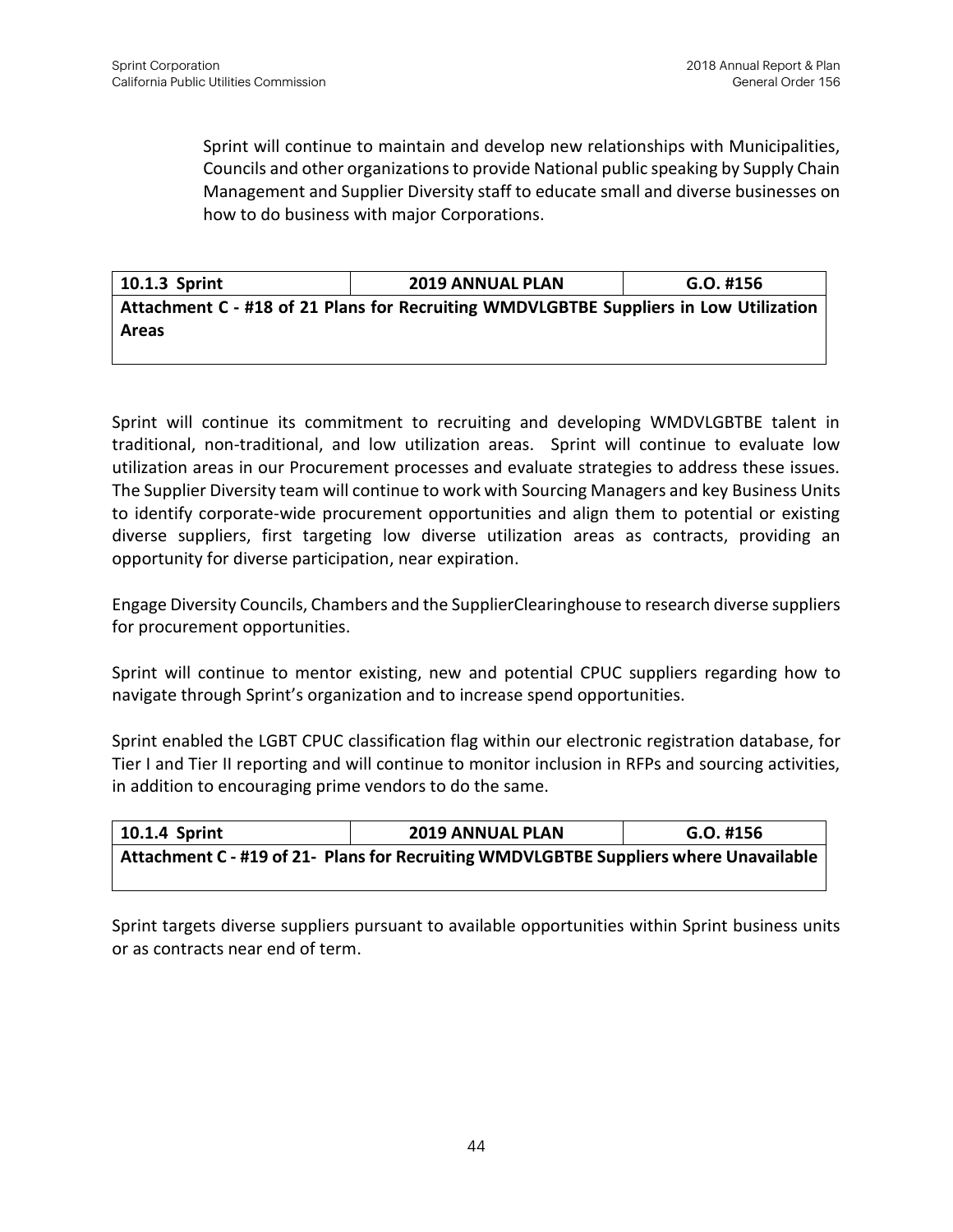### **10.1.5 Sprint 2019 ANNUAL PLAN G.O. #156 Attachment C - #20 of 21- Plans for Encouraging Prime Contractors to Subcontract WMDVLGBTBE Suppliers**

Sprint plans to continue undertaking the following activities in 2019 to encourage prime suppliers to increase subcontracting opportunities for WMDVBLGBTBEs:

Continue to maintain and enforce Sprint's Master Agreement language which requires suppliers to subcontract an annual diverse utilization goal ranging between 5% - 13% of their annual contract spend. In addition, continue to require prime vendors to report their subcontracting dollars to Sprint on a quarterly basis, for monitoring.

Continue to work closely with the Network prime vendors in recommending CPUC certified suppliers for subcontracting opportunities and inclusion in the execution of Sprint's national network upgrade efforts.

Maintain 100% competitive sourcing opportunity for certified diverse suppliers in the subcontracting portion of contingent labor/staffing. In 2018, 60% of hourly labor subcontractors were certified diverse, a 4% increase from 2017. Continue emphasis on contracting and subcontracting an increased portion of strategic sourcing Statements of Work / Vendor Engagements with certified diverse and CPUC suppliers as we understand this is a diverse-rich portion of the market.

Continue to work with its prime facilities management providers to recommend inclusion of diverse and CPUC suppliers, as subcontractors, in the real estate development and maintenance categories, for Sprint facilities and Sprint retail stores.

Introduce and share diverse supplier information with Sprint prime vendors for potential subcontracting opportunities. Act as a champion for the CPUC supplier in facilitating introductions and recommendations.